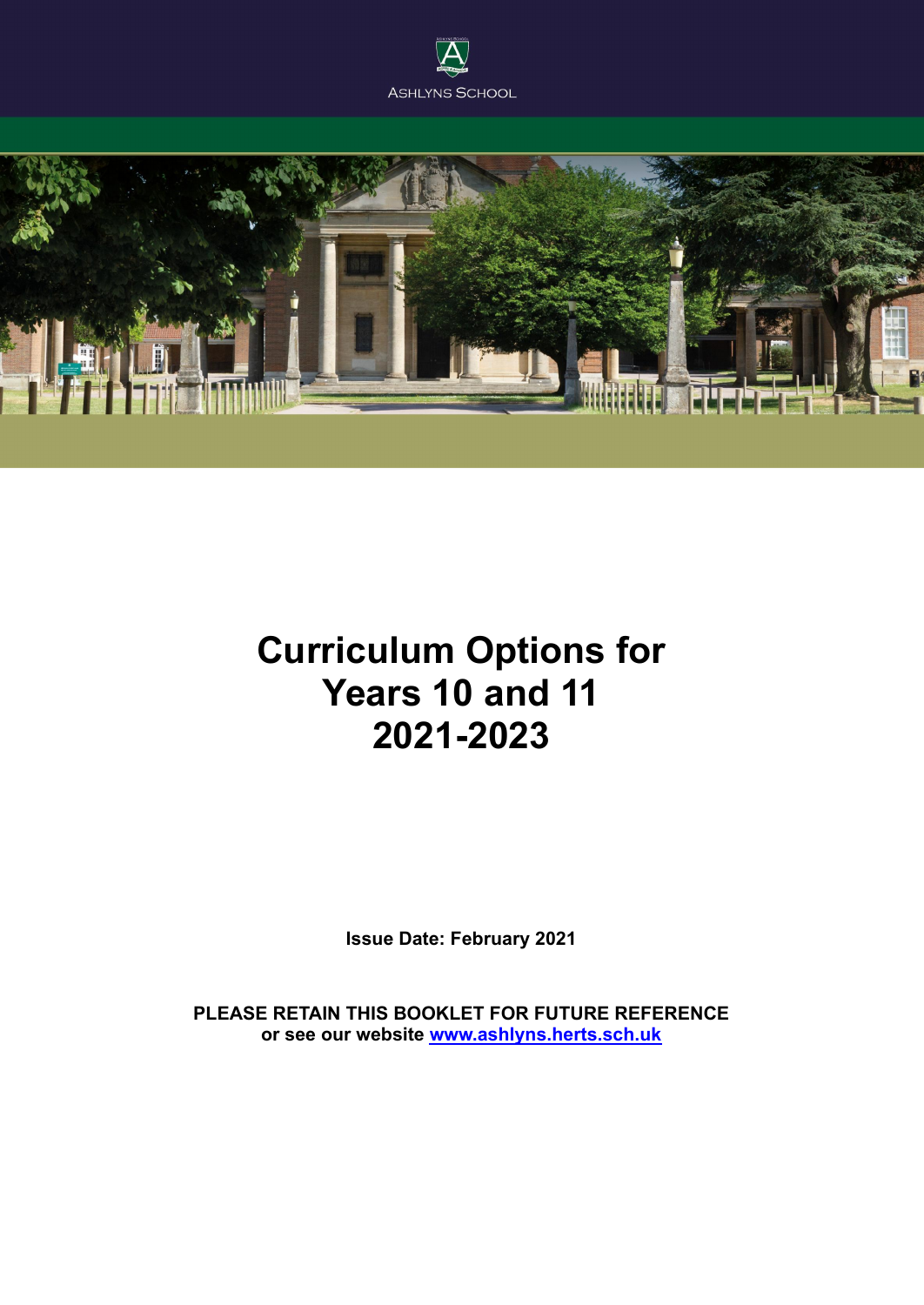# **Ashlyns School, Curriculum Options for Years 10 and 11, 2021 – 2023**

| <b>Contents:</b>                                                                                                                                                                                                                                                                                                                                                                                                                                                                                                                                                                                                                                                                                                                                      | Page                                                                                                                       |
|-------------------------------------------------------------------------------------------------------------------------------------------------------------------------------------------------------------------------------------------------------------------------------------------------------------------------------------------------------------------------------------------------------------------------------------------------------------------------------------------------------------------------------------------------------------------------------------------------------------------------------------------------------------------------------------------------------------------------------------------------------|----------------------------------------------------------------------------------------------------------------------------|
| Ashlyns School Curriculum<br>The Key Stage 4 Curriculum<br><b>Qualifications Explained</b><br><b>Cross-Curricular Programme</b><br>Advice on choosing your courses<br>Year 9 GCSE Options Overview & Link to Form                                                                                                                                                                                                                                                                                                                                                                                                                                                                                                                                     | 1<br>$\overline{c}$<br>3<br>3<br>$\overline{\mathbf{4}}$<br>5                                                              |
| <b>The Core Curriculum</b><br>English Language and English Literature – Double Award<br><b>Mathematics</b><br>Religious Studies (Philosophy and Ethics)<br><b>Science: GCSE Combined Science</b>                                                                                                                                                                                                                                                                                                                                                                                                                                                                                                                                                      | 6<br>$\overline{7}$<br>8<br>9                                                                                              |
| <b>Making Choices (Choose 4 plus 1 Reserve)</b><br>Art and Design<br>Business Studies: Certificate in Enterprise and Marketing<br><b>Business Studies: GCSE</b><br>Citizenship<br><b>Computer Science</b><br>Design and Technology: Materials Specialism<br>Design and Technology: Textiles Specialism<br>Drama<br><b>Film Studies</b><br><b>Food Preparation and Nutrition</b><br>French<br>Geography<br>Health & Social Care: BTEC Tech Award<br>History<br><b>Music</b><br><b>Physical Education: Certificate in Sport Studies</b><br><b>Physical Education: Certificate in Sport Science</b><br>Physical Education: GCSE Exam PE<br>Project Qualification (PQ): Higher/ Foundation Level 1 and Level 2<br>Science: GCSE Triple Science<br>Spanish | 10<br>11<br>12<br>13<br>14<br>15<br>17<br>19<br>20<br>21<br>22<br>24<br>25<br>26<br>27<br>28<br>30<br>32<br>33<br>34<br>35 |
| Heads of Faculties/Teachers Responsible for Key Stage 4                                                                                                                                                                                                                                                                                                                                                                                                                                                                                                                                                                                                                                                                                               | 37                                                                                                                         |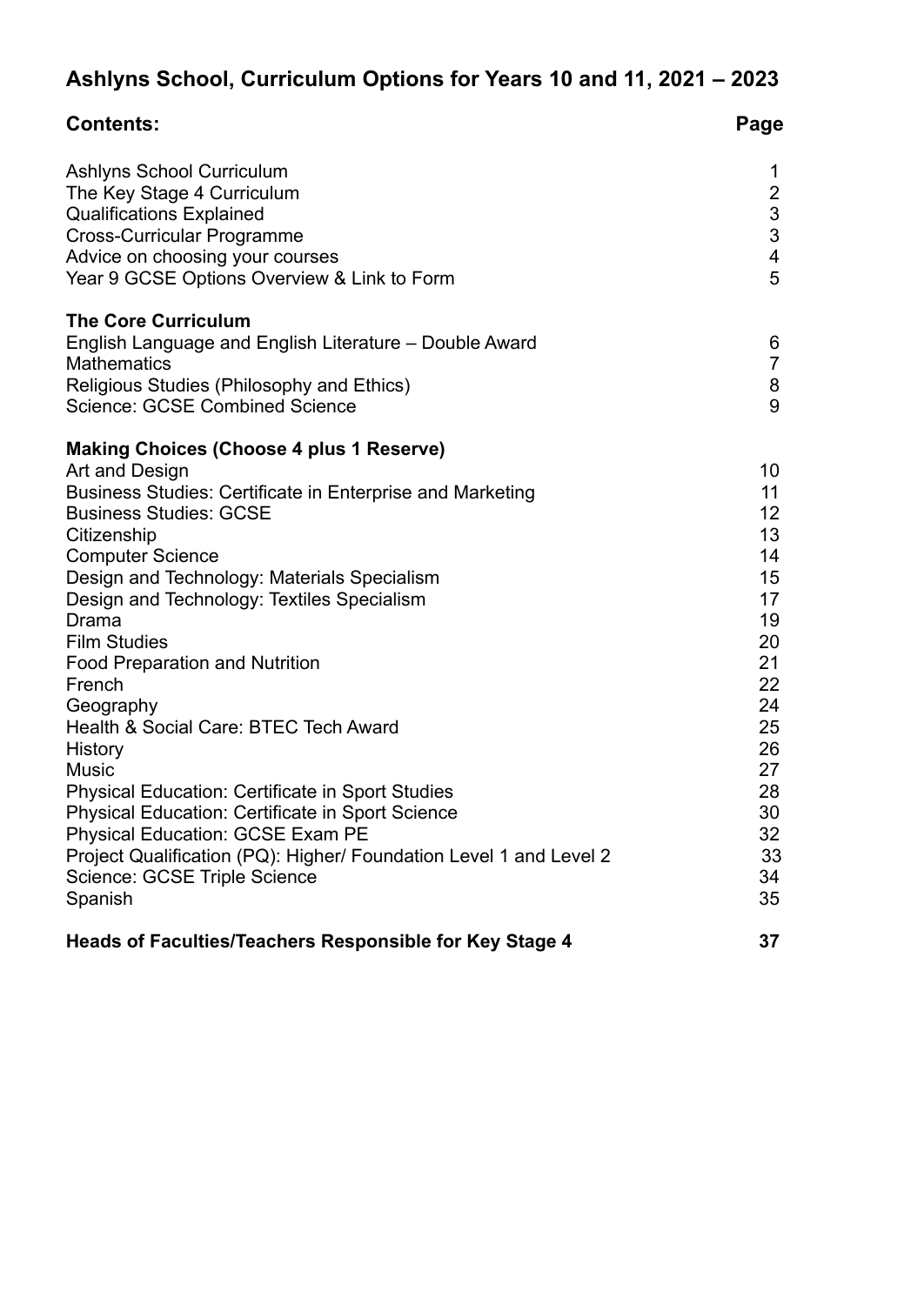# **Ashlyns School Curriculum**

### **Introduction**

Welcome to your GCSE Curriculum Options Booklet. You are about to make some very important decisions about your future as you choose the subjects that you wish to study in Years 10 and 11 (Key Stage 4). Our results for Year 11 over the two years 2018 and 2019\* are verified as 'above national average' for the amount of progress made from KS2 to KS4. This means you are already on your journey to success: you will have already made more progress than you would have done had you been at another school! Achieving good GCSE grades is vital, so that you have as much choice as possible at the end of KS4. Your job now is to work with us to make sure you achieve the best possible qualifications at the end of Year 11.

This booklet is intended to give you all the information you need to help you make an informed choice, so you need to read it very carefully. Read about each subject and what it has to offer you. Talk to your parents, your subject teachers, your form tutors and students in Years 10 and 11 who have experienced the new GCSEs. It is important to make your choices wisely as they may affect your post-16 choices.

You and your parents should attend the online Options Information Evening on **Thursday 11 February**, where you will be given information by Heads of Department and other senior staff about what subjects will be on offer to you and how demanding they might be. You will also have the opportunity to ask any questions.

Once you have made your choices, you need to complete the Options form. You will need to list, in order of preference, the subjects you would most like to study and then choose an additional reserve subject. The number of students who choose each subject may affect whether we can offer the subject or not. It is important to be aware that we cannot always guarantee your first choices, but we will make every effort to do so.

Your completed form needs to be submitted by **Friday 5 March 2021***.* You can access the google form here:

### Year 9 GCSE Option Form [2021-2023](https://forms.gle/7yCrFUSzbPQQkThd8)

Once all the options forms have been analysed, you will have a discussion with a senior member of staff or a member of the Year 9 Team to advise you about your choices.

We hope that you will do well in whatever course you choose. What is absolutely true is that all your efforts in school will have a direct influence on your future.

### **Careers Advice**

A future career may dictate which subjects you choose to pursue; please consult our careers advisor (who can be contacted via email to admin@ashlyns.herts.sch.uk).

### **Learning Support**

For those students who have particular learning difficulties, every effort is made to provide support in lessons or in the Inclusion Department when appropriate. The Inclusion Team organise this programme and are always available to give individual students advice.

*\*(the last two years for which externally verified examination results are available)*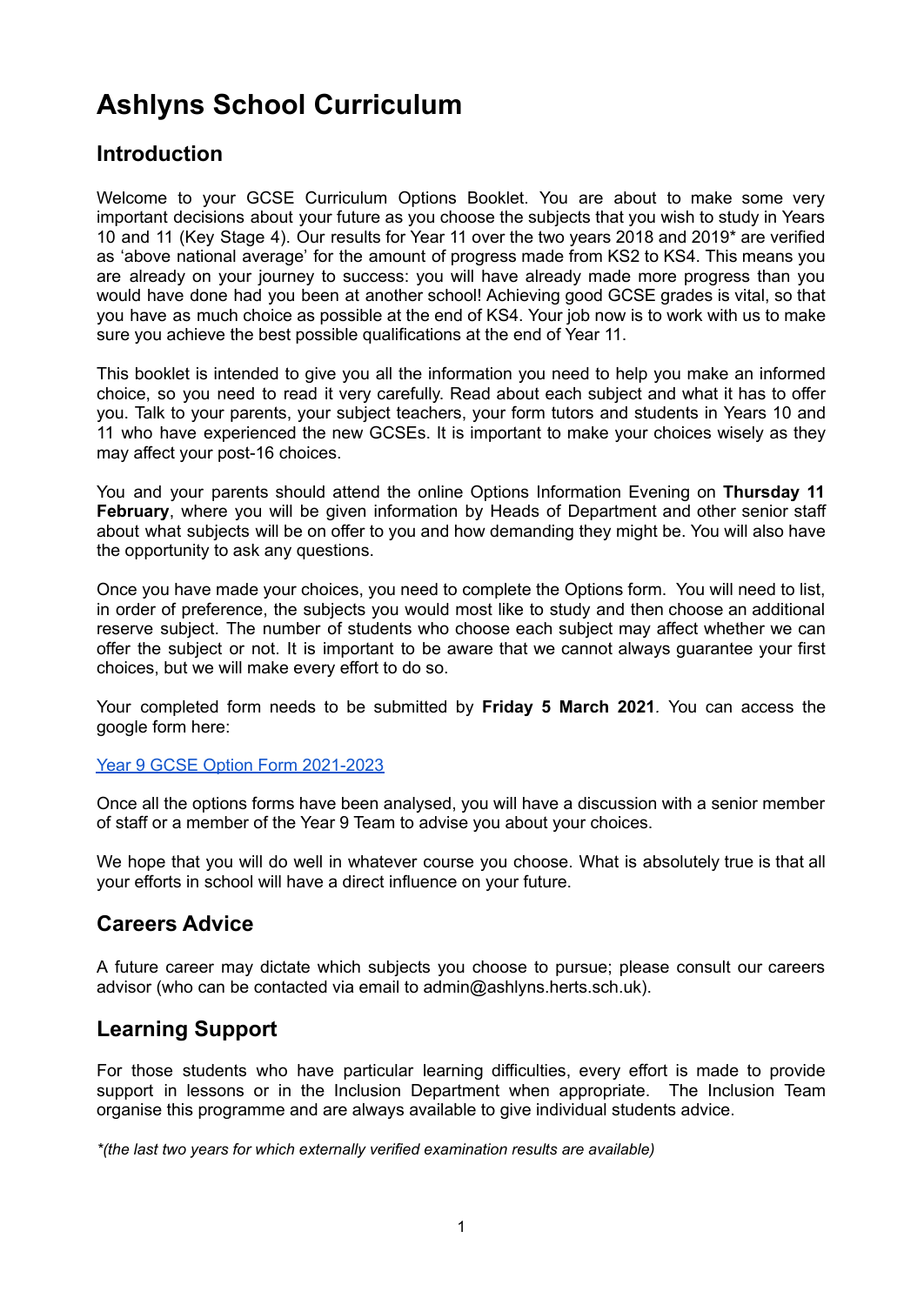# **The Key Stage 4 Curriculum**

Our timetable is organised as a two week cycle of 50 lessons. In Key Stage 4, there is a core curriculum which you will follow and this makes up 60% of the total teaching time. During the core lessons you will study:

- **English Language GCSE**
- **•** English Literature GCSE
- Mathematics GCSE
- Combined Science (worth 2 GCSEs, covering all 3 sciences)
- Core Physical Education (non examination)
- Philosophy and Ethics GCSE

You then sit four further GCSE, or GCSE-equivalent, subjects - it is these that you are expressing your preference for on your options form.

### **Facilitating subjects**

French, Spanish, Geography, History and Triple Science are considered as facilitating subjects by universities. Facilitating subjects give you access to study a wide range of courses at A-Level and degree level, which is why we encourage all students to choose at least one of their four options from this list. In order to give you the best possible choices at A-Level, and if you are considering applying to a top University, you should study the subjects that make up the English Baccalaureate. The English Baccalaureate is awarded to students who achieve a GCSE at 9 to 4 in the core subjects of English Language or Literature, Mathematics and two Sciences, alongside a Modern Foreign Language and either History or Geography.

### **Important Considerations**

Please note that:

- You **can** choose both History and Geography
- You can **only** choose the language(s) that you have already been studying at KS3
- You **cannot** choose Food Preparation and Nutrition **as well as** Design & Technology
- If you choose Triple Science, you study for 3 science GCSEs.
- If you choose PE as an option, there are 3 types of course: you will need to rank those in order of preference. The final decision about suitability and which of these you are assigned will be made by the school.
- If you choose Business Studies as an option, there are 2 types of course: you will need to rank those in order of preference. The final decision about suitability and which of these you are assigned will be made by the school.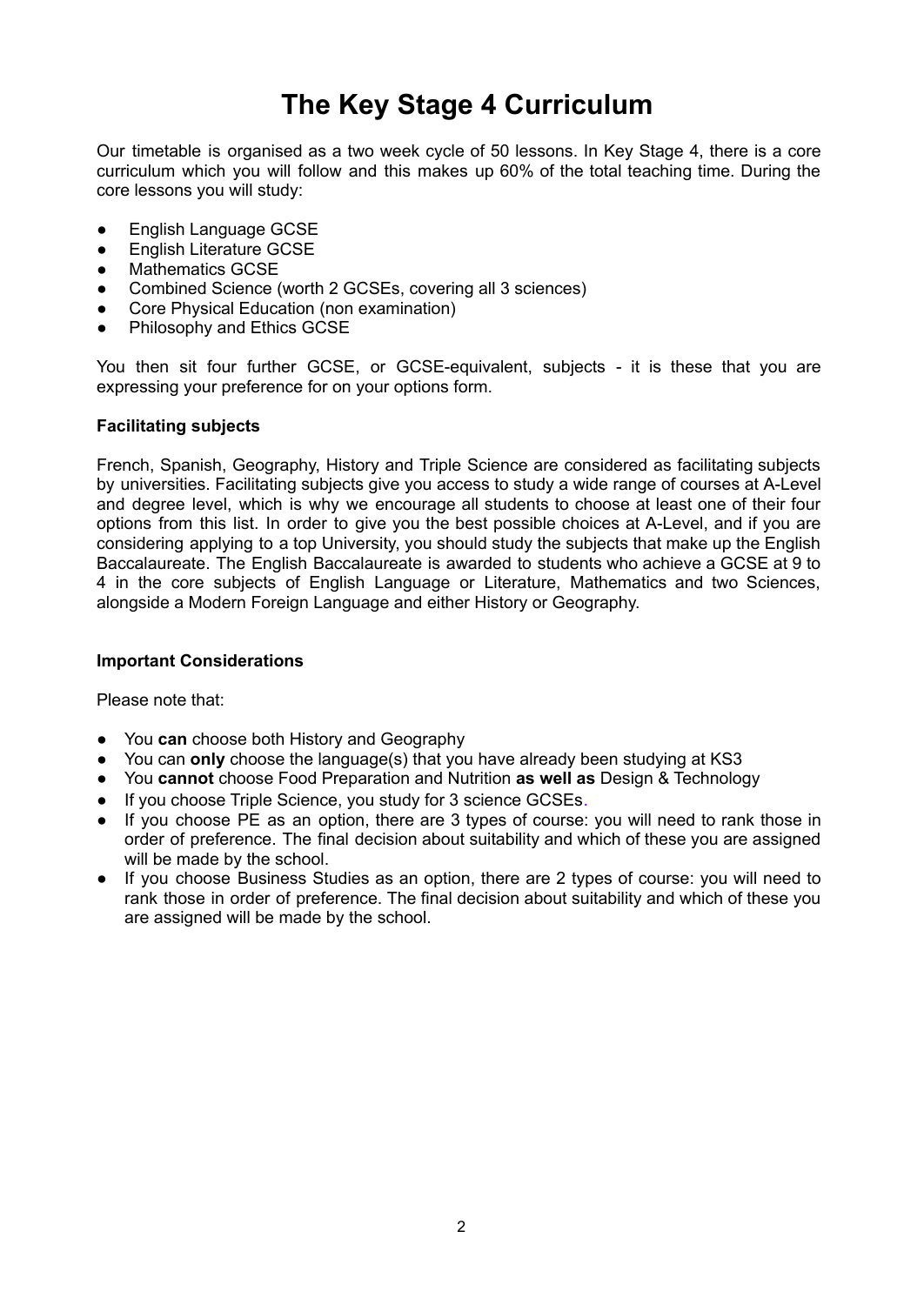# **Qualifications Explained**

### **GCSEs**

GCSEs have undergone a significant reform in recent years resulting in curriculum changes across all subjects, with specifications becoming more challenging and a greater amount of content covered. The reformed GCSEs use a new grading structure, using grades from 9 (the highest) to 1 (the lowest). All courses will have exams which the students will sit at the end of the two year course.

### **BTEC Level Two (Vocational), EPQ and Cambridge Nationals**

**Health & Social Care** is a BTEC qualification at Level One or Two. All BTEC Level Twos are graded Distinction\*, Distinction, Merit or Pass. BTEC Level Twos have a significant element of coursework and you will need to complete a portfolio of evidence to show you have met the assessment criteria, in addition to the external assessment. Schools and colleges value the BTEC Level Two Certificate as equivalent to a GCSE. The course is a good introduction for those wishing to study the subject at Level 3 in our Sixth Form.

**The Project Qualification (PQ)** is a skills-based qualification which allows students to develop independent research and presentation skills, with all assessment conducted internally (and no examination).

We also offer **Cambridge Nationals Certificates in Business and Enterprise, Sport Studies (PE) and Sport Science (PE),** alongside the equivalent GCSE courses. The Cambridge Nationals are recognised as an equivalent qualification to the GCSE course, but have a greater element of coursework and slightly less weighting on the final examinations. Students opting for Business or PE will be placed on the qualification which best matches their skills and allows best fit for their remaining options choices.

### **Cross-curricular Programme**

At Key Stage 4 a range of cross-curricular themes are delivered across a range of curriculum subjects, through assemblies, Personal Development Time, dedicated PSHE mornings and school visits.

Throughout Year 10 and 11 a range of cross-curricular subjects are covered, such as:

- Equal Opportunities
- Personal, Social and Health Education (PSHE)
- Personal Finance
- Religious Education<br>● Citizenshin Issues
- Citizenship Issues
- Careers Education and Work Related Learning
- Sex and Relationships Education

The purpose of these sessions is to prepare students for an active role in shaping the life of the school, neighbourhood and wider community. The sessions support the development of the child into a responsible adult and are part of the Spiritual, Moral, Social and Cultural entitlement provided for our students.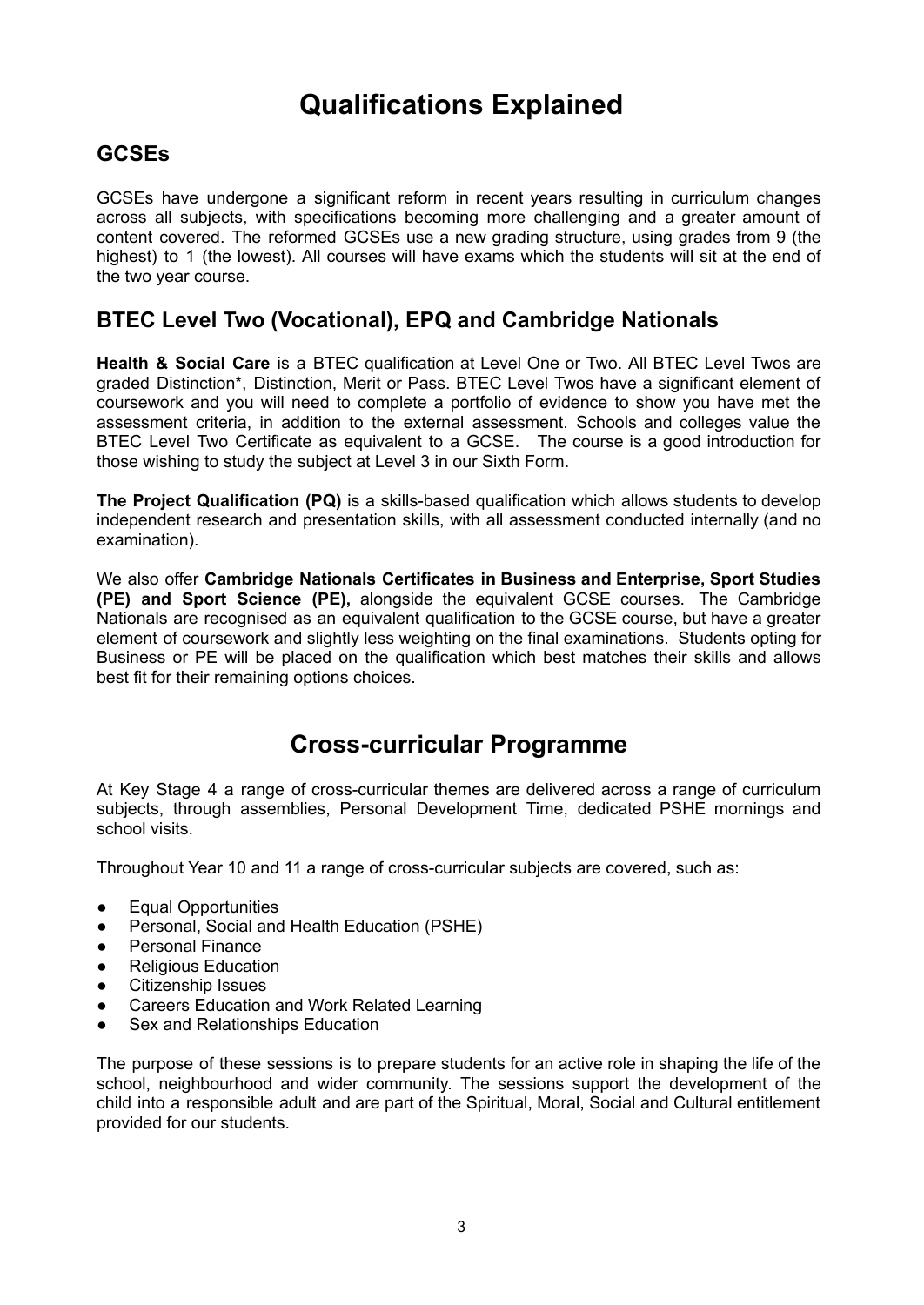## **Advice on choosing your courses**

### **Do:**

- Consider a Humanity from Geography or History as these are considered to be facilitating subjects
- Consider a Modern Foreign Language even if you do not want to pursue this past KS4, as it will provide a good basis of knowledge of the language
- Choose subjects that you enjoy. If you enjoy the subject, you will put more time and effort into it and the more time and effort you put in, the more successful you will become
- Choose subjects that you are good at. You need to gain as many high grades/points as possible
- Go for the English Baccalaureate if you are capable of achieving it. Many top colleges and universities will look for a language and a humanities subject. However, you should not choose a subject if you think you will struggle to achieve well in it.
- If you have a definite career in mind, choose subjects that will best support your career route. However, remember that however keen you are on any particular career or job now, you may possibly change your mind before you leave school. Many people also change their career during their working life. Your choice of subjects must not limit you to just one type of career. If you have no definite career in mind, choose what you are good at, what you like doing and what will give you a good spread of subjects. Many subjects can be picked up at A-Level or beyond without earlier study
- Listen to advice given to you in subject talks at the Options Evening
- Talk to your parents, subject teachers and Year 10/11 students.

### **Don't:**

- Try to get in to the same groups as your friends; it probably won't happen
- Choose a subject because of the teacher; teachers change
- Just go on your experience of Years 7 to 9; look at what each subject has to offer in Year 10 and 11: it may be different
- Narrow down your options too much; you may change your mind about what you like and what you want to do in the future

Your preferences will be considered and granted as far as it is feasible but the final decision will rest with the school. We will do all that we can to timetable you into the courses that suit your personal interests, aptitude and abilities and, most importantly, that will enable you to achieve success. However, where very small numbers choose a subject, the subject will not run and therefore alternative choices will have to be made. If a particular course is oversubscribed, decisions about who should study the course will be taken by the relevant teachers and senior teachers, along with what preference number it was given by each student.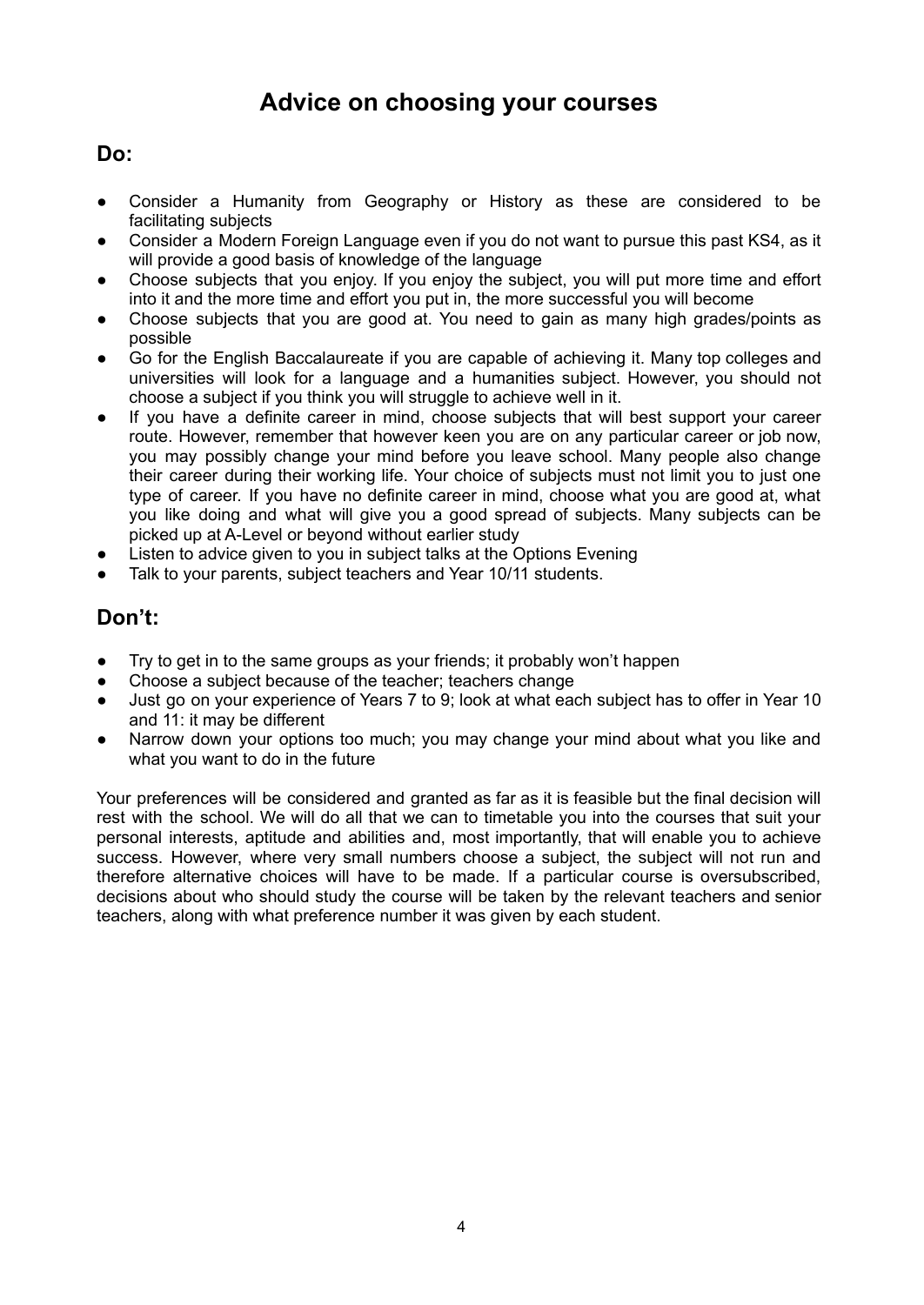## **Year 9 GCSE Options Overview 2021-2023**



| Column 1<br><b>Core Curriculum</b><br>All students study: | Column 2<br><b>Facilitating Subjects</b><br>Choose 4 subjects from either this column<br>or Open Choice (most students choose two<br>from this column): | Column 3<br><b>Open Choice:</b>                                                                  |
|-----------------------------------------------------------|---------------------------------------------------------------------------------------------------------------------------------------------------------|--------------------------------------------------------------------------------------------------|
| English Language & English Literature<br>(2 GCSEs)        | Triple Science<br>(Set 1 scientists and many Set 2 students<br>should select this)                                                                      | Art & Design<br><b>Business Studies</b><br>(GCSE or Cambridge Nationals)*                        |
| Maths                                                     | French                                                                                                                                                  | Computer Science<br>Citizenship<br>Drama                                                         |
| Science<br>(2 GCSEs)                                      | Spanish                                                                                                                                                 | Exam PE<br>(GCSE or Cambridge Nationals)*<br><b>Film Studies</b><br>Food Preparation & Nutrition |
| Religious Studies<br>(Philosophy & Ethics)                | Geography                                                                                                                                               | Music<br>Product Design - Materials Specification<br>Product Design - Textiles Specification     |
| $PE - Core$<br>(non-GCSE)                                 | History                                                                                                                                                 |                                                                                                  |

### **Make your choices at: Year 9 GCSE Option Form [2021-2023](https://forms.gle/7yCrFUSzbPQQkThd8)**

Don't forget to prioritise your preferred courses, remembering that your 1st Choice is the course that you want to do most. You must also make one Reserve Choice. Late returns may limit your chance of getting one of your preferred subjects.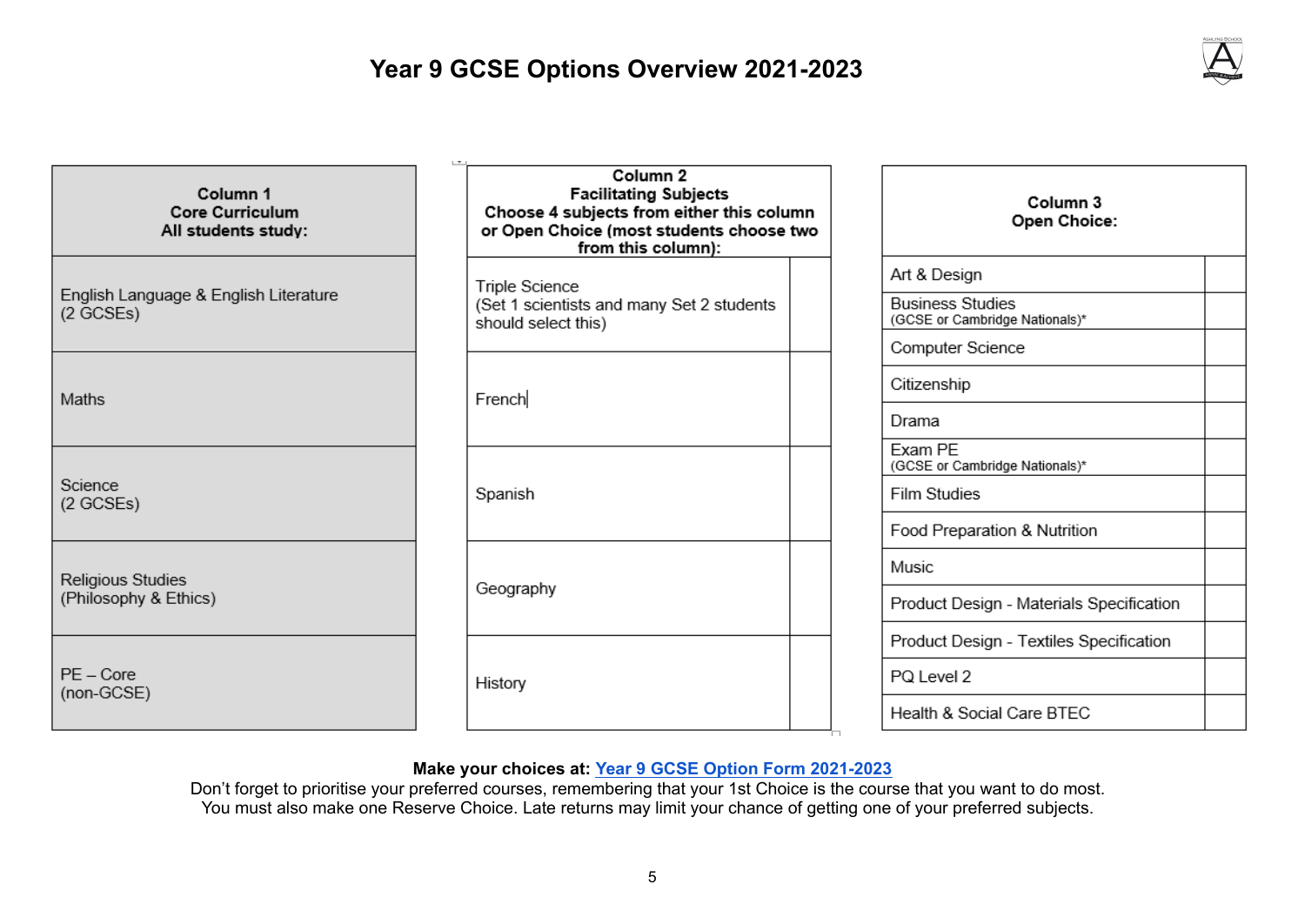# **The Core Curriculum**

## English Language and English Literature - Double Award

### **Exam board: AQA**

**Purpose of the course**: To enable students to succeed as confident speakers, listeners, readers and writers in the English language with a firm grasp and appreciation of English Literature.

#### **Grades available: 1 – 9**

| The course covers :                                                                                                                                                                                                                                                                                                                                          | Involves:                                                                                                                                                                                                                                                                                                                                                                                                                                                            | <b>Prepares you for:</b>                                                                                                                                                                                                                                                                                                                                                                                                    |
|--------------------------------------------------------------------------------------------------------------------------------------------------------------------------------------------------------------------------------------------------------------------------------------------------------------------------------------------------------------|----------------------------------------------------------------------------------------------------------------------------------------------------------------------------------------------------------------------------------------------------------------------------------------------------------------------------------------------------------------------------------------------------------------------------------------------------------------------|-----------------------------------------------------------------------------------------------------------------------------------------------------------------------------------------------------------------------------------------------------------------------------------------------------------------------------------------------------------------------------------------------------------------------------|
| The course offers all students<br>equal opportunities to<br>demonstrate their attainment,<br>whatever the level, regardless<br>of gender, religion, ethnic and<br>social background<br>The course covers Speaking<br>and Listening, Reading and<br>Writing<br>A wide range of literature<br>(poetry, prose, drama) from<br>Shakespeare to the present<br>day | English Language:<br>The study of literary fiction and<br>$\bullet$<br>non-fiction from the 19 <sup>th</sup> , 20 <sup>th</sup> ,<br>and 21 <sup>st</sup> centuries<br>Descriptive and narrative writing<br>$\bullet$<br><b>Transactional writing</b><br>English Literature:<br>Exploring modern texts, prose or<br>drama<br>Poetry<br>$\bullet$<br>Shakespeare and the English<br>$\bullet$<br>literary heritage<br>The 19 <sup>th</sup> century novel<br>$\bullet$ | As well as being a National<br>Curriculum requirement,<br>English is a subject<br>needed for almost all<br>occupations, further<br>qualifications and courses.<br>A sound grasp of English<br>skills is needed for<br>effective progress in all<br>other curriculum subjects<br>A-Level study of English<br>Literature and English<br>Lang/Lit as an option for<br>the Sixth Form<br>A future appreciation of<br>literature |

| <b>Assessment-</b><br><b>English Language</b>                                      | Weighting  | <b>Dates</b>                                        |
|------------------------------------------------------------------------------------|------------|-----------------------------------------------------|
| External exam<br>Explorations in Creative Reading and Writing                      | 50%        | End of Year 11                                      |
| External exam:<br>Writers' Viewpoints and Perspectives                             | 50%        | End of Year 11                                      |
| Non-examination assessment:<br>Spoken Language                                     | $0\%$      | Assessed through a speech<br>delivered to the class |
| Assessment-<br><b>English Literature</b>                                           | Weighting  | <b>Dates</b>                                        |
| External exam<br>Shakespeare and the 19th Century Novel<br>Modern Texts and Poetry | 40%<br>60% | End of Year 11<br>End of Year 11                    |

**Note: The course is supported by an anthology of material (published by AQA) that is used for one of the English Literature exams.**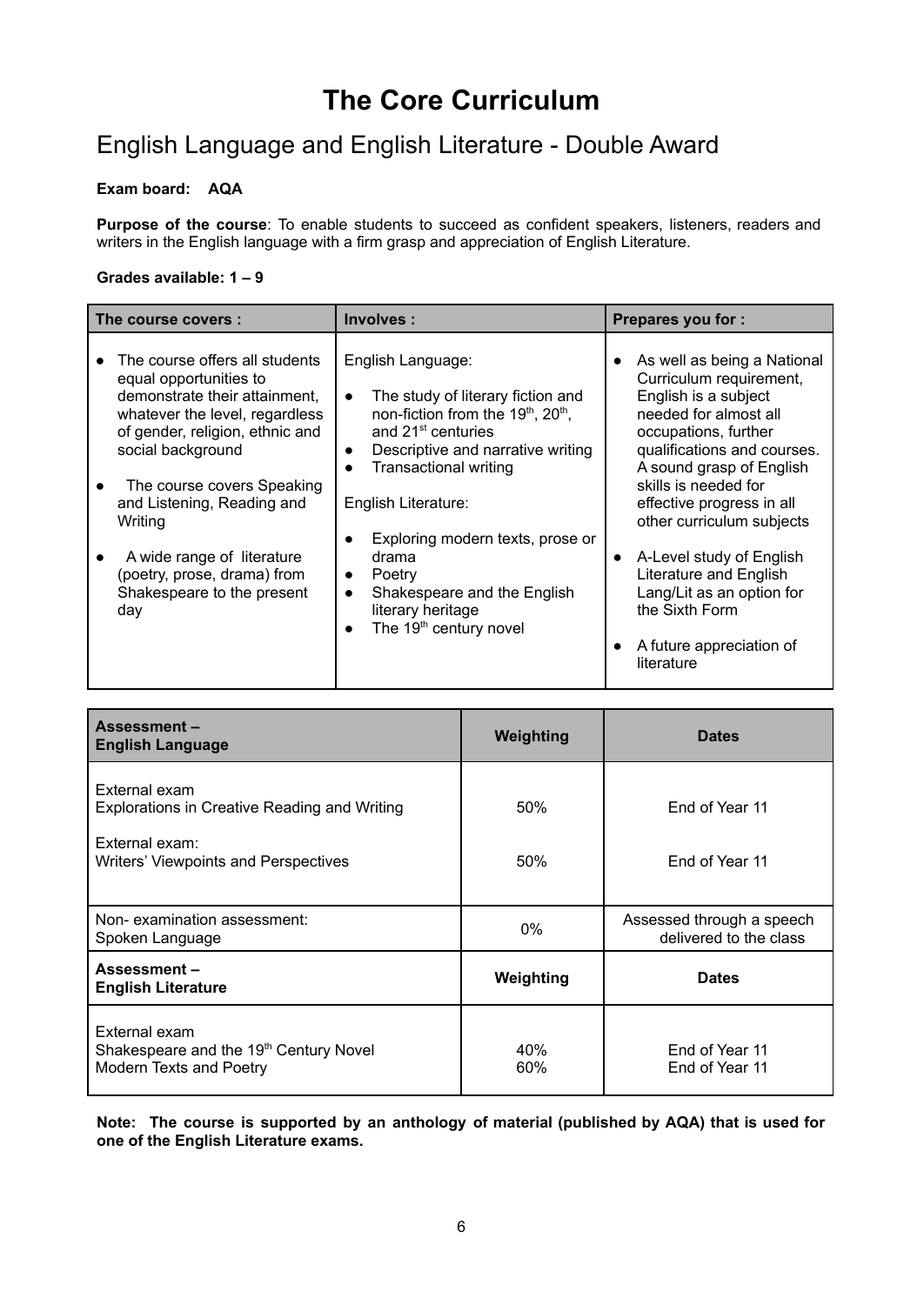### **Mathematics**

### **Exam board: EDEXCEL**

**Purpose of the course:** the overall aims of the GCSE course are to encourage students to:

- foster a positive attitude to mathematics
- consolidate basic skills
- apply mathematical knowledge and understanding to solve problems
- think and communicate precisely, logically and creatively
- appreciate the place and use of mathematics in society
- apply mathematical concepts to situations in their own lives
- acquire a firm foundation for further study.

#### **Foundation grades 1 – 5 Higher grades 4 - 9**

| The course covers:                                       | Involves :                                                                       | <b>Prepares you for:</b>                                                          |
|----------------------------------------------------------|----------------------------------------------------------------------------------|-----------------------------------------------------------------------------------|
| • Using and applying mathematics<br>• Number and algebra | • Regular weekly home learning to<br>consolidate/ extend work done in<br>lessons | Basic numeracy<br>skills required in the<br>workplace                             |
| • Geometry                                               | • Three written exams at the end of                                              | Further study in a                                                                |
| • Measures                                               | Year 11                                                                          | wide range of<br>subjects (e.g.                                                   |
| • Statistics                                             |                                                                                  | Mathematics,<br>Physics, Biology,                                                 |
| • Probability                                            |                                                                                  | Chemistry,<br>Geography,<br><b>Business Studies,</b><br>Economics,<br>Psychology) |

| <b>Assessment:</b>                                         | <b>Weighting:</b> | Dates:       |
|------------------------------------------------------------|-------------------|--------------|
| Higher Paper 1: non calculator:<br>1 $\frac{1}{2}$ hrs     | 33.3%             |              |
| Higher Paper 2: calculator:<br>1 $\frac{1}{2}$ hrs         | 33.3%             |              |
| Higher Paper 3: calculator:<br>1 $\frac{1}{2}$ hrs         | 33.3%             | June Year 11 |
| Foundation Paper 1: non calculator:<br>1 $\frac{1}{2}$ hrs | 33.3%             |              |
| Foundation Paper 2: calculator:<br>1 $\frac{1}{2}$ hrs     | 33.3%             |              |
| Foundation Paper 3: calculator:<br>$1\frac{1}{2}$ hrs      | 33.3%             |              |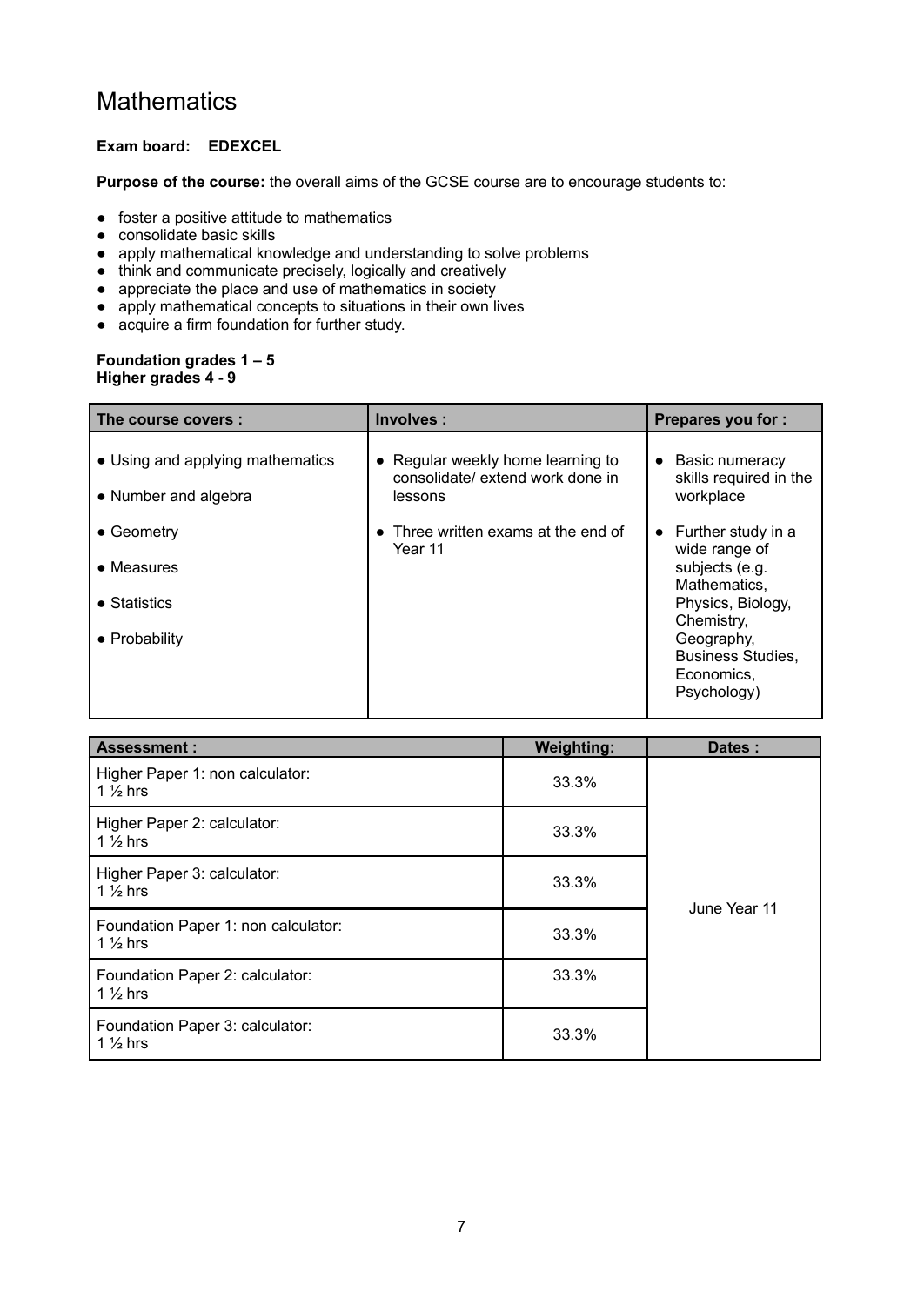## Religious Studies (Philosophy and Ethics)

**Exam board: Edexcel** Religious Studies (9-1): Specification B - "Beliefs in Action".

#### **Purpose of the course**:

To acquire knowledge and develop understanding of beliefs, values and traditions of two major world religions (Christianity and Islam).

To examine and form your own personal responses to moral and practical issues faced by faith communities in modern, everyday life.

The course content and assessment techniques will also help support other GCSE courses offered at Ashlyns.

The GCSE examination is split into two papers:

Paper 1: Religion and Ethics from the study of Christianity. Students will be able to examine Christian beliefs, teachings, practices and responses to issues such as Marriage and family life and matters of life and death, such as Abortion, Euthanasia and belief in life after death.

Paper 2: Religion, Peace and Conflict from the study of Islam. Students will explore Islamic beliefs, teachings, practices and responses to such issues as crime and punishment, peace and pacifism; the nature of conflict and how it related to and affects Muslim life and the world at large.

| Grades available: 1 – 9                                                                                                                                                                                                                                                                                                                                                                                                                                 |                                                                                                                                                                                                                                                                                                                                                                                                                                                                                                                                             |                                                                                                                                                                                                                                                                                                                                                                                                                                                                                                                                                                                                                                                               |  |
|---------------------------------------------------------------------------------------------------------------------------------------------------------------------------------------------------------------------------------------------------------------------------------------------------------------------------------------------------------------------------------------------------------------------------------------------------------|---------------------------------------------------------------------------------------------------------------------------------------------------------------------------------------------------------------------------------------------------------------------------------------------------------------------------------------------------------------------------------------------------------------------------------------------------------------------------------------------------------------------------------------------|---------------------------------------------------------------------------------------------------------------------------------------------------------------------------------------------------------------------------------------------------------------------------------------------------------------------------------------------------------------------------------------------------------------------------------------------------------------------------------------------------------------------------------------------------------------------------------------------------------------------------------------------------------------|--|
| The course covers:                                                                                                                                                                                                                                                                                                                                                                                                                                      | <b>What it involves:</b>                                                                                                                                                                                                                                                                                                                                                                                                                                                                                                                    | This prepares you for :                                                                                                                                                                                                                                                                                                                                                                                                                                                                                                                                                                                                                                       |  |
| For each paper, students<br>will examine four modules,<br>all of which are examined<br>for the GCSE qualification.<br>Paper 1 - Religion and<br><b>Ethics through Christianity</b><br>Christian beliefs<br>Marriage and the<br>Family<br>Living the Christian life<br>Matters of Life and<br>Death<br>Paper 2 - Religion, Peace<br>and Conflict through Islam<br>Muslim beliefs<br>Crime and Punishment<br>Living the Muslim Life<br>Peace and Conflict | In order to enjoy and be successful in<br>the course, students must be able to<br>Recall, select, organise and apply<br>$\bullet$<br>their knowledge and understanding<br>of religious and ethical concepts<br>Describe, analyse and explain the<br>$\bullet$<br>relevance and application of religious<br>and secular influences on moral<br>issues and challenges<br>Evaluate different arguments from<br>$\bullet$<br>and responses to religious, social<br>and moral issues using relevant<br>evidence and divergent points of<br>view. | • Advanced study at<br>A-Level, not just for<br>Philosophy and Ethics, but<br>also suitable for a study of<br>Politics, Sociology and<br>Psychology<br>• Higher Education courses<br>in Philosophy, Ethics,<br>Sociology, Politics and<br>many others that have<br>social, moral and cultural<br>policy at their base<br>• Any area of employment<br>where you will meet and<br>work alongside people of<br>different walks of life,<br>religious and moral<br>opinions; particularly in<br>areas such as Social<br>Services, Psychology, Law<br>and Order, the Police<br>service, Accountancy, the<br>Civil Service, Journalism,<br>education or government. |  |

| Assessment :                  | <b>Weighting:</b> |
|-------------------------------|-------------------|
| Two x 1 hour 45 minute papers | 100%              |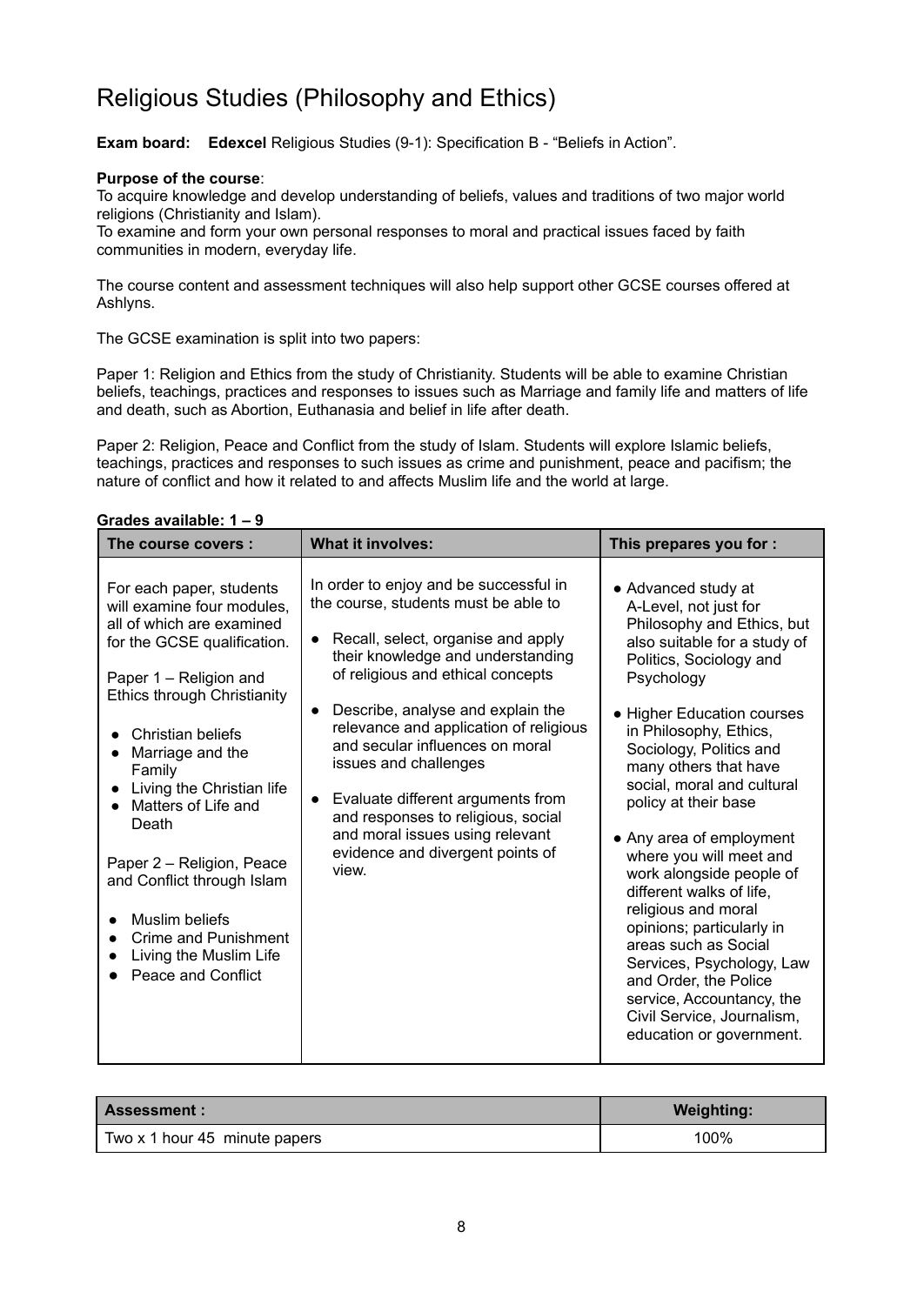### Science: GCSE Combined Science

### **Exam board: AQA**

**Purpose of the course:** All courses cover the National Curriculum Science requirements and build on the topics studied during Years 7-9. KS4 Science includes independent research projects, practical assignments and theory to give all students a secure knowledge in Biology, Chemistry and Physics as well as developing their research and practical skills. There are two routes by which all students will obtain at least two qualifications in Science and students are selected for these routes based on their internal assessments towards the end of the KS3 course. All students who meet the entrance requirements may continue to take at least one Science qualification at Advanced Level into the Sixth Form, whichever route they have taken at KS4.

#### **Grades available: Higher Tier grades 4 - 9 and Foundation grades 1 - 5**

| The course covers:                                                                                                                                                                                               | Prepares you for:                                                                     |
|------------------------------------------------------------------------------------------------------------------------------------------------------------------------------------------------------------------|---------------------------------------------------------------------------------------|
| AQA GCSE Combined Science (Trilogy)<br>This course covers Biology, Chemistry and Physics with two<br>GCSE grades being awarded                                                                                   | More advanced<br>$\bullet$<br>study at A-Level<br>Physics, Chemistry<br>or Biology    |
| The course is studied during Years 10 and 11 with examinations at the end of<br>Year 11. There is no controlled assessment but students will complete core<br>practicals which are examined in the final papers. | Employment and<br>$\bullet$<br>further education by<br>developing a broad<br>range of |
| http://www.aga.org.uk/subjects/science/gcse/combined-science-trilogy-8464                                                                                                                                        | transferable skills                                                                   |
| All students taking double or triple science will sit 6 examinations at the end<br>of Year 11.                                                                                                                   |                                                                                       |

| <b>Assessment:</b><br><b>GCSE Combined Science</b>                                                                                                | <b>Weighting:</b> | Dates:            |
|---------------------------------------------------------------------------------------------------------------------------------------------------|-------------------|-------------------|
| Examinations - six x 1.25 hour                                                                                                                    | 16.6% each        | Summer of Year 11 |
| The AQA GCSE Science courses are linear with summer examinations in Year 11 only.<br>There are no opportunities for retakes of individual papers. |                   |                   |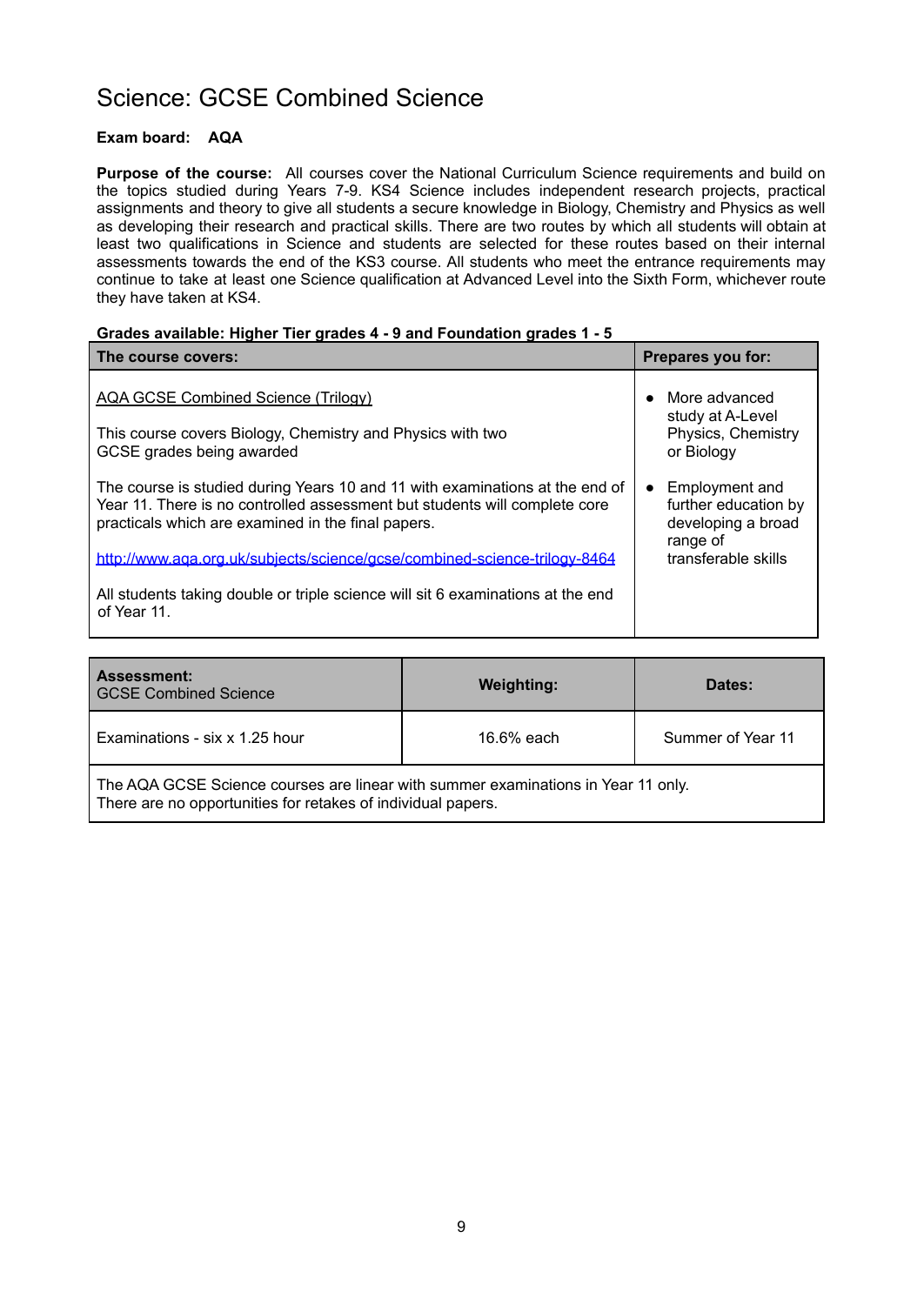### Art and Design

### **Exam board**: **Edexcel**

**Purpose of the course**: On this course you will engage in a wide range of activities and produce in-depth assignments from given starting points and themes. You will have the opportunity to develop skills that are specific to Art and Design and skills that will be useful for the rest of your life. This course encourages students to adopt adventurous and enquiring approaches to Art and Design, develop confident recording skills and build a comprehensive portfolio of work which will allow students to progress to further courses.

### **Grades available: 1 – 9**

| The course covers :                                                                                                                                                                             | Involves:                                                                                                                                             | <b>Prepares you for:</b>                                                                      |
|-------------------------------------------------------------------------------------------------------------------------------------------------------------------------------------------------|-------------------------------------------------------------------------------------------------------------------------------------------------------|-----------------------------------------------------------------------------------------------|
| Collection/use of and evaluation of<br>primary and secondary resources<br>Drawing/Painting/Collage/Printing/<br>Relief and 3D modelling                                                         | • Theme-based foundation<br>studies to develop visual<br>language skills and<br>understanding of processes<br>and Assessment Criteria                 | • More advanced study at<br>A-Level<br>• Further education courses<br>in art related subjects |
| Investigating a wide range of<br>materials to develop ideas                                                                                                                                     | • Two controlled assignments<br>where you develop your own<br>sustained and personal                                                                  | • Work-based training                                                                         |
| Consideration of the aims in other<br>artists' works                                                                                                                                            | response to starting points and<br>themes. The evidence for<br>assessment will take the form                                                          |                                                                                               |
| Technical analysis of other artists'<br>work and expressing personal<br>judgements                                                                                                              | of sketchbooks, study sheets,<br>roughs, planning sheets, gallery<br>visits and a final outcome                                                       |                                                                                               |
| Reviewing your own work to<br>produce images that communicate<br>your own interests within the starting<br>points and themes offered                                                            | • Externally set assignment<br>where you develop your own<br>sustained and personal<br>response to a theme set by the<br>exam board. The evidence for |                                                                                               |
| The themes for the foundation<br>studies (Year 10) and controlled<br>assignments (Year 11) are internally<br>set and will be broad enough for all<br>students to pursue individual<br>interests | assessment will take the form<br>of sketchbooks, study sheets,<br>roughs, planning sheets, gallery<br>visits and a final outcome                      |                                                                                               |

| <b>Assessment:</b>                                                                                                                                                                                                                                                         | <b>Weighting:</b> | Dates:                                                                                                                                                                                                                                                      |
|----------------------------------------------------------------------------------------------------------------------------------------------------------------------------------------------------------------------------------------------------------------------------|-------------------|-------------------------------------------------------------------------------------------------------------------------------------------------------------------------------------------------------------------------------------------------------------|
| Unit 1 - Personal Portfolio in Art and Design<br>This is a controlled assignment and to ensure<br>maximum achievement we complete two controlled<br>assignments. Teaching staff will select the controlled<br>assignment with the highest mark for examination<br>purposes | 60%               | Foundation studies -<br>September to January Year<br>10<br>Controlled assignment 1 -<br>issued January, completed<br>by July Year 10 (to be<br>confirmed)<br>Controlled assignment 2 -<br>issued July, completed by<br>January Year 11 (to be<br>confirmed) |
| Unit 2 - Externally Set Assignment                                                                                                                                                                                                                                         | 40%               | Start January, complete April<br>Year 11 (to be confirmed)                                                                                                                                                                                                  |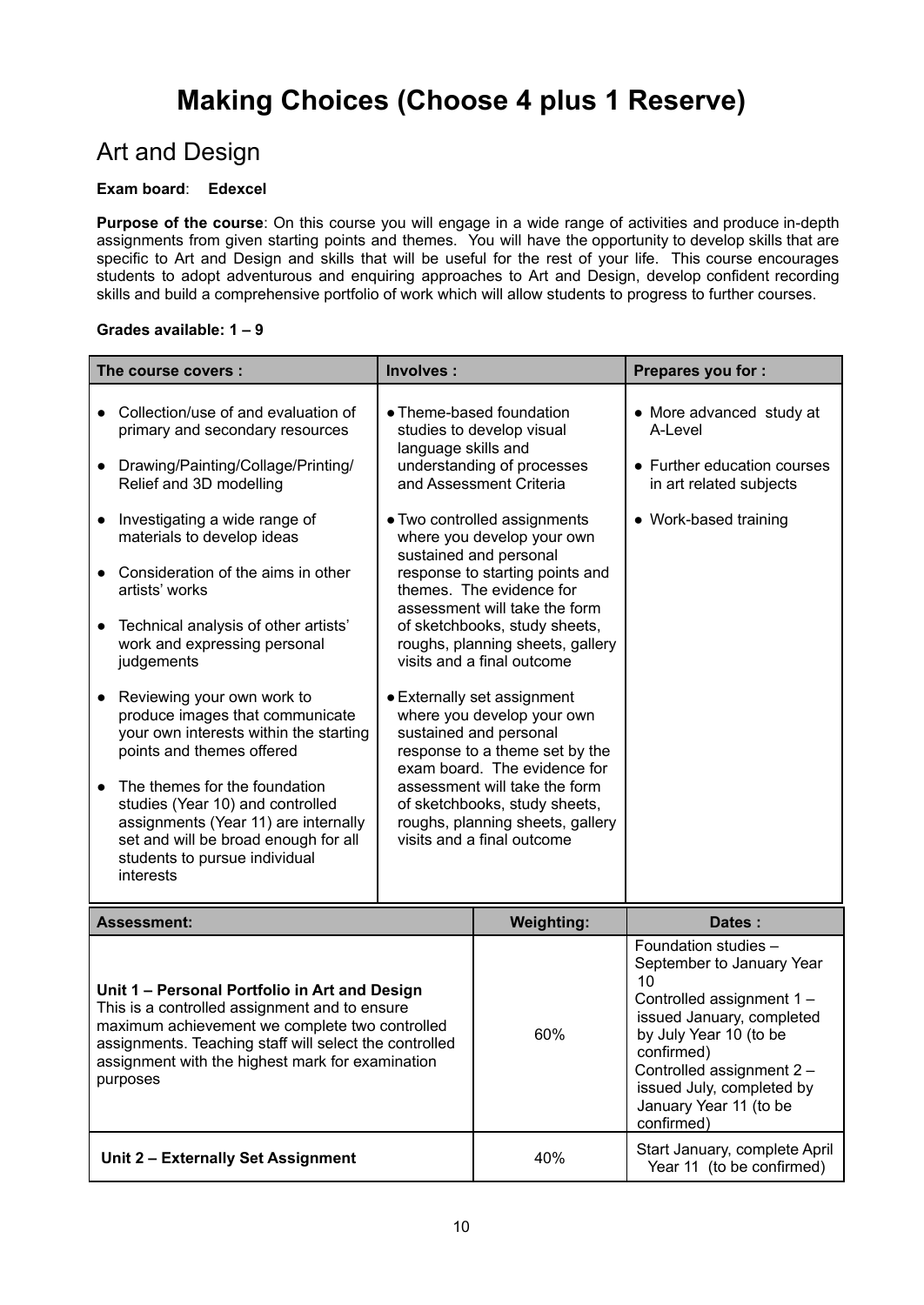### Business Studies: Certificate in Enterprise and Marketing

### **Exam board: OCR**

**Purpose of the course**: The Cambridge National Certificate in Enterprise is for learners who wish to develop applied knowledge and practical skills in enterprise and marketing. It is designed with both practical and theoretical elements, which will prepare students for further study of qualifications in enterprise, marketing or business.

#### **Grades available:**

Level 2: Distinction\* (\*2) **(equivalent to a GCSE grade 8/9)** Distinction (D2) **(equivalent to a GCSE grade 7)** Merit (M2) **(equivalent to a GCSE grade 6)** Pass (P2) **(equivalent to a GCSE grade 4/5)** Level 1: Distinction (D1) **(equivalent to a GCSE grade 3)** Merit (M1) **(equivalent to a GCSE grade 2)** Pass (P1) **(equivalent to a GCSE grade 1)** Unclassified

| The course covers:                                                                                                        | Involves:                                                                                                                                                                                                                                                                                                                                                                                                                                                        | Prepares you for:                                                          |
|---------------------------------------------------------------------------------------------------------------------------|------------------------------------------------------------------------------------------------------------------------------------------------------------------------------------------------------------------------------------------------------------------------------------------------------------------------------------------------------------------------------------------------------------------------------------------------------------------|----------------------------------------------------------------------------|
| All learners will study three<br>mandatory topics as<br>follows:<br><b>Enterprise and</b>                                 | • Students explore the techniques businesses<br>use to understand their market and develop<br>products, investigate what makes a product<br>viable and understand how businesses<br>attract and retain customers.                                                                                                                                                                                                                                                | $\bullet$ A-Level in<br><b>Business Studies</b><br>A-Level in<br>Economics |
| marketing concepts<br>Design a business<br>$\bullet$<br>proposal.<br>Market and pitch a<br>$\bullet$<br>business proposal | • Students are presented with a business<br>challenge from which they create a<br>researched and costed business proposal.<br>They will carry out market research, present<br>data, use idea-generation tools, seek and act<br>on feedback, and cost their proposals. In<br>their work on this unit they will develop their<br>self-assessment, collaborative working,<br>creativity, numeracy, research and evaluative<br>skills                                |                                                                            |
|                                                                                                                           | • Students prepare for and pitch the business<br>proposal that they developed in the previous<br>unit. They develop a brand identity and<br>investigate how best to promote their product<br>and then plan, practise and finally deliver<br>their pitch. Afterwards they review both their<br>performance and their business proposal.<br>This will help develop their analysis and<br>self-evaluative skills as well as those relating<br>to self-presentation. |                                                                            |

| <b>Assessment</b>                                                                         | Weighting | <b>Dates</b>    |
|-------------------------------------------------------------------------------------------|-----------|-----------------|
| Enterprise and marketing concepts:<br>Assessment method: 1 hour 30min written examination | 50%       | End of Year 11  |
| Design a business proposal:<br>Assessment method: Coursework                              | 25%       | Year 10         |
| Market and pitch a business proposal:<br>Assessment method: Coursework                    | 25%       | <b>Year 100</b> |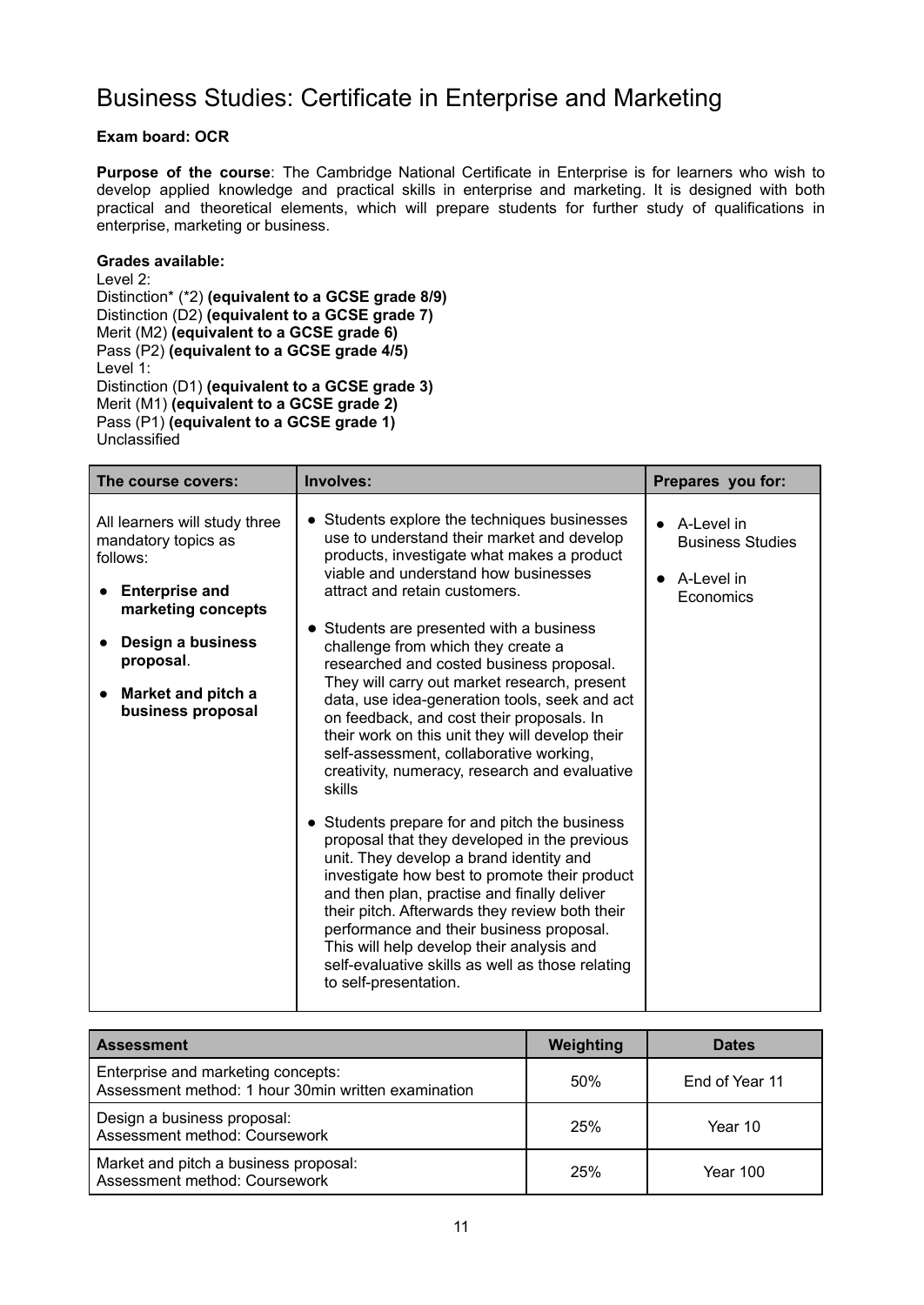### Business Studies: GCSE

### **Exam Board: AQA**

**Purpose of the Course:** Students use their numeracy and literacy skills to investigate the real world of business. An interest in real businesses and how they work is essential, as is the ability to write wellstructured answers. 10% of all marks on each paper are for numerical calculations, and students should therefore be able to calculate percentages and ratios.

A key skill is the ability to understand the language of business, and there will be many new key terms to learn. Students develop as effective and independent learners and as critical and reflective thinkers with enquiring minds.

The course allows students to apply their knowledge and understanding to different business contexts; from small enterprises to large multinationals and from local markets to global markets. It looks at the business functions of Marketing, Finance, Operations and Human Resources and how they work together to improve business performance. Students learn to investigate, analyse and evaluate business opportunities and to make recommendations based on data.

#### **Grades available: 1 – 9**

| The course covers:                                                                                                                                                                                                                                                                                | Involves:                                                                                                                                                                      | Prepares you for:                                                                      |
|---------------------------------------------------------------------------------------------------------------------------------------------------------------------------------------------------------------------------------------------------------------------------------------------------|--------------------------------------------------------------------------------------------------------------------------------------------------------------------------------|----------------------------------------------------------------------------------------|
| <b>Business in the real world</b><br>(ownership, aims and objectives,<br>stakeholders, location, planning,<br>expanding)                                                                                                                                                                          | Analysing information and<br>situations<br>Developing an understanding of<br>business terminology                                                                              | <b>GCE A-Level in</b><br><b>Business Studies</b><br><b>GCE A-Level in</b><br>Economics |
| Influences on business<br>(technology, ethics and<br>environment, the economy,<br>globalisation, legislation,<br>competitive environment)<br><b>Business operations (production,</b><br>procurement, quality, customer<br>service)                                                                | Presenting and debating<br>information<br>Using real life case studies to<br>solve business problems<br>Internet research into specific<br>$\bullet$<br>businesses and markets |                                                                                        |
| Human resources (organisations<br>structures, recruitment, motivating<br>and training employees)<br><b>Marketing</b> (understanding<br>customers, segmentation, market<br>research, marketing mix)<br>Finance (sources of finance, cash<br>flow, financial calculation, financial<br>performance) | Using ICT to develop<br>questionnaires, graphs, tables<br>Working individually and in teams<br>on projects and tasks                                                           |                                                                                        |

| l Assessment                                                          | Weighting | <b>Dates</b>   |
|-----------------------------------------------------------------------|-----------|----------------|
| Paper 1: Influences of Operations and HRM on business<br>activity.    | 50%       | End of Year 11 |
| Paper 2: Influences of Marketing and Finance of business<br>activity. | 50%       | End of Year 11 |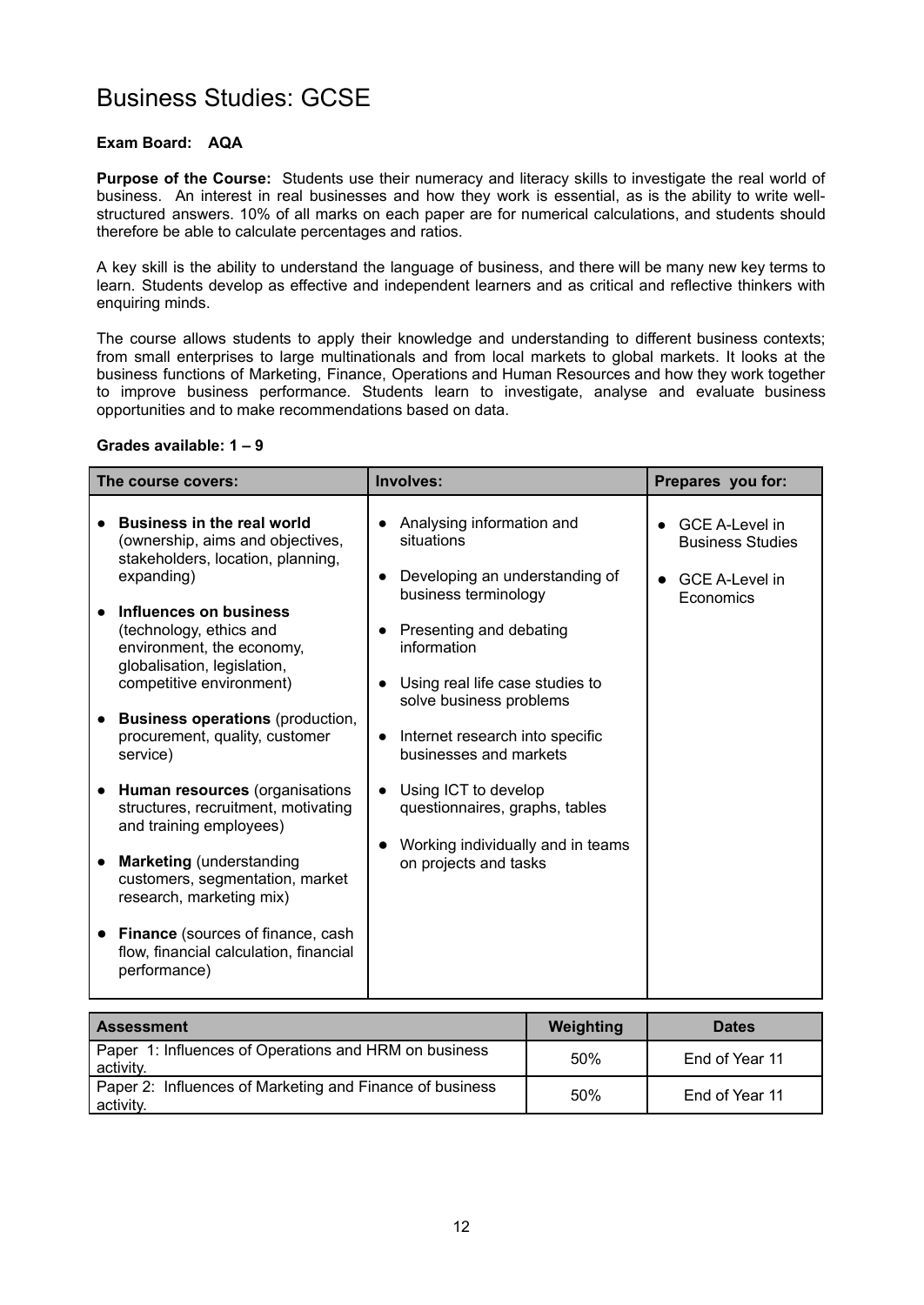# **Citizenship**

### **Exam Board: Edexcel**

**Purpose of the course**: to encourage students to be inspired, moved and challenged by following a broad, coherent, satisfying and worthwhile course of study. This will enable students to gain the confidence and conviction to participate in decision-making and play an active role as effective citizens in public life.

### **Grades available 1 – 9**

| The course covers :                                                                                                                                                                                                                                                                                          | Involves:                                                                                                                                                                                                                                                                                                                                                     | Prepares you for :                                                                                                                                                                                                           |
|--------------------------------------------------------------------------------------------------------------------------------------------------------------------------------------------------------------------------------------------------------------------------------------------------------------|---------------------------------------------------------------------------------------------------------------------------------------------------------------------------------------------------------------------------------------------------------------------------------------------------------------------------------------------------------------|------------------------------------------------------------------------------------------------------------------------------------------------------------------------------------------------------------------------------|
| The course content is divided into five<br>themes:<br>A: Living together in the UK<br>Students explore the nature of identity<br>and multiple identities as well as how<br>and why communities are changing.<br>They<br>consider the democratic rights,                                                      | • Engaging with topical citizenship<br>issues and contributing to debates<br>on challenges facing society<br>involving a wide range of political,<br>social and ethical ideas, issues and<br>problems in different contexts both<br>local and global<br>• Developing and applying                                                                             | • More advanced<br>study at A-Level<br>• Higher Education<br>courses in<br>Philosophy, Ethics,<br>Sociology, Politics,<br><b>Business etc</b>                                                                                |
| freedoms and values that we share.<br>B: Democracy at work in the UK<br>Students explore the idea of<br>representative, parliamentary<br>democracy in the UK including the<br>voting and electoral system, the roles<br>and responsibilities of MPs and how<br>government is organised and kept in<br>check. | understanding of key citizenship<br>concepts (justice, democracy, rights<br>and responsibilities, identities and<br>diversity) to deepen their<br>understanding of society and how<br>communities change over time<br>• Using and enquiring, critical<br>approach to distinguish facts,<br>opinions and bias, build arguments<br>and make informed judgements | • Any type of work<br>where you will meet<br>people from all walks<br>of life with different<br>religious and moral<br>opinions, particularly<br>for employment in<br>the police, the caring<br>professions and<br>personnel |
| C: Law and justice<br>Students explore why we need laws<br>and how law affects us in our everyday<br>lives. They consider how the justice<br>system in England and Wales works in<br>practice including the roles and power<br>of the police and the courts.                                                 | • Developing the necessary skills,<br>knowledge and understanding to<br>take action with others to address<br>citizenship issues in their<br>communities                                                                                                                                                                                                      |                                                                                                                                                                                                                              |
| D: Power and influence<br>In this section students consider power<br>in relation to the ways in which<br>citizens, governments and the media<br>exercise power and influence in a<br>range of local to global situations.                                                                                    |                                                                                                                                                                                                                                                                                                                                                               |                                                                                                                                                                                                                              |
| E: Taking citizenship action<br>Students plan a course of informed<br>action to address a citizenship issue or<br>question of concern.                                                                                                                                                                       |                                                                                                                                                                                                                                                                                                                                                               |                                                                                                                                                                                                                              |

| <b>Assessment:</b>                                                                                                                                            | <b>Weighting:</b> | Date:          |
|---------------------------------------------------------------------------------------------------------------------------------------------------------------|-------------------|----------------|
| Paper 1 Written examination: 1 hour and 45 minutes<br>Themes A–C.                                                                                             | 50%               | End of Year 11 |
| Paper 2 Written examination: 1 hour and 45 minutes<br>Themes A-E (Questions relate to the students' own<br>citizenship action, as specified in specification) | 50%               | End of Year 11 |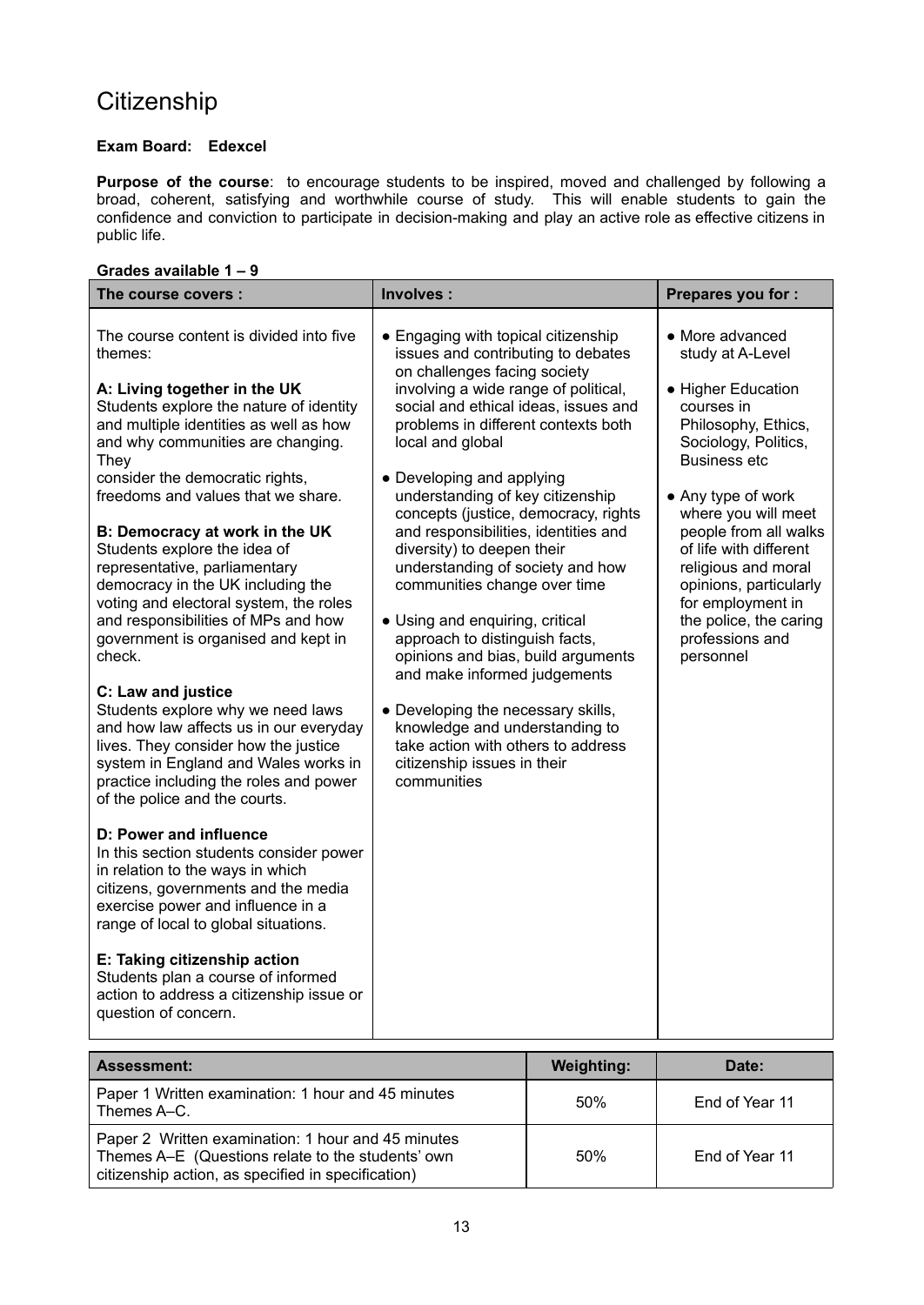### Computer Science

#### **Exam board: OCR**

**Purpose of the course:** To give students a real, in-depth understanding of how computer technology works. It offers an insight into what goes on 'behind the scenes', including computer programming, which many students find absorbing. This course will develop your practical ICT and computing skills and extend your knowledge and understanding of computing systems and ICT.

**Note:** A **high ability** in Mathematics and Science in addition to problem-solving skills are required, as well as an interest in programming and computers.

#### **Grades available: 1 – 9**

| The course covers:                                                                                                                                                                                                                                                                                                                                                                                                                                                         | Involves:                                                                                                                                                                                                                                                                                       | <b>Prepares you for:</b>                                                                                                                                                                               |
|----------------------------------------------------------------------------------------------------------------------------------------------------------------------------------------------------------------------------------------------------------------------------------------------------------------------------------------------------------------------------------------------------------------------------------------------------------------------------|-------------------------------------------------------------------------------------------------------------------------------------------------------------------------------------------------------------------------------------------------------------------------------------------------|--------------------------------------------------------------------------------------------------------------------------------------------------------------------------------------------------------|
| Developing an understanding of<br>current and emerging technologies<br>and their inner workings<br>• Looking at the use of algorithms in<br>computer programs<br>• Acquiring and applying creative and<br>technical skills, knowledge and<br>understanding of IT in a range of<br>contexts<br>Developing computer programs to<br>solve problems<br>• Evaluating the effectiveness of<br>computer programs/solutions and<br>the impact of computer technology<br>in society | Two 1hr 30 min exams and a<br>$\bullet$<br>20-hour practical project<br>Presenting knowledge about<br>$\bullet$<br>computer systems<br>• A programming task to design,<br>develop and test a solution.<br>• Presentation of findings<br>Communication<br>$\bullet$<br>Team working<br>$\bullet$ | More advanced<br>study at A-Level<br>Further and Higher<br><b>Education courses</b><br>in Computing, ICT<br>and most other<br>subjects<br>Immediate<br>employment at<br>entry level in most<br>sectors |

| <b>Assessment:</b>                                                                                | <b>Weighting:</b> | Dates:       |
|---------------------------------------------------------------------------------------------------|-------------------|--------------|
| Computer systems<br>Written exam (1 hour 30 minutes) - 80 marks                                   | 50%               | Year 10 & 11 |
| Computational thinking, algorithms and programming<br>Written exam (1 hour 30 minutes) - 80 marks | 50%               | Year 10 & 11 |

**Practical Programming:** All students will be given the opportunity to undertake a programming task(s), either to a specification or to solve a problem (or problems), during their course of study. Students may draw on some of the content in both components when engaged in Practical Programming.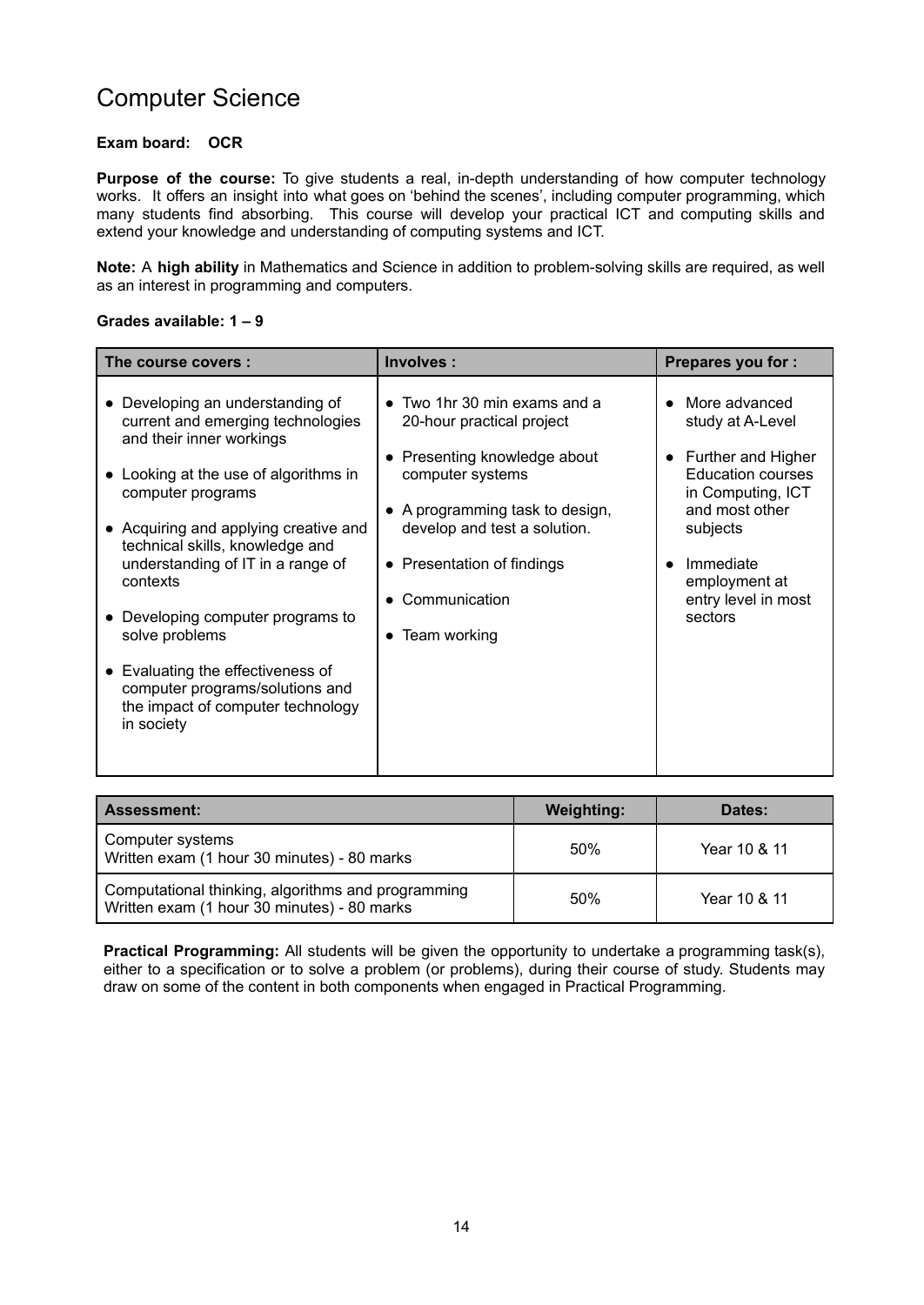## Design & Technology: Materials Specialism

### **Exam Board: AQA**

**Purpose of course**: GCSE Design and Technology will prepare students to participate confidently and successfully in an increasingly technological world. Students will gain awareness and learn from wider influences on Design and Technology including historical, social, cultural, environmental and economic factors. Students will get the opportunity to work creatively when designing and making and apply technical and practical expertise. This GCSE allows students to study core technical and designing and making principles, including a broad range of design processes, materials techniques and equipment. They will also have the opportunity to study specialist technical principles in greater depth.

#### **Grades available: 1 – 9**

| The course covers:                                                                                                                                                                                                                                                                                                                                                                                                                                                                                                                                                                                                                                                                                                                                                                                                                                                       | Involves:                                                                                                                                                                                               | Prepares you for:                                                                                                                                                                                                                |
|--------------------------------------------------------------------------------------------------------------------------------------------------------------------------------------------------------------------------------------------------------------------------------------------------------------------------------------------------------------------------------------------------------------------------------------------------------------------------------------------------------------------------------------------------------------------------------------------------------------------------------------------------------------------------------------------------------------------------------------------------------------------------------------------------------------------------------------------------------------------------|---------------------------------------------------------------------------------------------------------------------------------------------------------------------------------------------------------|----------------------------------------------------------------------------------------------------------------------------------------------------------------------------------------------------------------------------------|
| <b>Core technical principles</b><br>In order to make effective design<br>choices students will need a breadth of<br>core technical knowledge and<br>understanding that consists of new<br>and emerging technologies, energy<br>generation and storage, developments<br>in new materials, systems approach to<br>designing, mechanical devices and<br>materials and their working properties.<br><b>Specialist technical principles</b><br>All students will develop an in-depth<br>knowledge and understanding of the<br>following specialist technical principles;<br>selection of materials or components,<br>forces and stresses, ecological and<br>social footprint, sources and origins,<br>using and working with materials,<br>stock forms, types and sizes, scales of<br>production, specialist techniques and<br>processes, surface treatments and<br>finishes. | <b>Year 10:</b><br>• Focussed practical tasks<br>· Mini projects<br>• Theory and subject content<br><b>Year 11:</b><br>• Major project<br>• Theory and subject content<br>• Exam technique and revision | • Any design related<br>course such as<br>A-Level Product<br>Design<br>• Study at A-Level can<br>lead to Higher<br><b>Education level</b><br>courses in Product<br>Design, Art<br>Foundation,<br>Engineering or<br>Manufacturing |
| Designing and making principles<br>Students need to demonstrate and<br>apply knowledge and understanding of<br>designing and making principles in<br>relation to the following areas;<br>investigation, primary and secondary<br>data, environmental, social and<br>economic challenge, the work of<br>others, design strategies,<br>communication of design ideas,<br>prototype development, selection of<br>materials and components, tolerances,<br>material management, specialist tools<br>and equipment and<br>specialist techniques and processes.                                                                                                                                                                                                                                                                                                                |                                                                                                                                                                                                         |                                                                                                                                                                                                                                  |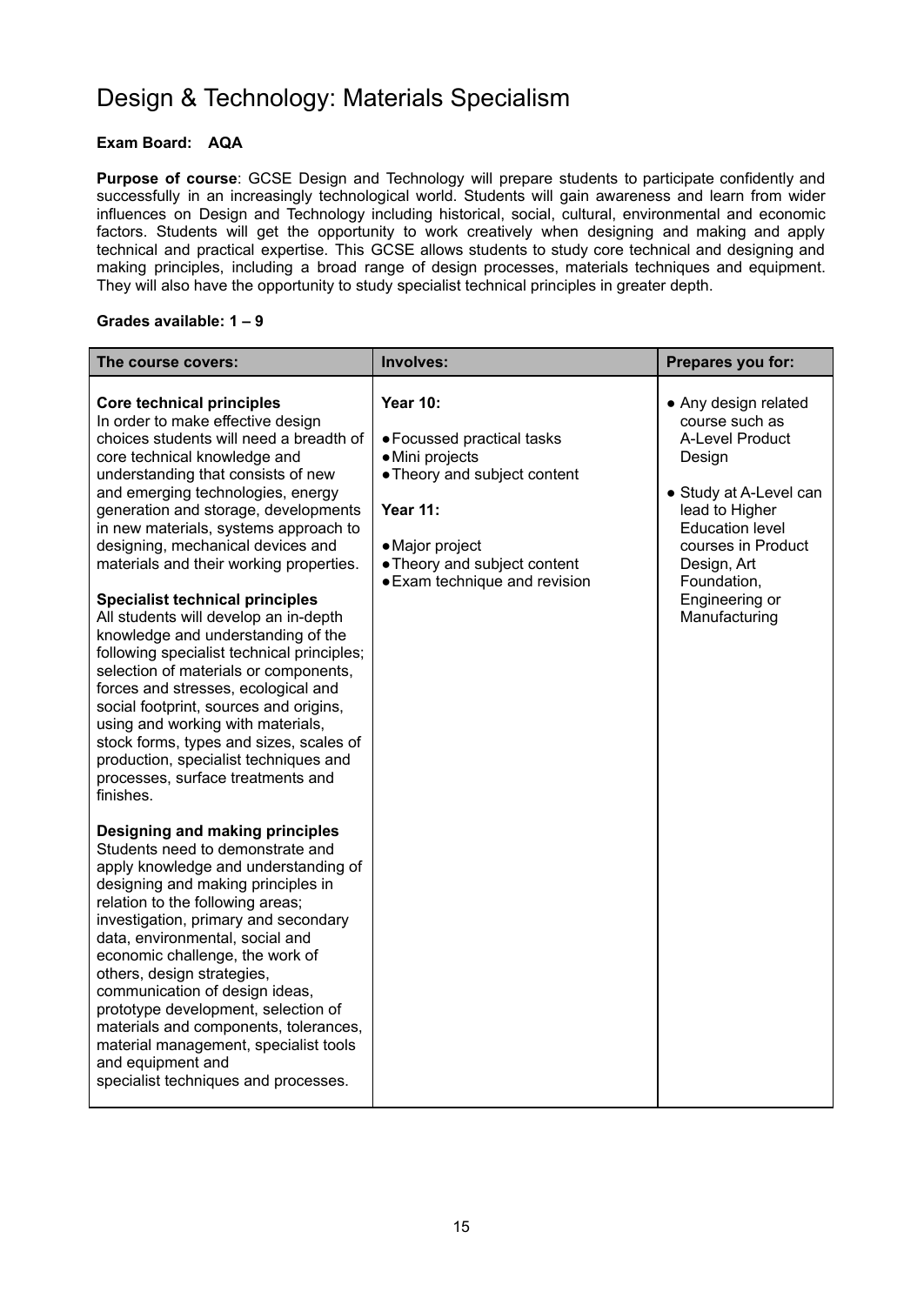| <b>Assessment:</b>                                                                                                                                                                                                                           | <b>Weighting:</b>        | Dates:                     |
|----------------------------------------------------------------------------------------------------------------------------------------------------------------------------------------------------------------------------------------------|--------------------------|----------------------------|
| Written exam: 2 hours                                                                                                                                                                                                                        |                          |                            |
| <b>Section A</b> – Core technical principles (20 marks). A<br>mixture of multiple choice and short answer questions<br>assessing a breadth of technical knowledge and<br>understanding.                                                      |                          |                            |
| <b>Section B</b> – Specialist technical principles (30 marks).<br>Several short answer questions (2-5 marks) and one<br>extended response to assess a more in depth knowledge of<br>technical principles.                                    | 100 marks<br>50% of GCSE | Summer of Year 11          |
| <b>Section C</b> – Designing and making principles (50 marks).<br>A mixture of short answer and extended response<br>questions.                                                                                                              |                          |                            |
| Non-exam assessment (NEA): 35 hours                                                                                                                                                                                                          |                          |                            |
| A substantial design and make task<br>The practical application of the core technical principles,<br>specialist technical principles, designing and making<br>principles.                                                                    |                          |                            |
| Assessment criteria:<br>Identifying and investigating design possibilities<br>• Producing a design brief and specification<br>• Generating design ideas<br>• Developing design ideas<br>• Realising design ideas<br>Analysing and evaluating | 100 marks<br>50% of GCSE | June to February of<br>Y11 |
| AQA will set the project 'context' for students to work to.                                                                                                                                                                                  |                          |                            |
| Students will produce a prototype and a portfolio of<br>evidence.                                                                                                                                                                            |                          |                            |
| Work is marked by teachers and moderated by AQA.                                                                                                                                                                                             |                          |                            |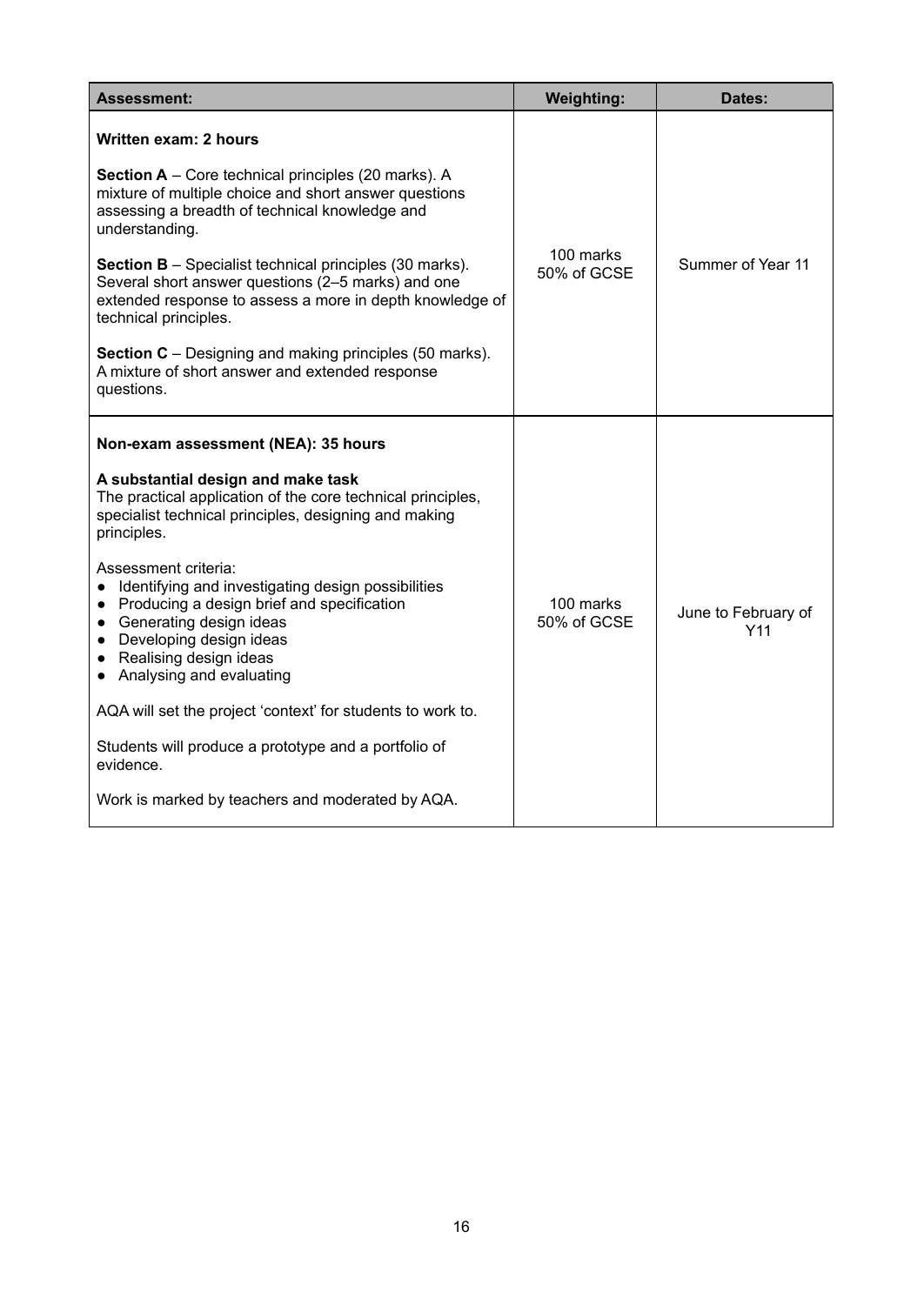## Design & Technology: Textiles Specialism

### **Exam Board: AQA**

**Purpose of course**: GCSE Design and Technology will prepare students to participate confidently and successfully in an increasingly technological world. Students will gain awareness and learn from wider influences on Design and Technology including historical, social, cultural, environmental and economic factors. Students will get the opportunity to work creatively when designing and making and apply technical and practical expertise. This GCSE allows students to study core technical and designing and making principles, including a broad range of design processes, materials techniques and equipment. They will also have the opportunity to study specialist technical principles in greater depth.

| This course covers:                                                                                                                                                                                                                                                                                                                                                                                                                                                                                                                                                                                                                                                                                                                                                                                                                                                | Involves:                                                                                                                                                                                                                                                          | Prepares you for:                                                                                                                                                                                                                                                    |
|--------------------------------------------------------------------------------------------------------------------------------------------------------------------------------------------------------------------------------------------------------------------------------------------------------------------------------------------------------------------------------------------------------------------------------------------------------------------------------------------------------------------------------------------------------------------------------------------------------------------------------------------------------------------------------------------------------------------------------------------------------------------------------------------------------------------------------------------------------------------|--------------------------------------------------------------------------------------------------------------------------------------------------------------------------------------------------------------------------------------------------------------------|----------------------------------------------------------------------------------------------------------------------------------------------------------------------------------------------------------------------------------------------------------------------|
| <b>Core technical principles</b><br>In order to make effective design choices<br>students will need a breadth of core technical<br>knowledge and understanding that consists<br>of new and emerging technologies, energy<br>generation and storage, developments in<br>new materials, systems approach to<br>designing, mechanical devices and materials<br>and their working properties.<br><b>Specialist technical principles</b><br>All students will develop an in-depth<br>knowledge and understanding of the<br>following specialist technical principles;<br>selection of materials or components, forces<br>and stresses, ecological and social footprint,<br>sources and origins, using and working with<br>materials, stock forms, types and sizes,<br>scales of production, specialist techniques<br>and processes, surface treatments and<br>finishes. | <b>Year 10:</b><br>Focussed practical tasks<br>$\bullet$<br>Mini projects<br>$\bullet$<br>Theory and subject<br>$\bullet$<br>content<br><b>Year 11:</b><br>Major project<br>$\bullet$<br>Theory and subject<br>$\bullet$<br>content<br>Exam technique and revision | Any design related<br>$\bullet$<br>course such as<br>A-Level Fashion and<br><b>Textiles</b><br>Study at A-Level can<br>lead to Higher<br><b>Education level</b><br>courses in Textiles<br>Product Design, Art<br>Foundation, Textiles<br>Manufacturing and<br>Retail |
| Designing and making principles<br>Students need to demonstrate and apply<br>knowledge and understanding of designing<br>and making principles in relation to the<br>following areas; investigation, primary and<br>secondary data, environmental, social and<br>economic challenge, the work of others,<br>design strategies, communication of design<br>ideas, prototype development, selection of<br>materials and components, tolerances,<br>material management, specialist tools and<br>equipment and specialist techniques and<br>processes.                                                                                                                                                                                                                                                                                                                |                                                                                                                                                                                                                                                                    |                                                                                                                                                                                                                                                                      |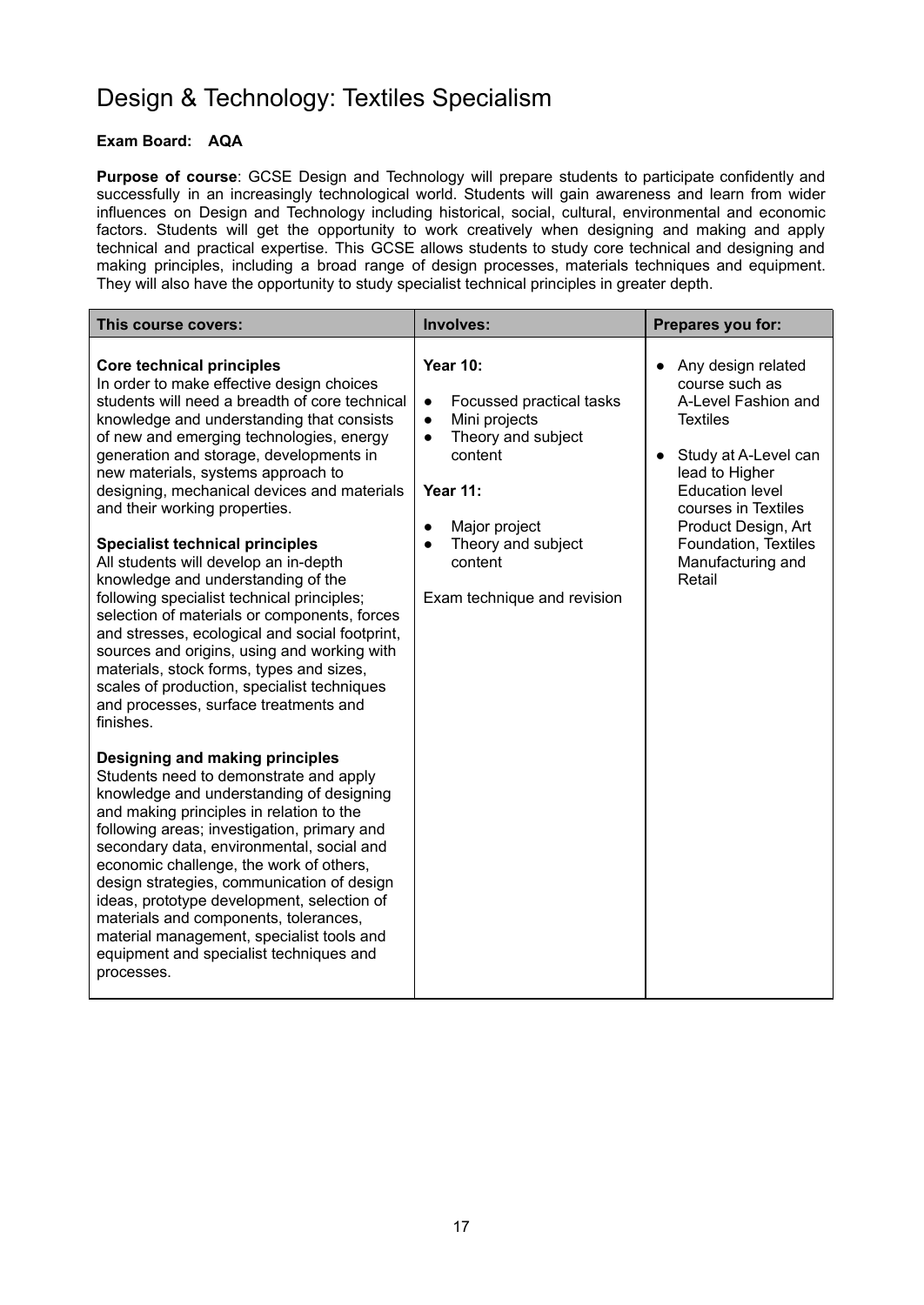| <b>Assessment:</b>                                                                                                                                                                                                                                                                                                                                                                                                                                                                                                                                                                                                                                                                                                       | <b>Weighting:</b>                     | Dates:                         |
|--------------------------------------------------------------------------------------------------------------------------------------------------------------------------------------------------------------------------------------------------------------------------------------------------------------------------------------------------------------------------------------------------------------------------------------------------------------------------------------------------------------------------------------------------------------------------------------------------------------------------------------------------------------------------------------------------------------------------|---------------------------------------|--------------------------------|
| Written exam: 2 hours<br><b>Section A</b> – Core technical principles (20 marks). A mixture of<br>multiple choice and short answer questions assessing a<br>breadth of technical knowledge and understanding.<br><b>Section B</b> – Specialist technical principles (30 marks). Several<br>short answer questions (2-5 marks) and one extended<br>response to assess a more in depth knowledge of technical<br>principles.<br><b>Section C</b> – Designing and making principles (50 marks)<br>A mixture of short answer and extended response questions.                                                                                                                                                                | 100 marks<br>50% of<br><b>GCSE</b>    | Summer of<br>Year 11           |
| Non-exam assessment (NEA): 35 hours<br>A substantial design and make task<br>The practical application of the core technical principles,<br>specialist technical principles, designing and making principles<br>Assessment criteria:<br>Identifying and investigating design possibilities<br>Producing a design brief and specification<br>$\bullet$<br>Generating design ideas<br>$\bullet$<br>Developing design ideas<br>$\bullet$<br>Realising design ideas<br>$\bullet$<br>Analysing and evaluating<br>$\bullet$<br>AQA will set the project 'context' for students to work to.<br>Students will produce at least one prototype and a portfolio of<br>evidence.<br>Work is marked by teachers and moderated by AQA. | 100 marks<br>$50\%$ of<br><b>GCSE</b> | June to February of<br>Year 11 |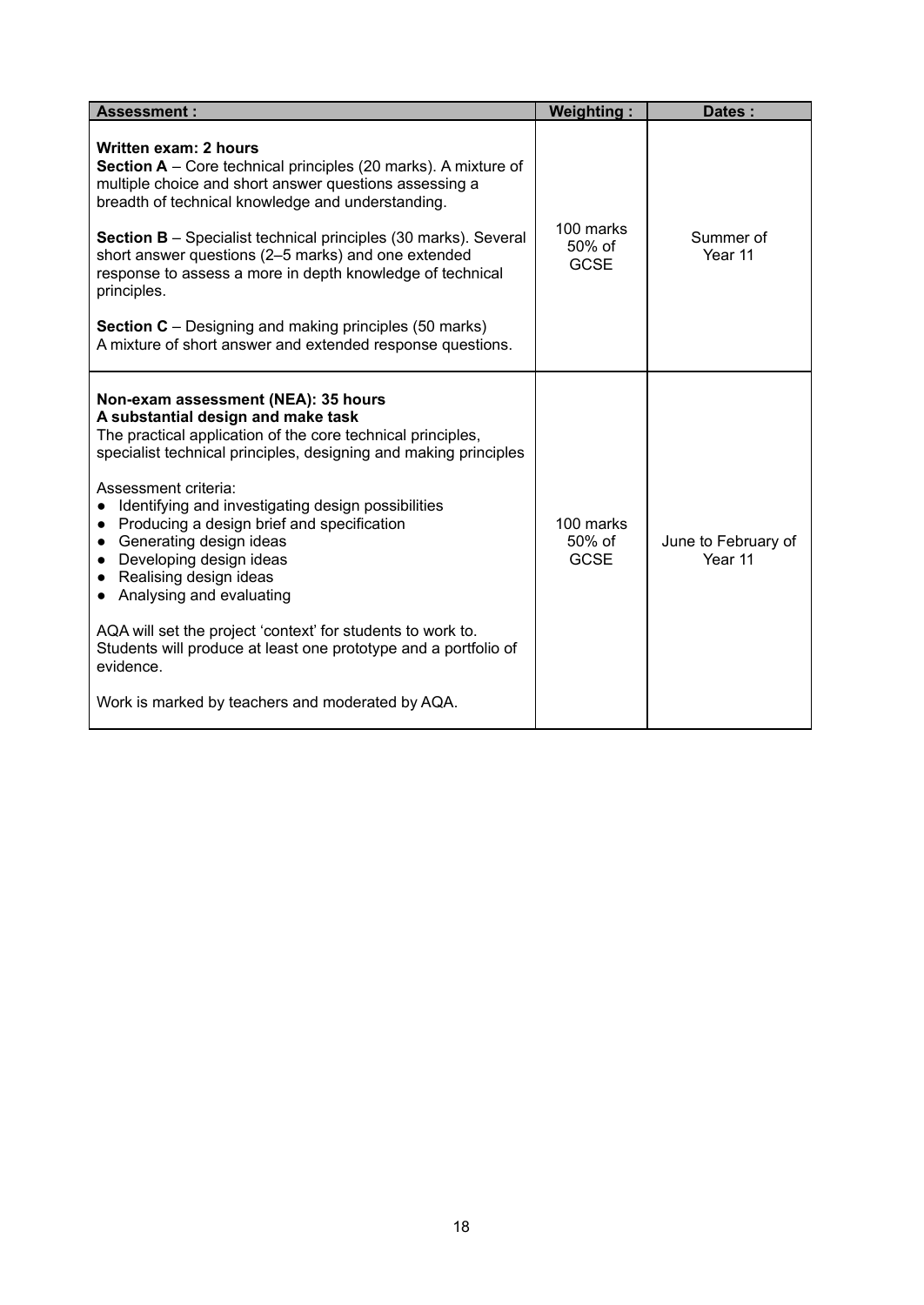### Drama

### **Exam board: Edexcel**

**Purpose of the course:** Drama by its very nature is a practical course so the emphasis is on students developing the skills needed for performance and production. Students also need to explore material that has the potential for dramatic development, whether created from devised work or through the interpretation of a play text.

Students will learn why drama matters and study a broad range of topics and themes, working collaboratively and imaginatively. They will look at society and culture and develop an ability to "stand in other people's shoes". They will also explore the skills needed to critically review performance by evaluating their work and that of their peers. Drama develops creative thinking and team leadership skills much prized by learning and training institutions and employers.

Be mindful of the fact that GCSE Drama is not an easy option; it requires great focus and commitment and a written portfolio is a substantial part of the course.

#### **Grades available: 1 – 9**

| The course covers:                                                                                                                                                                 | Involves:                                                                                                                                                                                                                                                                                                                                                                                                                                      | <b>Prepares you for:</b>                                                                                                                                |
|------------------------------------------------------------------------------------------------------------------------------------------------------------------------------------|------------------------------------------------------------------------------------------------------------------------------------------------------------------------------------------------------------------------------------------------------------------------------------------------------------------------------------------------------------------------------------------------------------------------------------------------|---------------------------------------------------------------------------------------------------------------------------------------------------------|
| <b>Component 1 Devising</b><br>Students create, develop and perform<br>a devised piece from stimulus.<br>Students analyse and evaluate the<br>devising process and performance.    | There are two parts to the<br>assessment:<br>1) A portfolio covering the creating<br>and developing process and analysis<br>and evaluation of this process.<br>2) A devised performance.                                                                                                                                                                                                                                                       | • Advanced study at<br>A-Level<br>• Higher Education<br>courses at<br>universities and<br>drama schools in a<br>variety of subjects                     |
| <b>Component 2 Performance from</b><br>Text<br>Students will perform two key extracts<br>from a performance text.                                                                  | Externally assessed by<br>visiting examiner.                                                                                                                                                                                                                                                                                                                                                                                                   | • Work based training<br>within theatre and<br>technical theatre<br>industries                                                                          |
| <b>Component 3 Theatre Makers in</b><br><b>Practice</b><br>Practical exploration and study of one<br>complete performance text (The<br>Crucible) and a live<br>theatre evaluation. | <b>Performance Text</b><br>This section consists of one<br>question broken into five<br>parts based on an unseen<br>extract from the chosen<br>performance text where you are<br>asked to answer questions as an<br>actor, director and designer.<br><b>Live Theatre Evaluation</b><br>This section consists of two<br>questions requiring students<br>to analyse and evaluate a<br>live theatre performance<br>they have seen during Year 11. | $\bullet$ Immediate<br>employment in the<br>workplace where<br>leadership, creative<br>thinking and<br>communication skills<br>are much sought<br>after |

| Assessment:                                                                           | <b>Weighting:</b> |
|---------------------------------------------------------------------------------------|-------------------|
| <b>Component 1 Devising</b>                                                           | 40%               |
| <b>Component 2 Performance from Text - visiting examiner</b>                          | <b>20%</b>        |
| <b>Component 3</b> Theatre Makers in Practice 1 <sup>1</sup> / <sub>2</sub> hour exam | 40%               |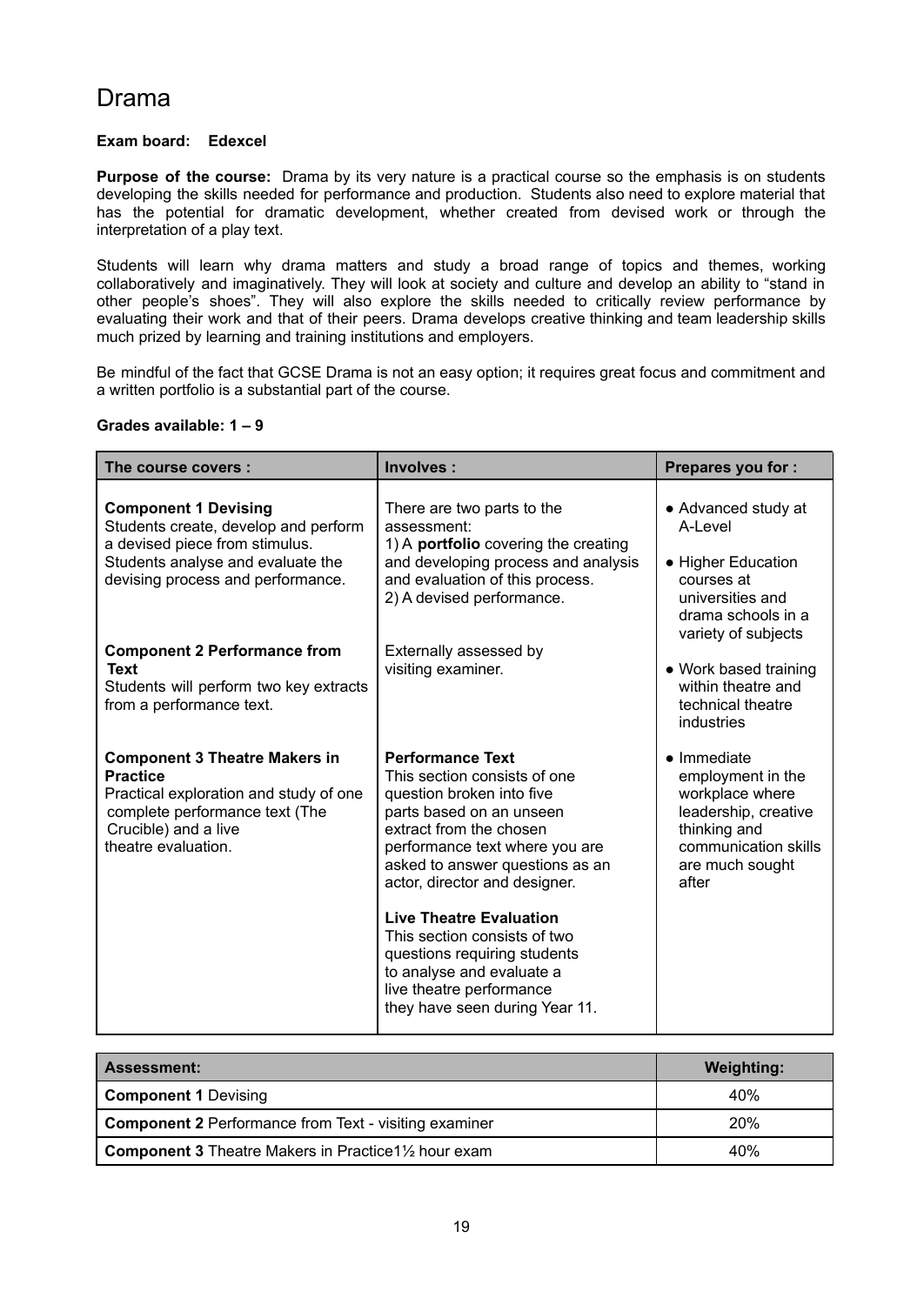### Film Studies

#### **Exam board: Eduqas**

**Purpose of the course**: To build upon students' own experience of film, to encourage recognition of the complexity of the medium of film, and to develop analysis skills looking at a range of global films. The landscape of cinema has changed drastically recently and this course also gets students to consider how and why this is happening? By covering Global cinema we also expand students' horizons and teach them about events such as the Apartheid and The Vietnam War.

Most of the course content is taught within Year 10 and then revised in Year 11.

### **Grades available: 1 to 9**

| The course covers :                                                                               | Involves:                                                                                                                                                                                       | Prepares you for :                                                                   |
|---------------------------------------------------------------------------------------------------|-------------------------------------------------------------------------------------------------------------------------------------------------------------------------------------------------|--------------------------------------------------------------------------------------|
| Key Developments in US Film<br>through the Musical genre                                          | • US film comparative study focusing<br>on Production context and genre.                                                                                                                        | • More advanced<br>study if you wish to<br>continue the subject                      |
| Global Film: Narrative,<br>Representation and Film Style                                          | Key developments in film and film<br>technology from 1895 to the 2000s                                                                                                                          | through to A-Level                                                                   |
| Film production - incl. Making film<br>extracts, screenplays, shooting<br>scripts and evalautions | • US independent film and critical<br>debates surrounding Juno (2007)<br>Foreign language films and<br>$\bullet$<br>representation including analysis of<br>mise en scène and<br>cinematography | • Film industry and<br>film/media<br>performance-related<br>Level 2 and 3<br>courses |

| <b>Assessment</b>                                                                                                    | Weighting | <b>Dates</b>   |
|----------------------------------------------------------------------------------------------------------------------|-----------|----------------|
| <b>External Assessments</b><br>Component 1:<br>Key Developments in US Film<br>Written examination: 1 hour 30 minutes | 35%       | End of Year 11 |
| Component 2:<br>Global Film: Narrative, Representation and Film Style<br>Written examination: 1 hour 30 minutes      | 35%       |                |
| <b>Internal Assessments</b>                                                                                          |           |                |
| Component 3:<br>Production Non-exam assessment                                                                       | 30%       | End of Year 11 |
| - One genre-based film extract (either from a film or<br>from a screenplay)                                          |           |                |
| - One evaluative analysis of the production                                                                          |           |                |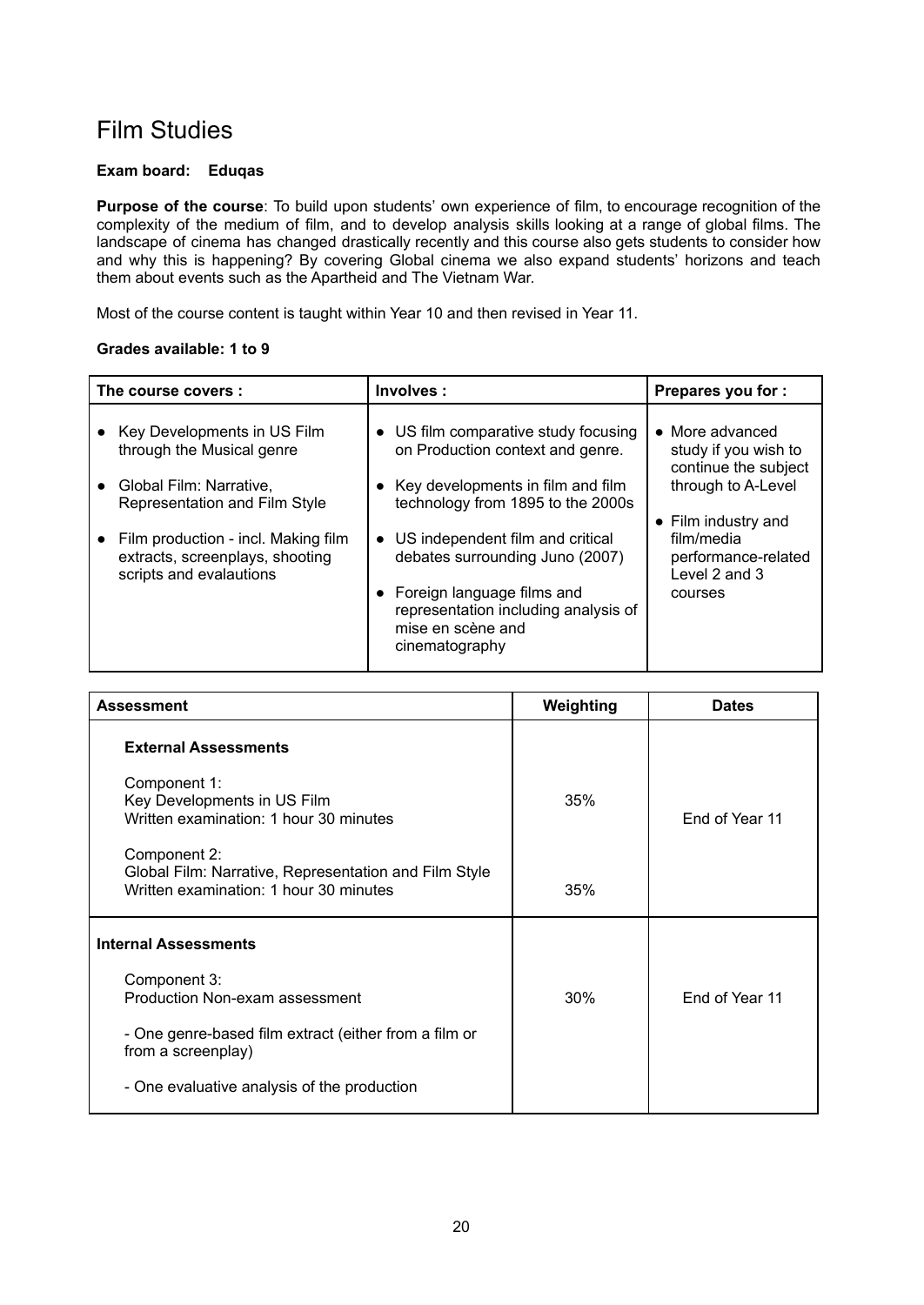# Food Preparation and Nutrition

### **Exam Board: AQA**

**Purpose of course**: This new GCSE Food Preparation and Nutrition is an exciting and creative course which focuses on practical cooking skills to ensure students develop a thorough understanding of nutrition, food provenance and the working characteristics of food materials. At its heart, this qualification focuses on nurturing students' practical cookery skills to give them a strong understanding of nutrition.

### **Grades available: 1 – 9**

| This course covers:                                                                                                                                                                                                                                                                                                                      | Involves:                                                                                                                                                                                                                                                                                                                                                                                                                                                                                                                                                                                                                                                                                                                                                                                                                                                                                                                        | Prepares you for:                                                                                                                                                                                                                                           |
|------------------------------------------------------------------------------------------------------------------------------------------------------------------------------------------------------------------------------------------------------------------------------------------------------------------------------------------|----------------------------------------------------------------------------------------------------------------------------------------------------------------------------------------------------------------------------------------------------------------------------------------------------------------------------------------------------------------------------------------------------------------------------------------------------------------------------------------------------------------------------------------------------------------------------------------------------------------------------------------------------------------------------------------------------------------------------------------------------------------------------------------------------------------------------------------------------------------------------------------------------------------------------------|-------------------------------------------------------------------------------------------------------------------------------------------------------------------------------------------------------------------------------------------------------------|
| Five core topics:<br>• Food, nutrition and health<br>• Food science<br>• Food safety<br>• Food choice<br>• Food provenance.<br>Food preparation skills,<br>knowledge and understanding<br>of the five core topics are<br>assessed through the Food<br>Investigation, Food<br><b>Preparation Assessment</b><br>and the final written exam | Year 10: Students develop their<br>understanding of the 5 core topics through<br>practicals, trial investigations and trial<br>practical exams<br><b>Year 11:</b><br><b>Food Preparation Assessment</b><br>Students will prepare, cook and present a<br>final menu of three dishes within a single<br>period of no more than three hours,<br>planning in advance how this will be<br>achieved.<br><b>Food Investigation</b><br>Students' understanding of the working<br>characteristics, functional and chemical<br>properties of ingredients.<br>How it's assessed:<br>Practical assessment plus a portfolio.<br><b>Written paper</b><br>Examination of theoretical knowledge of<br>food preparation and nutrition.<br>How it's assessed:<br>Written exam: 1 hour 45 minutes,<br>100 marks, question style:<br>• Multiple choice questions (20<br>marks)<br>• Five questions each with a number<br>of sub questions (80 marks) | Work in the<br>catering and food<br>industries<br><b>Further Education</b><br>study in Nutrition or<br>vocational catering<br>courses<br>Leading to Higher<br>$\bullet$<br>Education study in<br>Hospitality or<br><b>Nutrition based</b><br>degree courses |

| <b>Assessment:</b>                            | <b>Weighting:</b> | Dates:         |
|-----------------------------------------------|-------------------|----------------|
| Task 1 – Food Investigation (30/100)          | 50%               | Autumn Year 11 |
| Task 2 - Food Preparation Assessment (70/100) |                   | Spring Year 11 |
| Final written exam                            | 50%               | Summer Year 11 |
| One tier of entry                             |                   |                |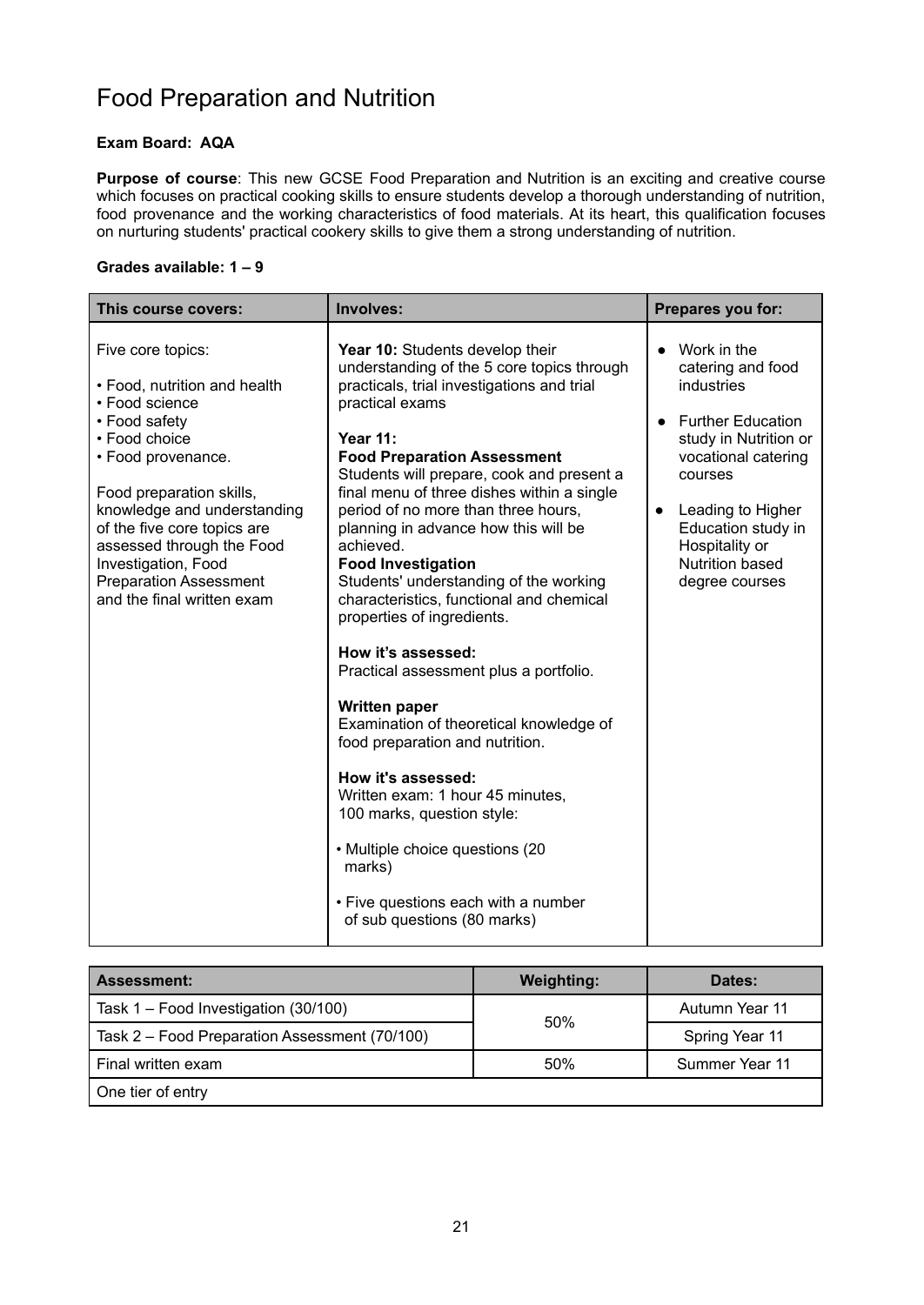### French

### **Exam board: AQA**

**Purpose of the course:** To develop the ability to communicate in both written and spoken French in a range of everyday contexts which match the experience of the student. To develop a knowledge and understanding of the country/countries where French is spoken and promote positive attitudes towards language learning.

#### **GCSE grades for Foundation Tier are 1-5 GCSE grades for Higher Tier are 4-9**

| The course covers :                                                                                                                                                                                                                                                                                                                                                                                                                                                                                                                                                                                                                                                                                                                                                                                                                                                                                       | Involves:                                                                                                                                                                                                                                                                                                                                                                                                                                                                                                                                                                                                                                      | Prepares you for :                                                                                                                                                                                                                                          |
|-----------------------------------------------------------------------------------------------------------------------------------------------------------------------------------------------------------------------------------------------------------------------------------------------------------------------------------------------------------------------------------------------------------------------------------------------------------------------------------------------------------------------------------------------------------------------------------------------------------------------------------------------------------------------------------------------------------------------------------------------------------------------------------------------------------------------------------------------------------------------------------------------------------|------------------------------------------------------------------------------------------------------------------------------------------------------------------------------------------------------------------------------------------------------------------------------------------------------------------------------------------------------------------------------------------------------------------------------------------------------------------------------------------------------------------------------------------------------------------------------------------------------------------------------------------------|-------------------------------------------------------------------------------------------------------------------------------------------------------------------------------------------------------------------------------------------------------------|
| • Students study all of the following<br>themes on which the assessments<br>are based:                                                                                                                                                                                                                                                                                                                                                                                                                                                                                                                                                                                                                                                                                                                                                                                                                    | • Learning and practice of French in<br>all four skills (Listening, Speaking,<br>Reading and Writing) within the<br>three themes specified                                                                                                                                                                                                                                                                                                                                                                                                                                                                                                     | • More advanced study<br>at A-Level or Asset<br>Languages Advanced<br>Level                                                                                                                                                                                 |
| 1) Identity and culture<br>2) Local, national, international and<br>global areas of interest<br>3) Current and future study and<br>employment<br>• Listening skill: understanding and<br>responding to different types of<br>spoken French in a range of<br>contexts<br>• Speaking skill: communicating and<br>interacting effectively in speech for<br>a variety of purposes. Students<br>respond to the stimulus questions<br>for a photo card and in a role play<br>• Reading skill: understanding and<br>responding to different types of<br>written language. Students need to<br>answer questions in English and in<br>French. Students translate texts<br>from French into English (from 35<br>to 50 words)<br>. Writing skill: communicating<br>effectively in writing for a variety of<br>purposes. Students will have two<br>written tasks and one translation<br>task from English into French | • Grammar is taught within<br>appropriate contexts<br>• Translation activities will be<br>incorporated in most lessons<br>• Students will study authentic<br>material in order to improve their<br>understanding of the culture of the<br>Target Language countries and the<br>international areas of interest.<br>(These will include novels, poems,<br>movies and songs)<br>• Students will practise describing<br>authentic photos of everyday life in<br>order to develop more spontaneous<br>oral interaction<br>• Students will undertake a series of<br>writing and performing role play<br>activities based on the specified<br>themes | • Higher Education<br>courses in business,<br>management, law,<br>languages and many<br>other disciplines<br>• Study of other<br>languages<br>• Working in French<br>speaking countries<br>• Employment where<br>good communication<br>skills are important |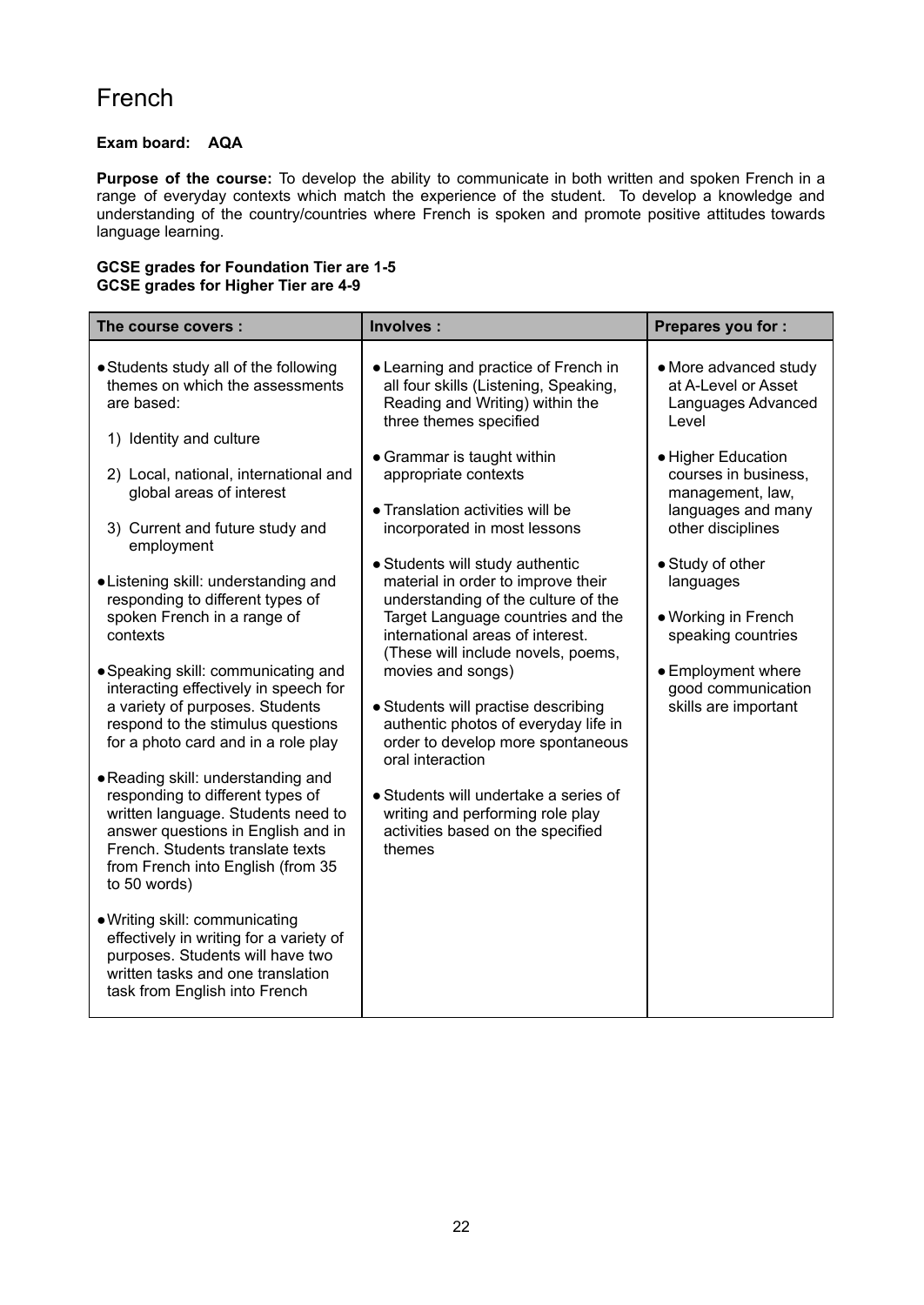| <b>Assessment:</b>                                                                                                                                                                                                                                                                                                                                 | <b>Weighting:</b> | Dates:         |
|----------------------------------------------------------------------------------------------------------------------------------------------------------------------------------------------------------------------------------------------------------------------------------------------------------------------------------------------------|-------------------|----------------|
| 1 : Listening:<br>Section A: questions in English to be answered in English<br>or non-verbally<br>Section B: questions in French to be answered in French or<br>non-verbally<br>(Foundation Tier: 35 minutes Higher Tier: 45 minutes + 5<br>minutes reading time for both)                                                                         | 25 %              | End of Year 11 |
| 2: Speaking:<br>Role play: based on given stimulus materials<br>$(2 \text{ minutes}) - 15 \text{ marks}$<br>Photo card: based on given stimulus questions<br>$(2$ and 3 minutes) $-15$ marks<br>General conversation: respond to unexpected questions,<br>initiate and develop conversations and discussions<br>$(3-5$ and 5-7 minutes) - 30 marks | 25 %              | End of Year 11 |
| 3: Reading:<br>Section A: questions in English to be answered in English<br>or non-verbally<br>Section B: questions in French to be answered in French or<br>non-verbally<br>Section C: translation from French into English<br>(35-50 words)<br>45 minutes at foundation tier and<br>50 minutes at higher tier<br>60 marks                        | 25 %              | End of Year 11 |
| 4 : Writing:<br>• message – students produce four sentences in<br>response to a photo (foundation tier)<br>structured writing task<br>$\bullet$<br>open-ended writing task<br>translation from English into French                                                                                                                                 | 25%               | End of Year 11 |

| Tiers of entry:                                                                          |
|------------------------------------------------------------------------------------------|
| Higher Tier 4-9                                                                          |
| Foundation 1-5                                                                           |
| NB. Students must take all four question papers at the same tier and in the same series. |

**Note**: Participation in appropriate exchanges/visits is hugely beneficial and we strongly recommend that students take part in any study visits or exchanges offered.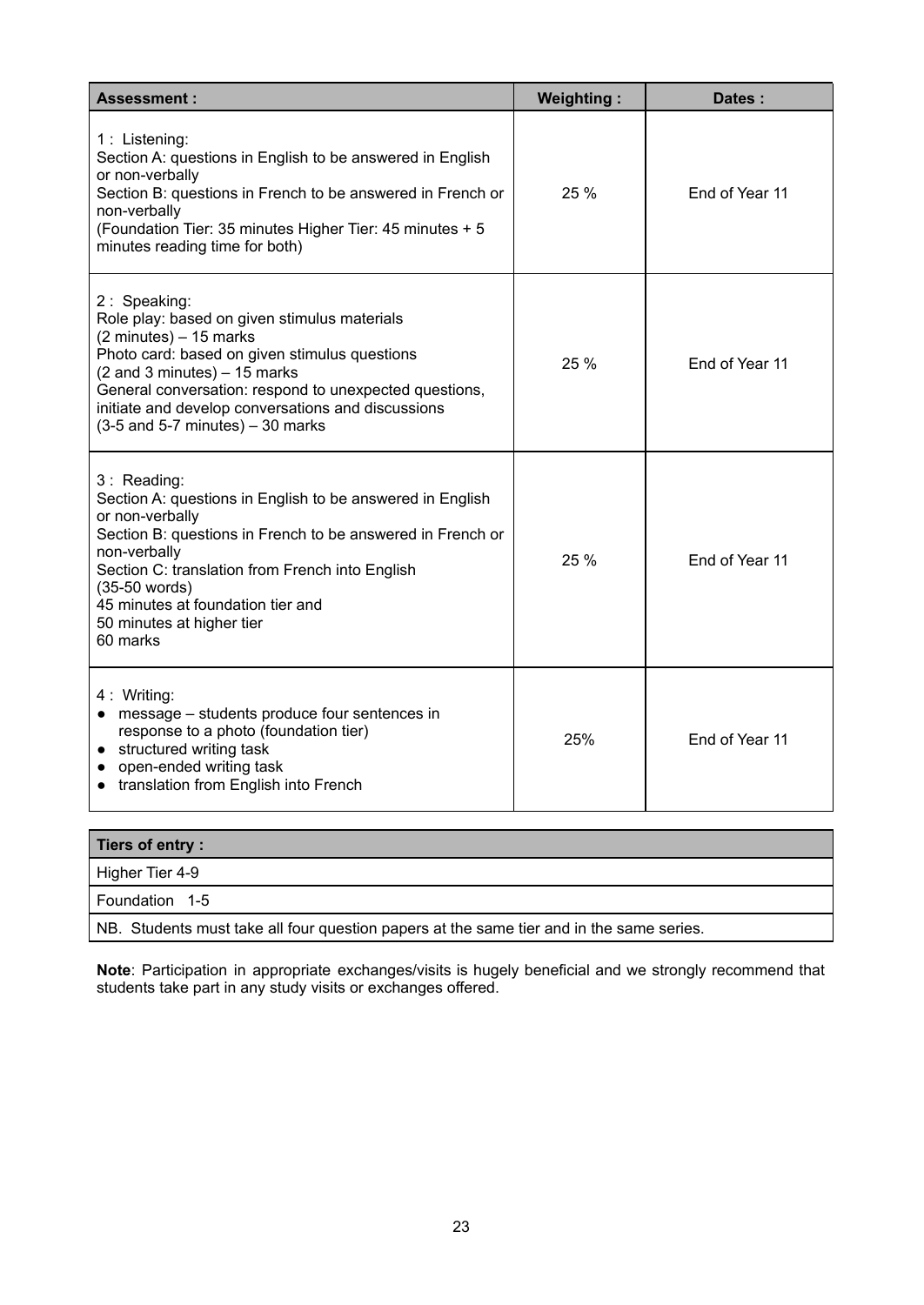## Geography

### **Exam board: AQA Linear**

**Purpose of the course:** Students will travel the world from the classroom, exploring case studies in the United Kingdom (UK), newly emerging economies (NEEs) and lower income countries (LICs). Topics of study include climate change,development, natural hazards, extreme environments, global shifts in economic power and the challenge of sustainable resource use. Students are also encouraged to understand their role in society, by considering different viewpoints, values and attitudes.

#### **Grades available: 1 – 9**

| The course covers:                                                                                                                                                                                                                                                                                                                                                                                                                                                                              | Involves:                                                                                                                                                                                                                                                                                                                                                                                                                                                                                                                                                                              | Prepares you for:                                                                                                                                                                                                                                                                                                                                                             |
|-------------------------------------------------------------------------------------------------------------------------------------------------------------------------------------------------------------------------------------------------------------------------------------------------------------------------------------------------------------------------------------------------------------------------------------------------------------------------------------------------|----------------------------------------------------------------------------------------------------------------------------------------------------------------------------------------------------------------------------------------------------------------------------------------------------------------------------------------------------------------------------------------------------------------------------------------------------------------------------------------------------------------------------------------------------------------------------------------|-------------------------------------------------------------------------------------------------------------------------------------------------------------------------------------------------------------------------------------------------------------------------------------------------------------------------------------------------------------------------------|
| Paper 1: Living with the<br>physical environment (35%)<br>• The challenge of natural<br>hazards<br>• Physical landscapes in the<br>UK The living world<br>• Geographical skills<br>Paper 2: Challenges in the<br>human environment (35%)<br>• Urban issues and challenges<br>• The changing economic<br>• The challenge of resource<br>management<br>• Geographical skills<br>Paper 3: Geographical<br>applications (30%)<br>• Issue evaluation<br>$\bullet$ Fieldwork<br>• Geographical skills | A decision-making exercise based on<br>a pre-release resource<br>Critical thinking and problem-solving<br>to demonstrate geographical skills and<br>applied knowledge and understanding<br>Developing skills that will help you in<br>other areas, such as IT and research<br>Completing geographical fieldwork<br>enquiries in two contrasting locations<br>Working in a team with other students<br>in and out of the classroom<br>Learning through investigating and<br>doing, as well as listening and reading<br>Regular end of unit tests based on<br>past examination questions | • More advanced study<br>at A-Level<br>• Employment and<br>further<br>education by<br>developing a broad<br>range of transferable<br>skills<br>$\bullet$ A career in<br>international<br>development,<br>environmental<br>management,<br>consultancy &<br>government. Many<br>geographers also<br>move into<br>management careers<br>or branch out into<br>journalism or law. |

#### **Assessment:**

All papers are taken at the end of Year 11. Paper 1 and 2 are 1 hour 30 minutes with a total of 88 marks, including 3 marks for spelling, punctuation, grammar and specialist terminology (SPGST). Paper 3 consists of a written exam: 1 hour with a total of 76 marks (including 6 marks for SPGST). Paper 3 contributes a critical thinking and problem-solving element to the assessment structure. The assessment will provide students with the opportunity to demonstrate geographical skills and applied knowledge and understanding by looking at a particular issue(s) derived from the specification using secondary sources. Paper 3 also requires students to undertake two geographical enquiries, each of which must include the use of primary data, collected as part of a fieldwork exercise.

| <b>Assessment:</b>      | <b>Weighting:</b> |
|-------------------------|-------------------|
| Paper 1: 1 hour 30 mins | 35%               |
| Paper 2: 1 hour 30 mins | 35%               |
| Paper 3: 1 hour 15 mins | 30%               |

**Note:** Students are required to develop and demonstrate a range of geographical skills, including cartographic, graphical, numerical and statistical skills, throughout their study of the specification. Skills will be assessed in all three written exams. Ordnance Survey (OS) maps or other map extracts may be used in any of the three exams. It is therefore essential students possess a reasonable ability in Mathematics and English to present written work in a professional format and of course an interest in geographical events. If you enjoy learning more about the world we live in and developing research skills that will help you in other areas, then GCSE Geography is the ideal subject for you.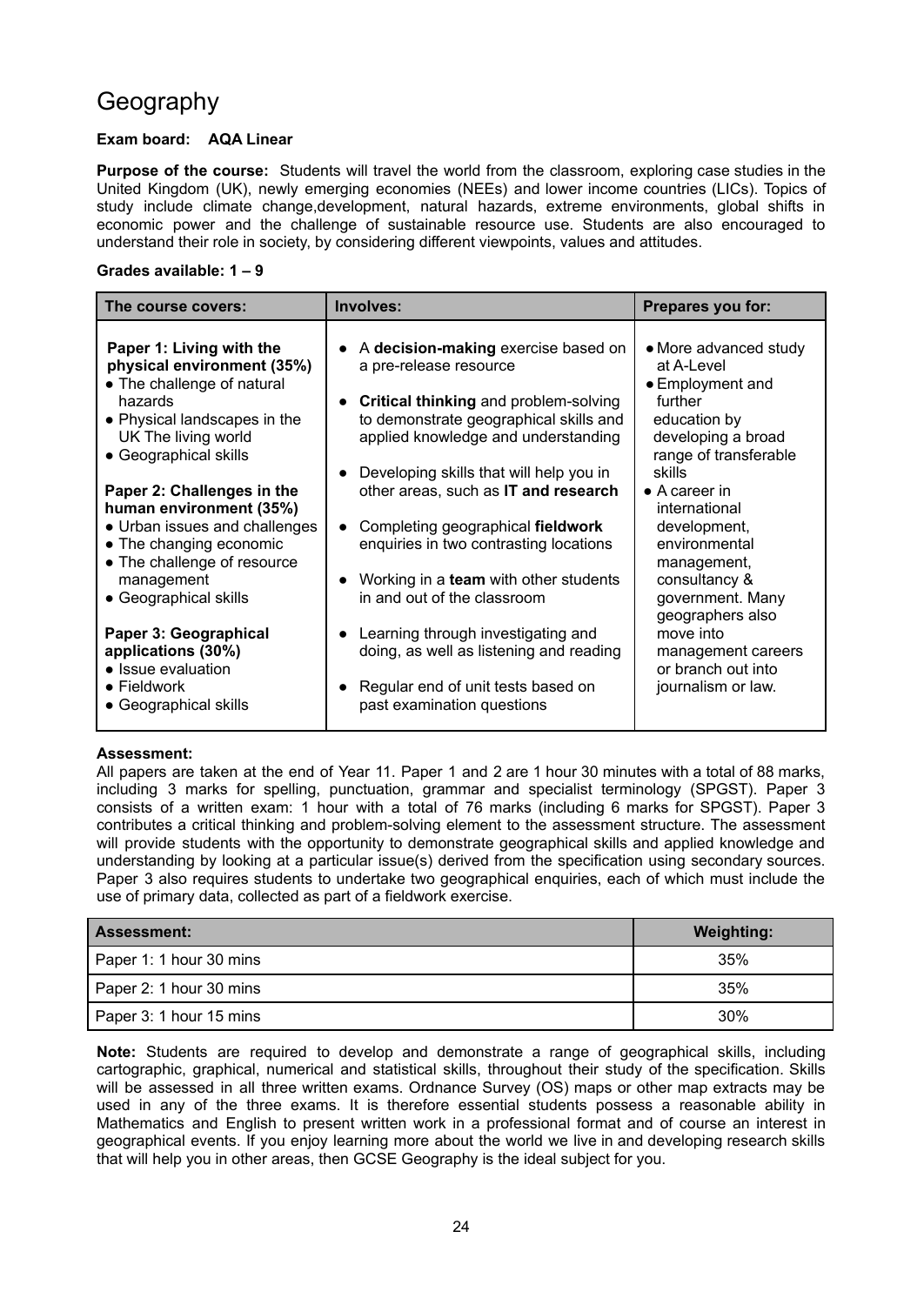### Health and Social Care: BTEC Tech Award

#### **Exam board: Edexcel**

#### **Purpose of the course:**

- Inspire and enthuse learners to consider a career in the health and social care sector, or in a related sector where knowledge of health and social care will be of use, such as early years.
- Give learners the opportunity to gain a broad understanding and knowledge of, and skills in, the health and social care sector, eg the underpinning care values and an understanding of the different life stages that individuals go through.
- Support progression to a more specialised Level 3 vocational or academic health and social care course or an apprenticeship or, more broadly, progression to qualifications in other sectors, such as early years.

**Grades available**: Level 1 Pass, Level 1 Merit, Level 2 Pass, Level 2 Merit, Level 2 Distinction

| The course covers :                                                                                                                                                                                                                                                                                                                                                                                                                                                                                                                                                                   | Involves:                              | Prepares you for :                                                                          |
|---------------------------------------------------------------------------------------------------------------------------------------------------------------------------------------------------------------------------------------------------------------------------------------------------------------------------------------------------------------------------------------------------------------------------------------------------------------------------------------------------------------------------------------------------------------------------------------|----------------------------------------|---------------------------------------------------------------------------------------------|
| <b>Component 1 - Human Lifespan Development</b><br>How people grow and develop over the course of<br>their life, from infancy to old age. This includes<br>intellectual,<br>emotional<br>physical,<br>and<br>social<br>development, and the different factors that may<br>affect them.                                                                                                                                                                                                                                                                                                | • Internal<br>Assignments              | Acupuncturist<br>Beauty therapist<br>$\bullet$<br>Care assistant<br>Counsellor<br>$\bullet$ |
| Component 2 - Health and Social<br>Care<br><b>Services and Values</b><br>You will gain an understanding of health and social<br>care services and will help you develop skills in<br>applying care values that are common across the<br>sector.                                                                                                                                                                                                                                                                                                                                       | • Internal<br>Assignments              | Chiropractor<br>Nursing<br>$\bullet$<br>Nutritional therapist<br>Osteopath<br>$\bullet$     |
| <b>Component 3 - Health and Wellbeing</b><br>You will look at the factors that can have a positive<br>or negative influence on a person's health and<br>wellbeing. You will learn to interpret physiological<br>and lifestyle indicators, and what they mean for<br>someone's state of health. You will learn how to<br>use this information to design an appropriate plan<br>for improving someone's health and wellbeing,<br>including short and long-term targets. Additionally,<br>you will explore the difficulties an individual may<br>face when trying to make these changes. | • Synoptic and<br>external examination | Pilates teacher<br>Play assistant<br>$\bullet$<br>Social worker                             |

#### **Assessment:**

- · 40% External assessment
- · 60% Coursework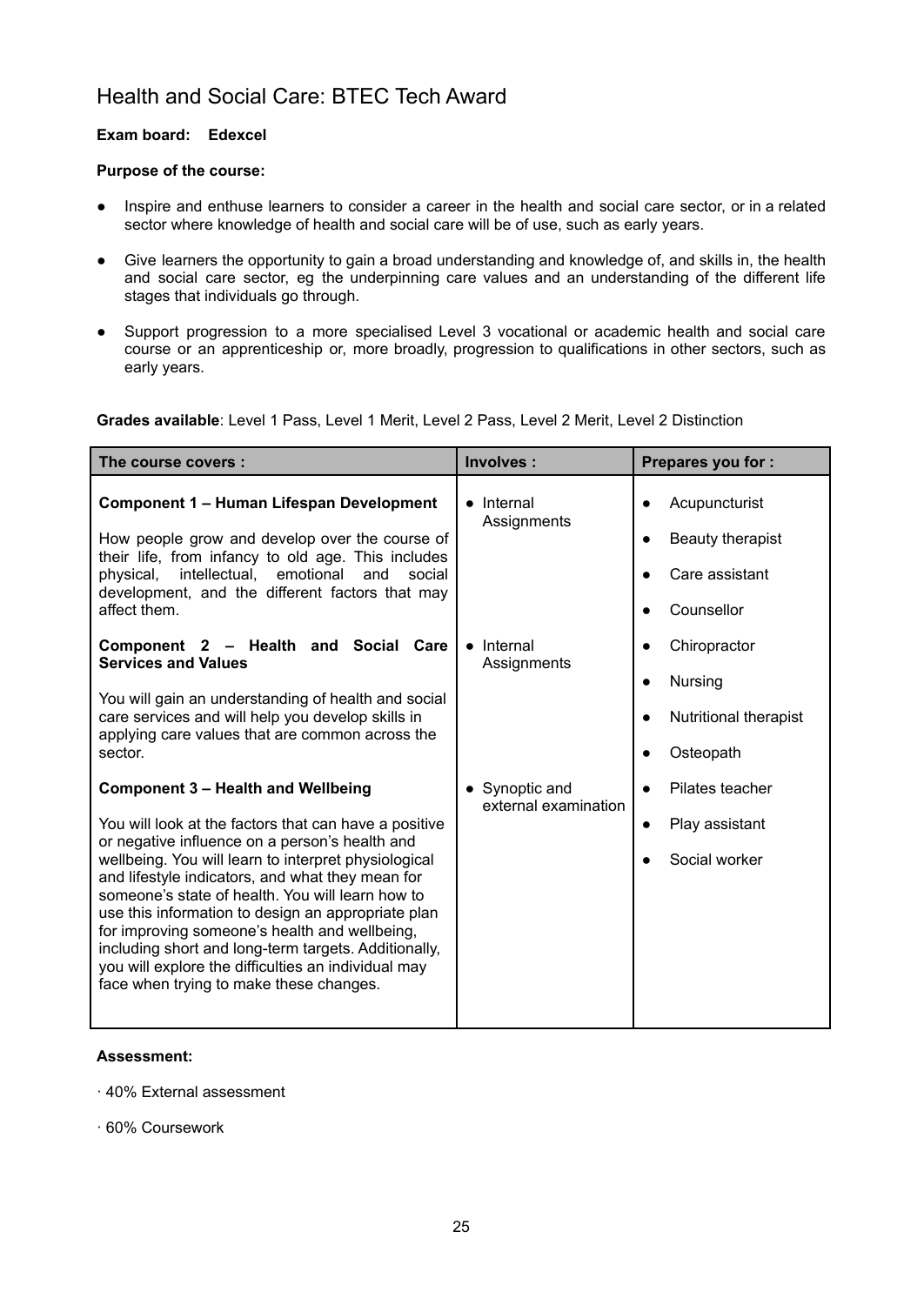### **History**

### **Exam board: Edexcel Specification A**

**Purpose of the course:** It helps to understand how our past has helped to shape the way we think and act and greatly improves our understanding of the way the world is now. History develops many useful skills, such as the ability to write longer, structured pieces of work that are analytical, selective and present a coherent argument. It also develops the ability to select useful and reliable evidence to support an argument, and the ability to write precisely and coherently in timed conditions. These skills are valued by all employers.

#### **Grades available: 1 – 9**

| The course covers: |                                                               | Involves:                                                                                                   | <b>Prepares you for:</b>                                                                                                                  |
|--------------------|---------------------------------------------------------------|-------------------------------------------------------------------------------------------------------------|-------------------------------------------------------------------------------------------------------------------------------------------|
|                    | Crime and Punishment<br>through time c.1000 to<br>present day | • A study of events in history, why they<br>happened and what the results were                              | • Advance study at<br>A-Level                                                                                                             |
|                    | Weimar and Nazi Germany<br>1918-39                            | • Learning how to understand and use<br>source material                                                     | <b>Higher Education</b><br>courses in a number of<br>subjects such as                                                                     |
|                    | Henry VIII and his ministers<br>1509-40                       | Developing your ability to produce<br>written answers to questions of<br>different types                    | journalism, tourism, the<br>law, civil service and<br>teaching                                                                            |
|                    | Superpower relations and<br>The Cold War 1941-91              | • Reaching your own judgements about<br>events, people and issues<br>• Research using written texts and ICT | In some careers a<br>knowledge of history is<br>essential, for example<br>law, archaeology,<br>museum services, the<br>antiques trade and |
|                    |                                                               |                                                                                                             | journalism                                                                                                                                |

| <b>Assessment:</b>                                                                            | <b>Weighting:</b> | Dates:                          |
|-----------------------------------------------------------------------------------------------|-------------------|---------------------------------|
| Three external exam papers                                                                    | 100%              | Completed in Year 11            |
| Paper 1 Crime and Punishment - Thematic study                                                 | 30%               | Completed in Year 10            |
| Paper 2 Period Study - The Cold War and British Depth<br>Study - Henry VIII and his ministers | 40%               | Completed in Years 10<br>and 11 |
| Paper 3 Modern Depth Study - Nazi Germany                                                     | 30%               | Completed in Year 11            |

#### **Tiers of entry :**

All students sit the same examination papers in this subject. There are **no** tiers of entry.

**Note**: We are very enthusiastic about this course and believe it to be one of the most relevant, interesting and challenging courses on offer. Anyone who wants to know more about it should contact a history teacher. Students must be aware that a high level of literacy and reading skills would help them meet the demands of the History course.

The History Department runs a trip to Berlin which links to the units on Weimar and Nazi Germany and the Cold War.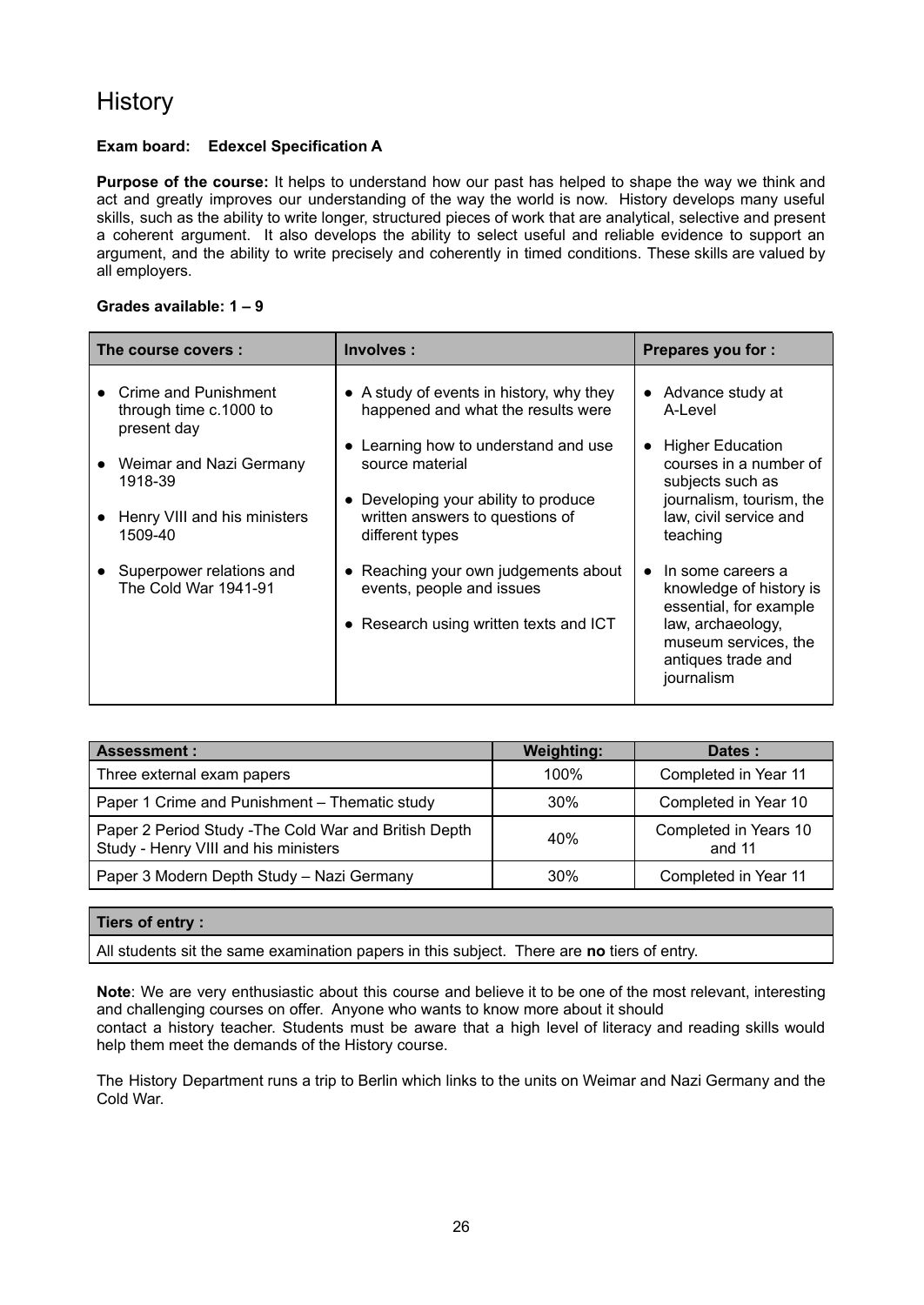### **Music**

### **Exam Board: OCR**

**Purpose of the course:** This GCSE in Music is designed to allow the study of music through the integration of performing, composing, listening and appraising. It recognizes that we live in an age of cultural diversity and offers the study of a wide range of classical, world and popular music. The structure of the course allows students to capitalise on their individual interests. It progresses from and builds on the musical experiences of Key Stage 3 and caters for a wide spectrum of abilities and requirements. It gives students the opportunity to make music both individually and in groups, to develop a life-long interest in music and to progress to further study.

#### **Grades available: 1 – 9**

| This course covers:                                                                                                                                                   | <b>Assessment:</b>                                                    | Prepares you for:                                                                                                                                                                                                                    |
|-----------------------------------------------------------------------------------------------------------------------------------------------------------------------|-----------------------------------------------------------------------|--------------------------------------------------------------------------------------------------------------------------------------------------------------------------------------------------------------------------------------|
| Performing on one instrument<br>(including voice)                                                                                                                     | Two recorded performances,<br>one solo and one group                  | More advanced<br>study if you wish to<br>continue the subject<br>through to A-Level<br>Music industry and<br>music performance<br>related Level 2 and 3<br>courses at FE<br>College<br>Study of music<br>technology and<br>music ICT |
| Composing and/or<br>arranging your own music                                                                                                                          | Two original compositions<br>1. Free Composition<br>2. To a set brief |                                                                                                                                                                                                                                      |
| Listening to and appraising music<br>across four areas of study:<br>1. The concerto through time<br>2. Rhythms of the world<br>3. Film Music<br>4. Conventions of Pop | A 90 minute listening and<br>written exam                             |                                                                                                                                                                                                                                      |

| <b>Assessment:</b>                              | <b>Weighting:</b> | Deadline:       |
|-------------------------------------------------|-------------------|-----------------|
| Recorded solo performance                       | 15%               | January Year 11 |
| Recorded group performance                      | 15%               | January Year 11 |
| First composition recorded with music notation  | 15%               | End of Year 10  |
| Second composition recorded with music notation | 15%               | Easter Year 11  |
| External listening exam                         | 40%               | Summer Year 11  |

### **The course is single tier entry.**

#### **Notes:**

- You only need to play one instrument. You may perform on two instruments although there is no extra credit for this.
- You may perform on any instrument (including voice) in any style.
- You will need to be at least grade 2 standard (or equivalent) on one instrument at the start of the **course and at least grade 4 standard on one instrument by January of Year 11.**
- You do not need to be able to read music to take the course, although you will be required to learn and understand notation.
- Four areas of study are followed throughout the course and form the focus of the final exam. They range from classical music, to world music, popular music and music in film.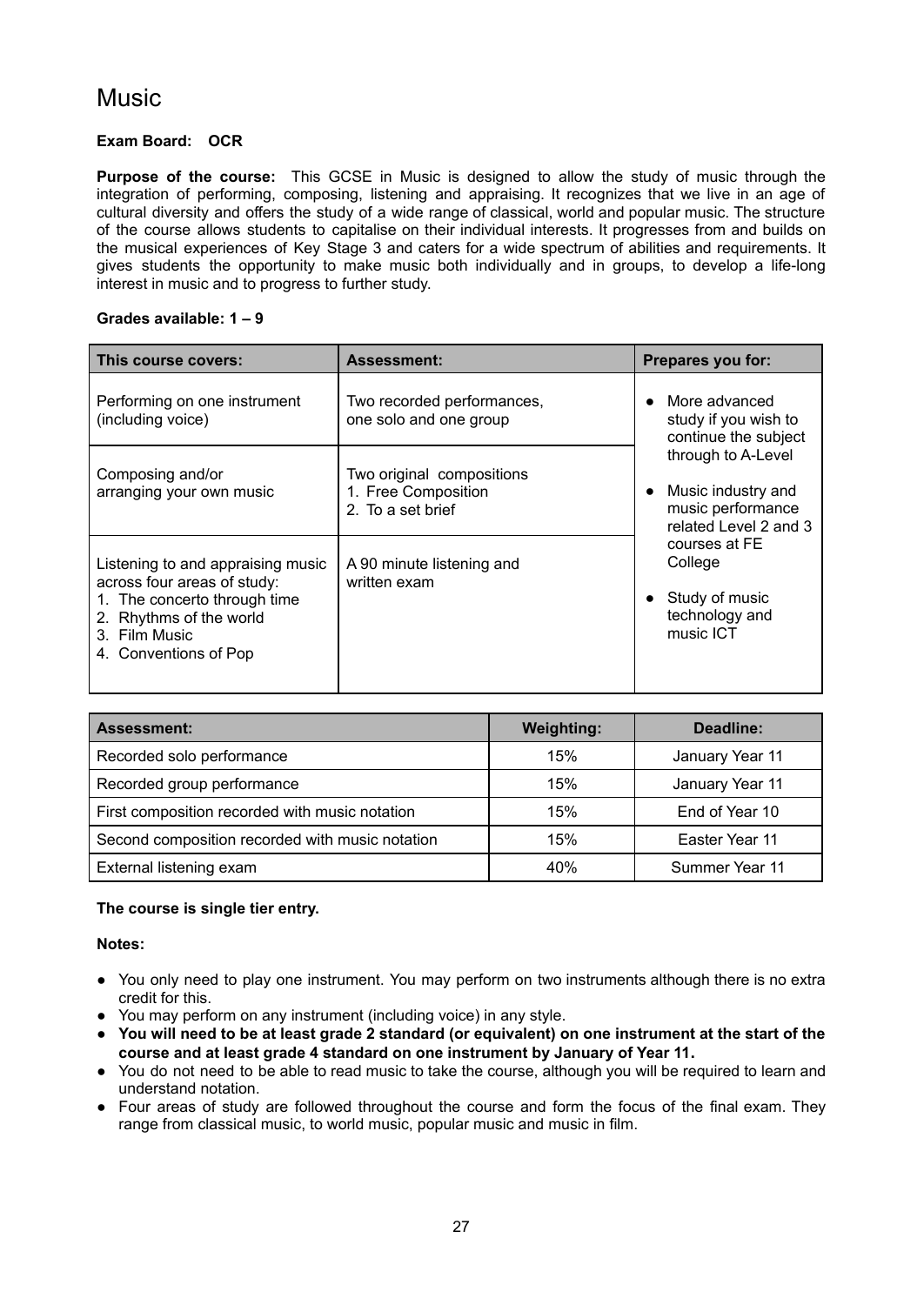### Physical Education: Certificate in Sport Studies

### **Exam board: OCR**

**Purpose of the course:** The Cambridge National in Sport Studies takes a more sector based focus, whilst also encompassing some core sport  $\overline{I}$  physical education themes. Pupils have the opportunity to apply theoretical knowledge about different types of sport and physical activity, skills development and sports leadership to their own practical performance. They will learn about contemporary issues in sports such as funding, participation, ethics and role models, and sport and the media. Pupils will also develop an appreciation of the importance of sport locally and nationally, different ways of being involved in sport and of how this shapes the sports industry.

The course involves one external examination and three non-examined unit assessments.

The course is split into 4 units: contemporary issues (external examination), developing sports skills, sports leadership and sport and the media. The course will be delivered through both theory and practical lessons.

**Grades available:** Level 1 Pass, Level 1 Merit, Level 1 Distinction, Level 2 Pass, Level 2 Merit, Level 2 Distinction, Level 2 Distinction\*

| The course covers:                                                                                                                                                                                                                                                                                                                                                                                                                                                    | Involves :                                                                           | Prepares you for :                                                                                                                                            |
|-----------------------------------------------------------------------------------------------------------------------------------------------------------------------------------------------------------------------------------------------------------------------------------------------------------------------------------------------------------------------------------------------------------------------------------------------------------------------|--------------------------------------------------------------------------------------|---------------------------------------------------------------------------------------------------------------------------------------------------------------|
| Unit 1: Contemporary issues in sport<br>Candidates will be assessed by written<br>examination on the following objectives:<br>• Understand the issues which affect<br>participation in sport.<br>• Know about the role of sport in promoting<br>values.<br>• Understand the importance of hosting major<br>sporting events.<br>• Know about the role of national governing<br>bodies in sport.                                                                        | • External Examination<br>$(1 hour Exam - 25%)$                                      | • Leisure industry<br>courses at college<br>Moving into<br>coaching<br>• Cambridge National<br>Level 3 in Sport<br><b>Studies</b><br>BTEC Level 3 in<br>Sport |
| Unit 2: Developing sports skills<br>Be able to use skills, techniques and tactics /<br>strategies / compositional ideas as an<br>individual performer in a sporting activity.<br>Be able to use skills, techniques and tactics /<br>$\bullet$<br>strategies / compositional ideas as a team<br>performer in a sporting activity.<br>Be able to officiate in sporting activity.<br>Be able to apply practice methods to support<br>improvement in a sporting activity. | • Centre assessed tasks.<br>Internally assessed and<br>externally moderated<br>(25%) | • A-Levels                                                                                                                                                    |
| Unit 3: Sports leadership<br>Know the personal qualities, styles, roles and<br>responsibilities associated with effective sports<br>leadership.<br>• Be able to plan sports activity sessions.<br>Be able to deliver sports activity sessions.<br>Be able to evaluate your own performance in<br>$\bullet$<br>delivering a sports activity session.                                                                                                                   | • Centre assessed tasks.<br>Internally assessed and<br>externally moderated<br>(25%) |                                                                                                                                                               |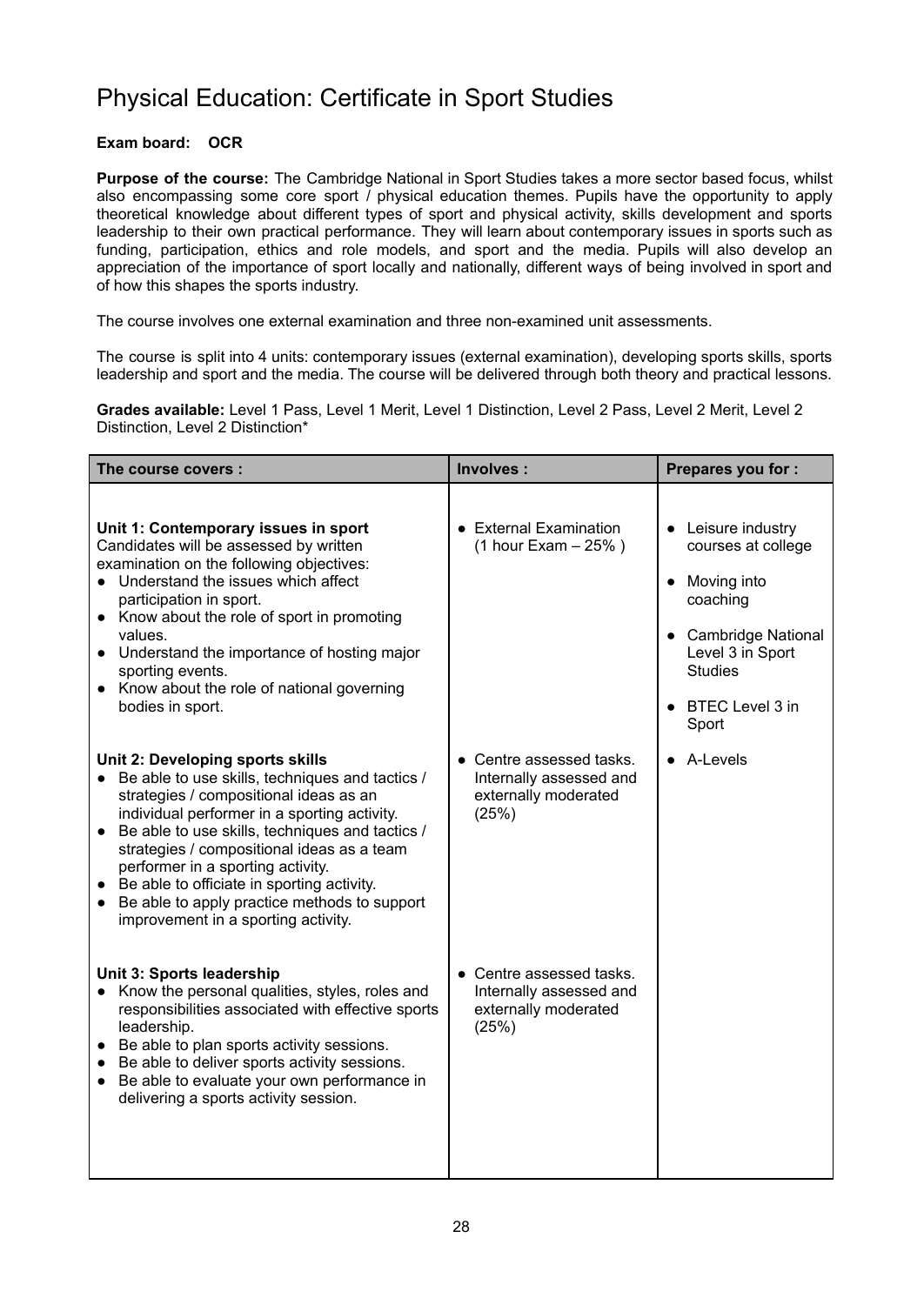| <b>Assessment:</b>                  | <b>Weighting:</b> | Dates:             |
|-------------------------------------|-------------------|--------------------|
| Unit 1 Contemporary issues in sport | 25%               | Summer Year 10     |
| Unit 2: Developing sports skills    | 25%               | Throughout Year 10 |
| Unit 3: Sports leadership           | 25%               | Summer Year 11     |
| Unit 4: Sport and the media         | 25%               | Summer Year 11     |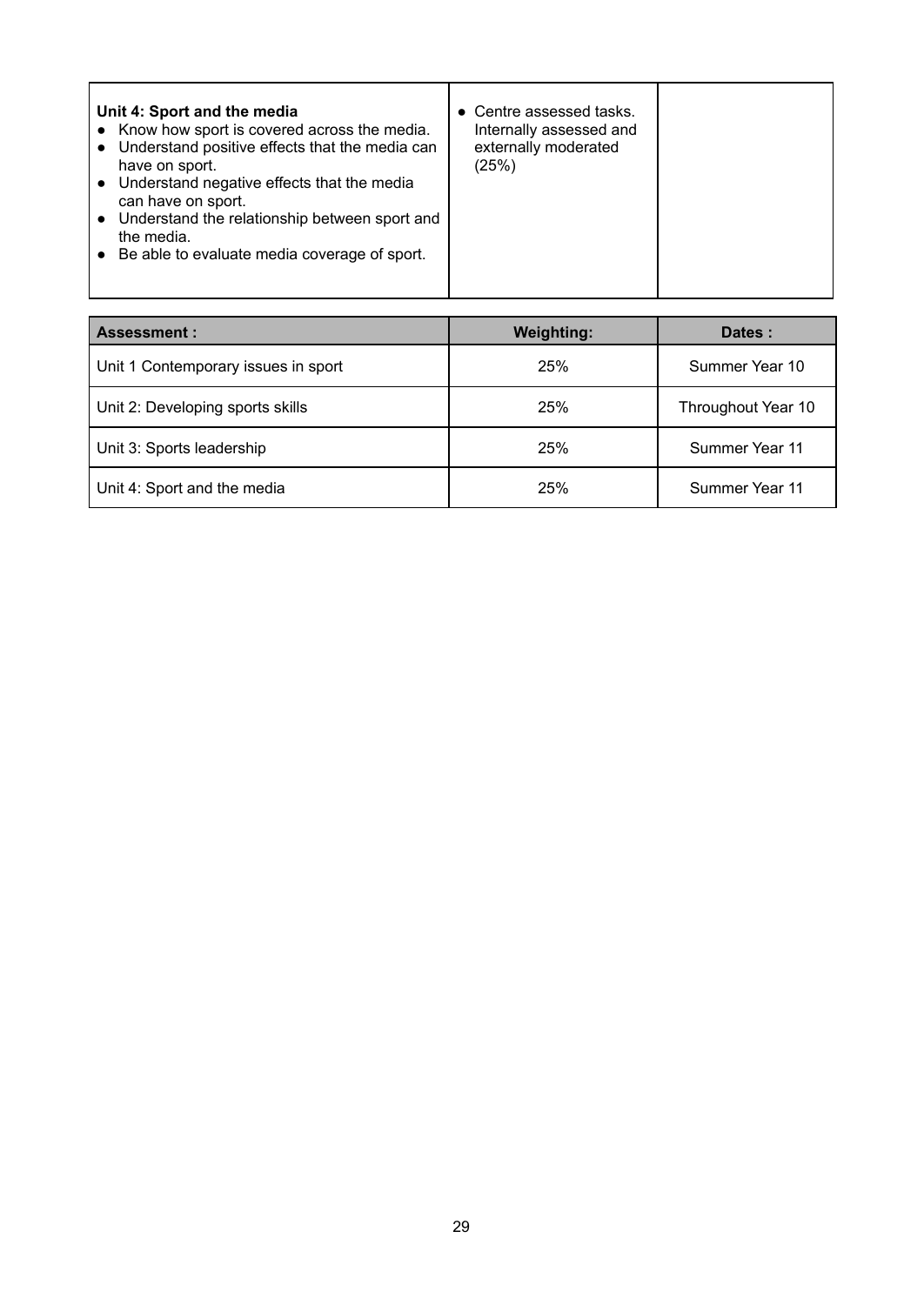### Physical Education: Certificate in Sport Science

### **Exam board: OCR**

**Purpose of the course:** Elite sport has embraced sport science disciplines wholeheartedly in the past few decades, moving from a perspective which assumed the primacy of natural talent in producing outstanding performance, to one which considers every minute detail of an athlete's training programme, rest time, environment and psychology in the pursuit of excellence. The Cambridge Nationals in Sport Science offer learners the opportunity to study key areas of sport science including anatomy and physiology linked to fitness, health, injury and performance; the science of training and application of training principles; and psychology in sport and sports performance.

The course involves one external examination and three non-examined unit assessments.

The course is split into 4 units: reducing the risk of sports injuries (external examination), applying principles of training, the body's response to physical activity and sport psychology. The course will be delivered through both theory and some practical lessons.

**Grades available:** Level 1 Pass, Level 1 Merit, Level 1 Distinction, Level 2 Pass, Level 2 Merit, Level 2 Distinction, Level 2 Distinction\*

| The course covers :                                                                                                                                                                                                                                                                                                                                                                                                                              | Involves:                                                                            | Prepares you for :                                                                                                                                                                               |
|--------------------------------------------------------------------------------------------------------------------------------------------------------------------------------------------------------------------------------------------------------------------------------------------------------------------------------------------------------------------------------------------------------------------------------------------------|--------------------------------------------------------------------------------------|--------------------------------------------------------------------------------------------------------------------------------------------------------------------------------------------------|
| Unit 1: Reducing the risk of sports injuries<br>Candidates will be assessed by written<br>examination on the following objectives:<br>• Understand the different factors which<br>influence the risk of injury<br>• Understand how appropriate warm up and<br>cool down routines can help to prevent injury<br>• Know how to respond to injuries within a<br>sporting context<br>• Know how to respond to common medical<br>conditions.          | • External Examination<br>$(1 hour Exam - 25%)$                                      | • Leisure industry<br>courses at college<br>Moving into<br>coaching<br>Moving into<br>personal training or<br>the fitness industry<br>• Cambridge National<br>Level 3 in Sport<br><b>Studies</b> |
| Unit 2: Applying principles of training<br>Know the principles of training in a sporting<br>context<br>• Know how training methods target different<br>fitness components<br>Be able to conduct fitness tests<br>Be able to develop fitness training<br>$\bullet$<br>programmes                                                                                                                                                                  | • Centre assessed tasks.<br>Internally assessed and<br>externally moderated<br>(25%) | • BTEC Level 3 in<br>Sport<br>• A-Levels                                                                                                                                                         |
| Unit 3: The body's response to physical<br>activity<br>Know the key components of the<br>$\bullet$<br>musculo-skeletal and cardio- respiratory<br>systems, their functions and roles.<br>Understand the importance of the<br>$\bullet$<br>musculo-skeletal and cardio-respiratory<br>systems in health and fitness<br>Be able to assess the short-term effects of<br>physical activity on the musculo-skeletal and<br>cardio-respiratory systems | • Centre assessed tasks.<br>Internally assessed and<br>externally moderated<br>(25%) |                                                                                                                                                                                                  |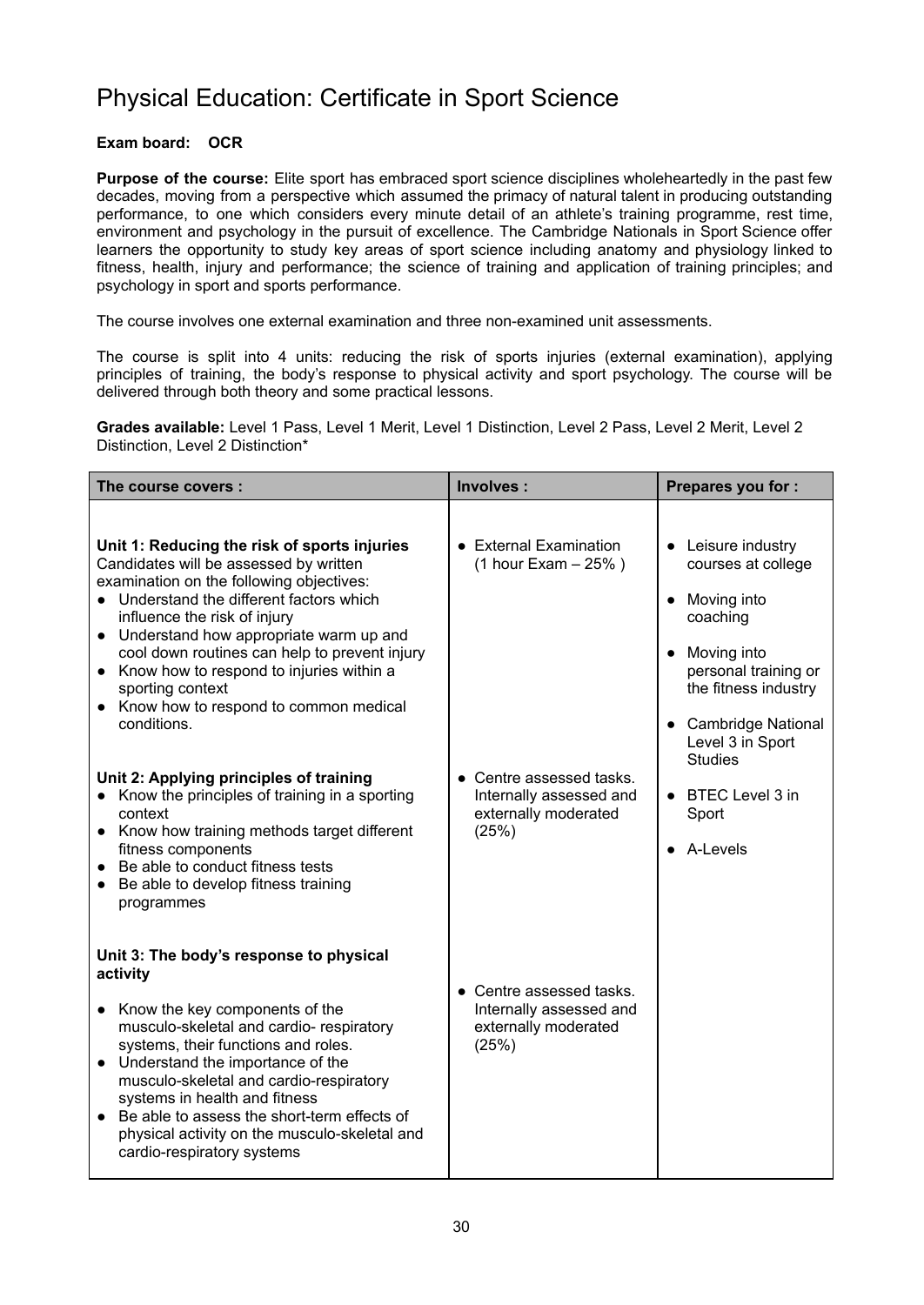| Be able to assess the long-term effects of<br>physical activity on the musculo-skeletal and<br>cardio-respiratory systems                                                                                                                                                                                                                                                       |                                                                                      |  |
|---------------------------------------------------------------------------------------------------------------------------------------------------------------------------------------------------------------------------------------------------------------------------------------------------------------------------------------------------------------------------------|--------------------------------------------------------------------------------------|--|
| Unit 4: Sport psychology<br>Understand the relationship between<br>personality and sports performance<br>Know how motivation can affect sports<br>performance<br>Know how aggression can affect sports<br>performance<br>Understand the impact of arousal and anxiety<br>on sports performance<br>Be able to apply sport psychology strategies to<br>enhance sports performance | • Centre assessed tasks.<br>Internally assessed and<br>externally moderated<br>(25%) |  |

| <b>Assessment:</b>                                  | <b>Weighting:</b> | Dates:             |
|-----------------------------------------------------|-------------------|--------------------|
| Unit 1: Reducing the risk of sports injuries        | 25%               | Summer Year 10     |
| Unit 2: Applying principles of training             | 25%               | Throughout Year 10 |
| Unit 3: The body's response to physical<br>activity | 25%               | Summer Year 11     |
| Unit 4: Sport Psychology                            | 25%               | Summer Year 11     |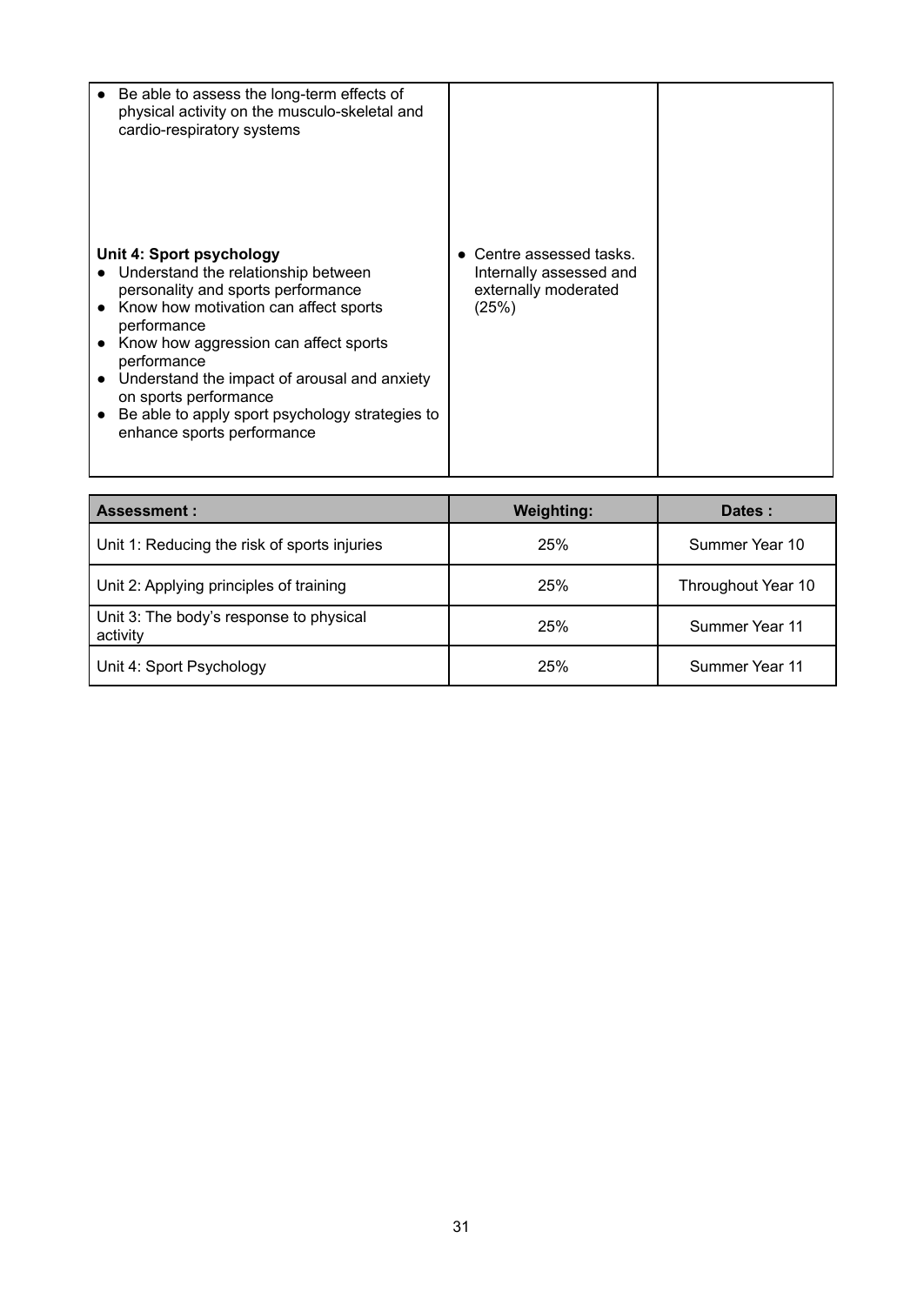## Physical Education: GCSE Exam PE

#### **Exam board: Edexcel**

**Purpose of the course:** To provide students with an opportunity to develop their theoretical knowledge and understanding of the factors that underpin physical activity and sport, and use this knowledge to improve performance. They will cover:

- Applied Anatomy and Physiology and Movement Analysis
- Physical Training, Health, Fitness and Well-Being
- Sport Psychology and Socio-Cultural Influences

The course involves two external examinations, practical performance in three sports and one non-examined assessment.

The theoretical element is split into two sections; Fitness and the Body Systems and Health and Performance. The non-examined assessment comprises of practical performances; one in a team activity, one in an individual activity and a free choice. The final component is a Personal Exercise Programme which is a piece of coursework worth 10% of the course.

#### **Grades available: 1 – 9**

| The course covers:                                                                                                                                                                                                                            | Involves:                                                                                                   | <b>Prepares you for:</b>                                                  |
|-----------------------------------------------------------------------------------------------------------------------------------------------------------------------------------------------------------------------------------------------|-------------------------------------------------------------------------------------------------------------|---------------------------------------------------------------------------|
| <b>Component 1- Fitness and the Body Systems</b><br>Candidates will be assessed by written<br>examination on the following objectives:<br>Topic 1: Applied Anatomy and Physiology<br>Topic 2: Movement Analysis<br>Topic 3: Physical Training | • External Examination<br>$(1$ hour 45 minutes, 36%)                                                        | • A-Level Physical<br>Education<br>Leisure industry<br>courses at college |
| <b>Component 2: Health and Performance</b><br>Topic 1: Health, Fitness and Wellbeing<br>Topic 2: Sport Psychology<br>Topic 3: Socio-Cultural Influences                                                                                       | • External Examination<br>$(1$ hour 15 minutes, 24%)                                                        | Moving into<br>coaching<br>BTEC Level 3 in<br>Sport                       |
| <b>Component 3: Practical Performance</b><br>Students will be tested on their skills in a<br>range of practical performances<br>• One team activity, one individual activity and<br>one free choice                                           | • Assessment in 3 different<br>activities; internally<br>assessed and externally<br>moderated (30%)         | Any further studies<br>$\bullet$<br>on how the body<br>works              |
| <b>Component 4: Personal Exercise Programme</b><br>Students will be assessed on their ability to<br>analyse and evaluate performance                                                                                                          | • Non-examined content<br>either written or verbal;<br>internally assessed<br>externally moderated<br>(10%) |                                                                           |

| <b>Assessment:</b>                   | <b>Weighting:</b> | Dates:                              |
|--------------------------------------|-------------------|-------------------------------------|
| Component 1 Fitness and Body Systems | 36%               | Summer Year 11                      |
| Component 2 Health and Performance   | 24%               | Summer Year 11                      |
| Practical Performance (3 sports)     | 30%               | Ongoing-Moderated<br>Summer Year 11 |
| Personal Exercise Programme          | 10%               | Summer Year 11                      |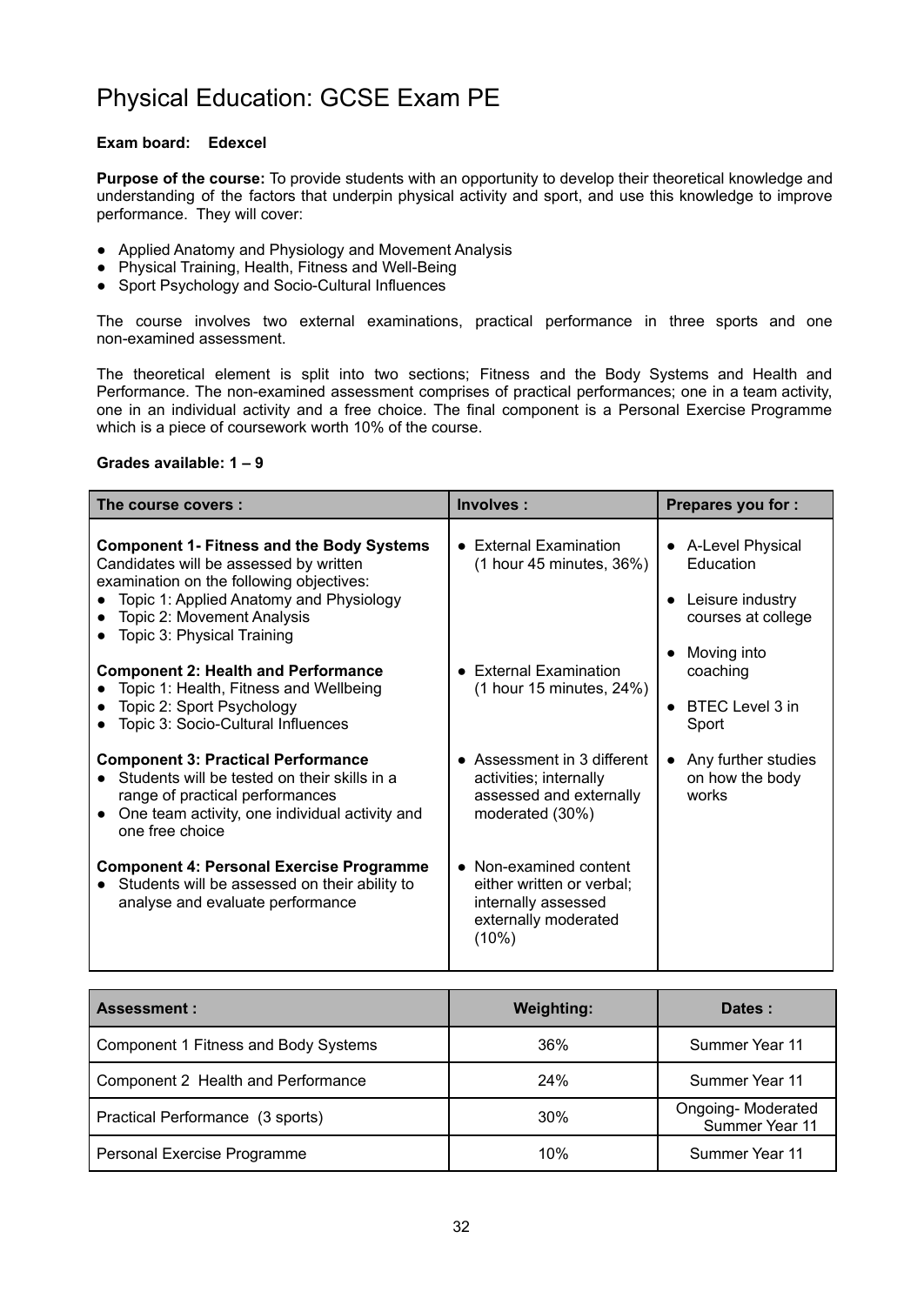## Project Qualification (PQ): Higher/ Foundation Level 1 and Level 2

### **Exam board**: **AQA**

**Purpose of the course**: On this course you will gain and develop a very wide set of skills, including project management, time management, resource management, and following a set brief. The course is also intended to develop your literacy and numeracy skills, along with life and workplace skills, and part of the teaching hours allows set time for this. You will complete the project in Year 10; in Year 11 you will be given revision support during PQ hours.

#### **Grades available: Level 2: A\*, B, C Level 1: A, B**

| The course covers :                                                                                                                                                                                                                                                                                                                       | Involves :                          |                                                                                                                                                                                                                                                                                                                                                                                                                                                                                                                                                                                                                                                                                                                                             | Prepares you for :                                             |
|-------------------------------------------------------------------------------------------------------------------------------------------------------------------------------------------------------------------------------------------------------------------------------------------------------------------------------------------|-------------------------------------|---------------------------------------------------------------------------------------------------------------------------------------------------------------------------------------------------------------------------------------------------------------------------------------------------------------------------------------------------------------------------------------------------------------------------------------------------------------------------------------------------------------------------------------------------------------------------------------------------------------------------------------------------------------------------------------------------------------------------------------------|----------------------------------------------------------------|
| Choosing an area of interest<br>Drafting a title and aims of the<br>project<br>Planning the project<br>Researching the project<br>Producing the project<br>Carrying out a formal presentation<br>on the findings of the project<br>Providing evidence at all stages of<br>project management and<br>assessment                            | planned outcomes<br>and performance | • identify, design and complete an<br>individual project, applying a range of<br>organisational skills and strategies to<br>meet agreed objectives<br>· obtain, critically select and use<br>information from a range of sources<br>• analyse data, apply it relevantly and<br>demonstrate understanding of any<br>appropriate linkages, connections<br>and complexities of the topic<br>• select and use a range of skills, solve<br>problems, take decisions critically,<br>creatively and flexibly, to achieve<br>evaluate outcomes both in relation to<br>agreed objectives and own learning<br>• select and use a range of<br>communication skills and media to<br>present evidenced outcomes and<br>conclusions in appropriate format | • Further study in<br>level 2 courses<br>• Work-based training |
| Assessment:                                                                                                                                                                                                                                                                                                                               |                                     | <b>Weighting:</b>                                                                                                                                                                                                                                                                                                                                                                                                                                                                                                                                                                                                                                                                                                                           | Dates:                                                         |
| Internally marked and externally moderated:<br>the completed Production Log and Assessment<br>Record including the Project Proposal Form,<br>Presentation Record and Candidate Record Form<br>the project product including a written report and<br>any other evidence, as appropriate, depending on<br>the topic or subject area chosen. |                                     | 100%                                                                                                                                                                                                                                                                                                                                                                                                                                                                                                                                                                                                                                                                                                                                        | September - July of<br>Year 10                                 |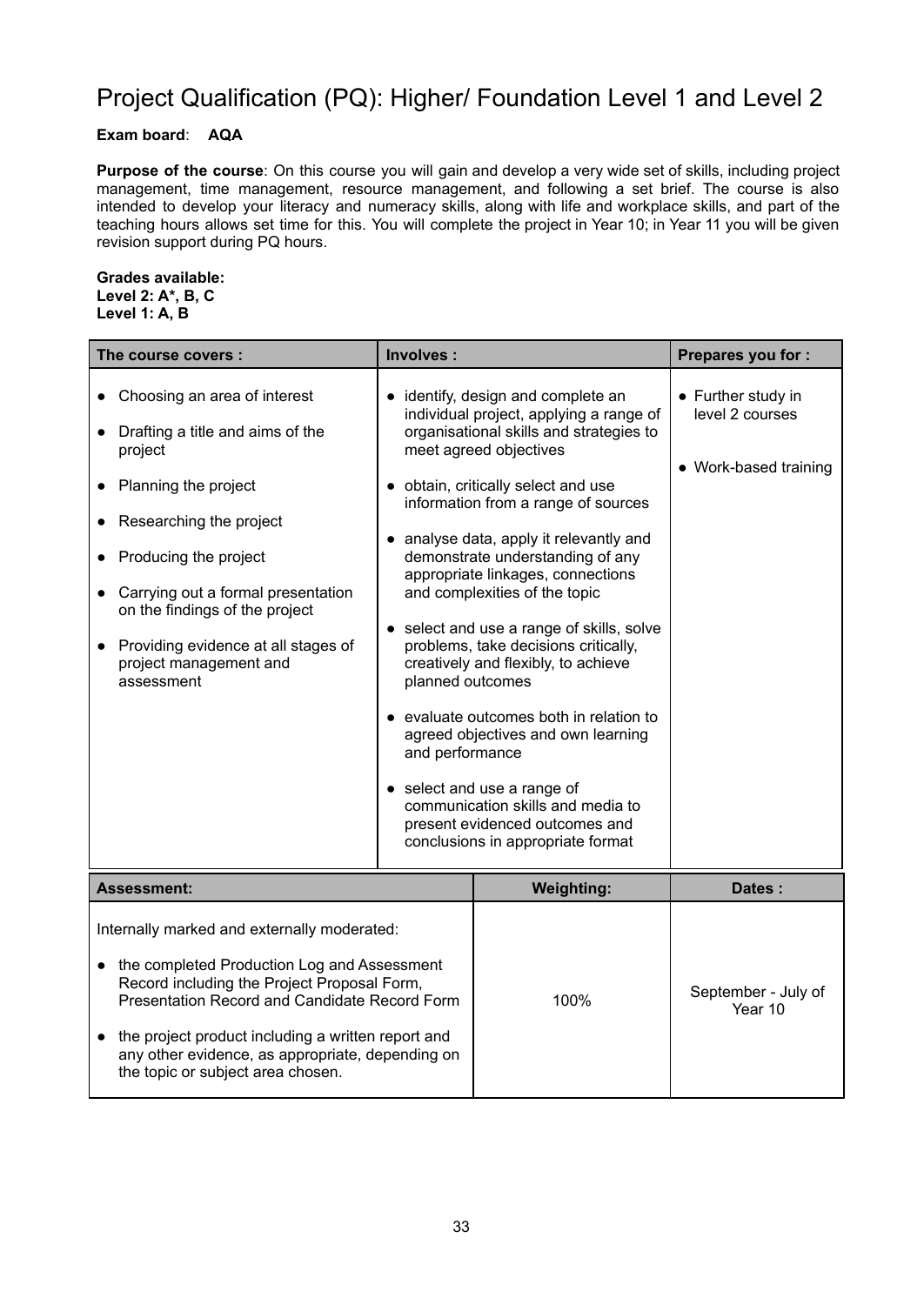## Science: GCSE Triple Science

### **Exam board: AQA**

**Purpose of the course:** Students selecting Triple Science study for three separate GCSEs in Biology, Chemistry and Physics. KS4 Science includes independent research projects, practical assignments and theory to give all students a secure knowledge in Biology, Chemistry and Physics as well as developing their research and practical skills. Students will be guided to select Triple Science based on their internal assessments towards the end of the KS3 course. All students who meet the entrance requirements (below) may continue to take at least one Science qualification at Advanced Level into the Sixth Form, whichever route they have taken at KS4. The majority of students taking A level Science with us have taken Triple Sciences.

#### **Grades available: Higher Tier grades 4 - 9 and Foundation grades 1 - 5**

| The course covers:                                                                                                                                                                                                                                                                                                                                | Prepares you for:                                                                                         |
|---------------------------------------------------------------------------------------------------------------------------------------------------------------------------------------------------------------------------------------------------------------------------------------------------------------------------------------------------|-----------------------------------------------------------------------------------------------------------|
| <b>AQA GCSE Triple Science</b>                                                                                                                                                                                                                                                                                                                    |                                                                                                           |
| All students currently in Sets 1 will be expected to take Triple Science as one<br>of their options. The Science faculty will also guide other students for Triple<br>Science on the basis of their performance in Years 7-9.                                                                                                                     | • More advanced study<br>at A-Level Physics,<br><b>Chemistry or Biology</b>                               |
| This course covers Biology, Chemistry and Physics with three GCSEs<br>(Physics, Chemistry and Biology) being awarded.                                                                                                                                                                                                                             | $\bullet$ Employment and<br>further education by<br>developing a broad<br>range of transferable<br>skills |
| This course covers everything in the Combined Science topics. Students also<br>study extra modules in all three Sciences and complete more core practicals.<br>http://www.aga.org.uk/subjects/science/gcse/biology-8461<br>http://www.aga.org.uk/subjects/science/gcse/chemistry-8462<br>http://www.aga.org.uk/subjects/science/gcse/physics-8463 |                                                                                                           |
| All students taking double or triple science will sit 6 examinations at the end<br>of Year 11.                                                                                                                                                                                                                                                    |                                                                                                           |

| <b>Assessment:</b><br><b>GCSE Triple Science</b>                                                                                                  | <b>Weighting:</b> | Dates:            |
|---------------------------------------------------------------------------------------------------------------------------------------------------|-------------------|-------------------|
| Examinations - six x 1.75 hour                                                                                                                    | 16.6% each        | Summer of Year 11 |
| The AQA GCSE Science courses are linear with summer examinations in Year 11 only.<br>There are no opportunities for retakes of individual papers. |                   |                   |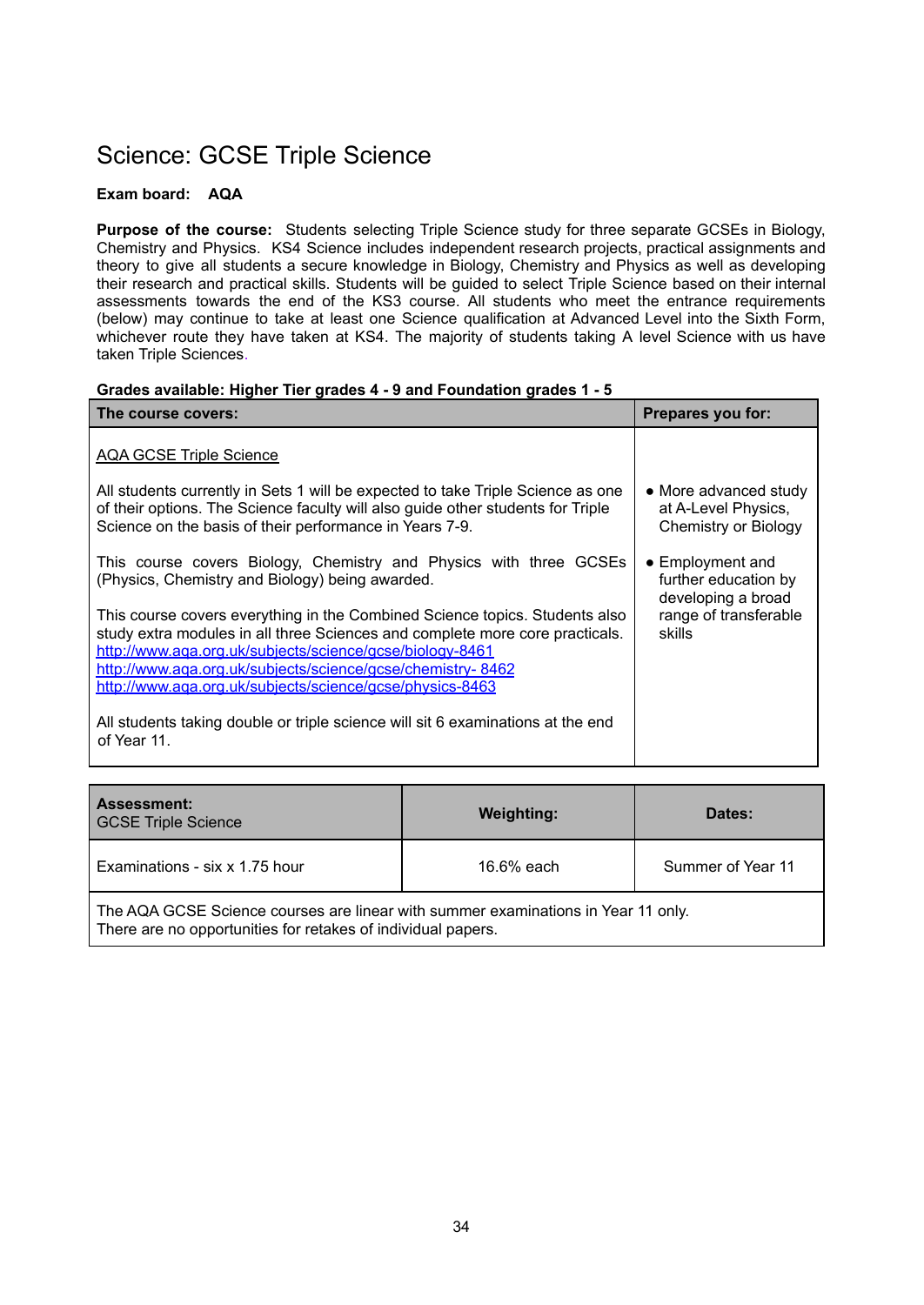# Spanish

### **Exam board: AQA**

**Purpose of the course:** To develop the ability to communicate in both written and spoken Spanish in a range of everyday contexts which match the experience of the student. To develop a knowledge and understanding of the country/countries where Spanish is spoken and promote positive attitudes towards language learning.

#### **GCSE grades for Foundation tier are 1-5 GCSE grades for Higher tier are 4-9**

|           | This course covers :                                                                                                                                                                                                        | Involves:                                                                                                                                   | Prepares you for :                                                                     |
|-----------|-----------------------------------------------------------------------------------------------------------------------------------------------------------------------------------------------------------------------------|---------------------------------------------------------------------------------------------------------------------------------------------|----------------------------------------------------------------------------------------|
| $\bullet$ | Students study all of the following<br>themes on which the assessments<br>are based:1) Identity and culture<br>2) Local, national, international<br>and global areas of interest 3)                                         | • Learning and practice of Spanish in<br>all four skills (Listening, Speaking,<br>Reading and Writing) within the<br>three themes specified | More advanced study<br>$\bullet$<br>at A-Level or Asset<br>Languages Advanced<br>Level |
|           | Current and future study and<br>employment                                                                                                                                                                                  | • Grammar is taught within<br>appropriate contexts                                                                                          | <b>Higher Education</b><br>courses in business,<br>management, law,                    |
|           | Listening skill: understanding and<br>responding to different types of<br>spoken Spanish in a range of                                                                                                                      | • Translation activities will be<br>incorporated in most lessons                                                                            | languages and many<br>other disciplines                                                |
|           | contexts<br>Speaking skill: communicating and                                                                                                                                                                               | • Students will study authentic<br>materiel in order to improve their                                                                       | • Study of other<br>languages                                                          |
|           | interacting effectively in speech for<br>a variety of purposes. Students<br>respond to the stimulus questions                                                                                                               | understanding of the culture of the<br>Target Language countries and the<br>international areas of interest.                                | • Working in Spanish<br>speaking countries                                             |
|           | for a photo card and in a role play                                                                                                                                                                                         | (These will include novels, poems,<br>movies and songs)                                                                                     | <b>Employment where</b><br>good communication                                          |
|           | Reading skill: understanding and<br>responding to different types of<br>written language. Students need to<br>answer questions in English and in<br>Spanish. Students translate texts<br>from Spanish into English (from 35 | • Students will practise describing<br>authentic photos of everyday life in<br>order to develop more spontaneous<br>oral interaction        | skills are important                                                                   |
|           | to 50 words)                                                                                                                                                                                                                | • Students will undertake a series of<br>writing and performing role play                                                                   |                                                                                        |
|           | Writing skill: communicating<br>effectively in writing for a variety of<br>purposes. Students will have two<br>written tasks and one translation<br>task from English into Spanish                                          | activities based on the specified<br>themes                                                                                                 |                                                                                        |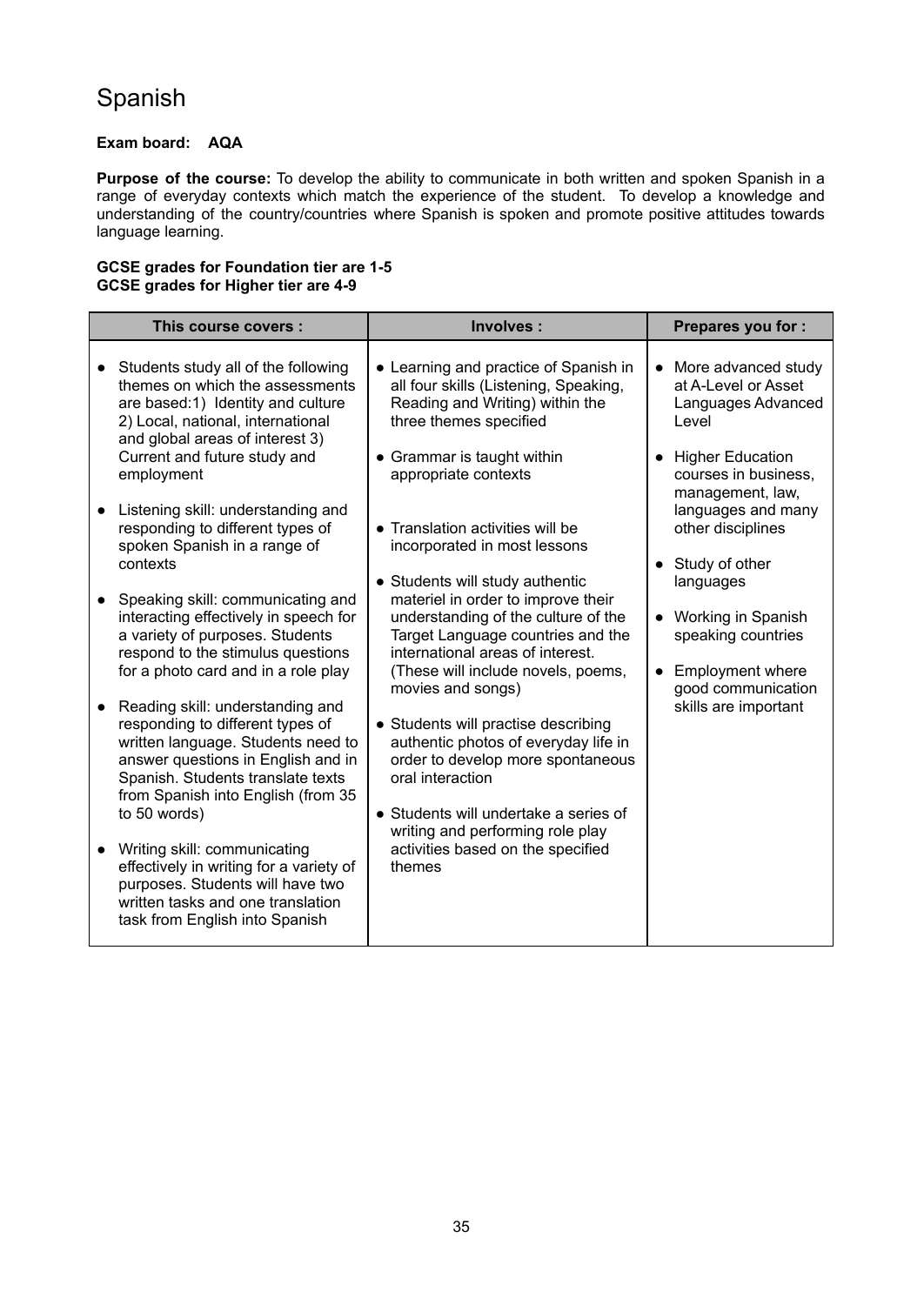| <b>Assessment:</b>                                                                                                                                                                                                                                                                                                                                                       | <b>Weighting:</b> | Dates:         |
|--------------------------------------------------------------------------------------------------------------------------------------------------------------------------------------------------------------------------------------------------------------------------------------------------------------------------------------------------------------------------|-------------------|----------------|
| Listening:<br>Section A: questions in English to be answered in<br>English or non-verbally<br>Section B: questions in Spanish to be answered in<br>Spanish or non-verbally<br>(Foundation Tier: 35 minutes<br>Higher Tier: 45 minutes + 5 minutes reading time for both)                                                                                                 | 25 %              | End of Year 11 |
| Speaking:<br>Role play: based on given stimulus materials<br>$(2 \text{ minutes}) - 15 \text{ marks}$<br>Photo card: based on given stimulus questions<br>$(2$ and 3 minutes) $-15$ marks<br>General conversation: respond to unexpected<br>questions, initiate and develop conversations and<br>discussions $(3-5 \text{ and } 5-7 \text{ minutes}) - 30 \text{ marks}$ | 25 %              | End of Year 11 |
| Reading:<br>Section A: questions in English to be answered in<br>English or non-verbally<br>Section B: questions in Spanish to be answered in<br>Spanish or non-verbally<br>Section C: translation from Spanish into English<br>(35-50 words)<br>45 minutes at Foundation tier and 50 minutes at<br>Higher tier - 60 marks                                               | 25 %              | End of Year 11 |
| Writing:<br>message - students produce four sentences in<br>response to a photo (Foundation tier)<br>structured writing task<br>open-ended writing task<br>translation from English into Spanish                                                                                                                                                                         | 25%               | End of Year 11 |

| Tiers of entry:                                                                          |
|------------------------------------------------------------------------------------------|
| Higher Tier 4-9                                                                          |
| Foundation 1-5                                                                           |
| NB. Students must take all four question papers at the same tier and in the same series. |

**Note**: Participation in appropriate exchanges/visits is hugely beneficial and we strongly recommend that students take part in any study visits or exchanges offered.